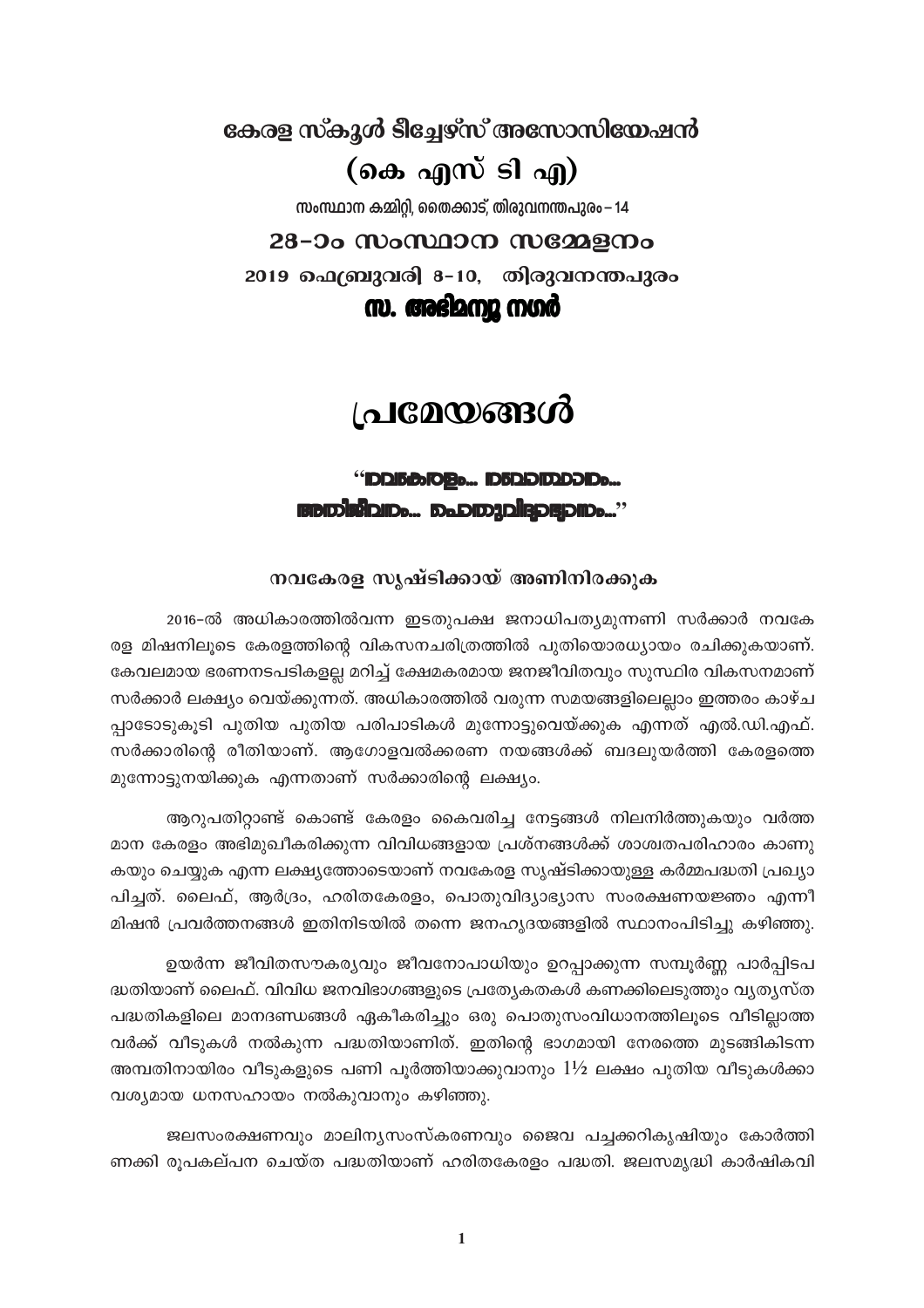കസനം എന്നിവ ഇണക്കിക്കൊണ്ടാണ് ഹരിതകേരളം മിഷൻ പ്രവർത്തിക്കുന്നത്. ജൈവ കൃഷി പ്രോത്സാഹിപ്പിക്കുക വഴി വിഷരഹിതമായ പച്ചക്കറികളും മറ്റും ഉല്പാദിപ്പിക്കുന്ന തിനും ആവശ്യമായ പ്രവർത്തനങ്ങളും ഇതിൽ ഉൾപ്പെടുന്നു. സർക്കാർ നടപടികൾക്കുപു റമെ പൊതുസമൂഹം ആകെ ഈ പ്രവർത്തനം ഏറ്റെടുത്തിരിക്കുന്ന കാഴ്ചയാണ് ദൃശ്യമാവു ന്നത്.

മികച്ച ചികിത്സാ സൗകര്യങ്ങൾ മിതമായ നിരക്കിൽ ലഭ്യമാക്കി ആരോഗ്യരംഗത്ത് സർക്കാർ സേവനങ്ങൾ ജനസൗഹൃദമാക്കാൻ ഉദ്ദേശിച്ചുകൊണ്ടാരംഭിച്ച ആർദ്രം പദ്ധതി ഏറെ മുന്നോട്ടുപോയിക്കഴിഞ്ഞു. ആശുപത്രി സംവിധാനത്തിനും രോഗിക്കും ഒരുപോലെ തൃപ്തി കരമാവുംവിധം സംവിധാനങ്ങളിൽ മാറ്റംവരുത്തിക്കൊണ്ട് ആരോഗ്യവകുപ്പ് മുന്നേറുകയാ ണ്

പൊതുവിദ്യാഭ്യാസ സംരക്ഷണയജ്ഞം എന്ന പദ്ധതി അതിന്റെ പ്രഖ്യാപിതലക്ഷ്യം ഏറെക്കുറെ കൈവരിച്ചുകൊണ്ടു മുന്നോട്ടുപോവുകയാണ്. 3 ലക്ഷത്തിലധികം വിദ്യാർത്ഥി കൾ 2 വർഷത്തിനകം പൊതുവിദ്യാലയങ്ങളിലേക്ക് പുതുതായി വന്നു എന്നത് ആവേശകര മായ അനുഭവമാണ്. കോടിക്കണക്കിന് രൂപയാണ് പൊതുവിദ്യാഭ്യാസ യജ്ഞത്തിനുവേണ്ടി സർക്കാർ മുതൽമുടക്ക്. ഈ വർഷത്തെ ബഡ്ജറ്റിൽ മാത്രം മൂവായിരം കോടിയിലധികം രൂപ പൊതുവിദ്യാഭ്യാസത്തിനായി നീക്കിവെച്ചിരിക്കുന്നു. ഇത് സർവ്വകാല റെക്കോർഡാ ഇതിനുപുറമെ തദ്ദേശ സ്വയംഭരണസ്ഥാപനങ്ങൾ, പൂർവ്വവിദ്യാർത്ഥി സംഘടനകൾ, ണ്. പി.ടി.എ.കൾ, പ്രവാസികൾ, കമ്പനികളുടെ സാമൂഹിക പ്രതിബദ്ധതാ ഫണ്ടുകൾ എന്നിവ യൊക്കെ സമന്വയിപ്പിച്ച് വിദ്യാഭ്യാസ നവീകരണ പ്രവർത്തനങ്ങൾക്ക് അധികമൂലധനം സമാ ഹരിക്കാനുള്ള പ്രവർത്തനങ്ങൾ നടന്നുവരുന്നു. നമ്മുടെ സംഘടനയും പൊതുവിദ്യാഭ്യാസം ശക്തിപ്പെടുത്തുന്നതിനായി വലിയ മുതൽമുടക്കാണ് നടത്തിയിട്ടുള്ളത്. 4500 ക്ലാസ്മുറി കൾ ഇതിനകം ഹൈടെക്ക് ആയി കഴിഞ്ഞു. അക്കാദമിക് നിലവാരം ഉയർത്തുന്നതിന് അന വധി പ്രവർത്തനങ്ങൾ നടക്കുന്നു.

ഇതിനിടയിലാണ് നിപ വൈറസ് ബാധ, ഓഖി, നൂറ്റാണ്ടുകണ്ട ഏറ്റവും കൊടിയ പ്രളയം എന്നിവ കേരളത്തെ പിടിച്ചുലച്ചത്. എന്നാൽ നിശ്ചയദാർഢ്യത്തോടെ ഇതിനെയെല്ലാം നേരിട്ട് അതിജീവനത്തിന്റെ പുതിയ മാതൃക ലോകത്തിന് കാണിച്ചുകൊടുക്കാനും യു.എൻ.അടക്ക മുള്ള അന്താരാഷ്ട്ര ഏജൻസികളുടെ പ്രശംസ പിടിച്ചുപറ്റാനും സർക്കാരിനു കഴിഞ്ഞു.

സംസ്ഥാനത്തിന്റെ സമഗ്ര പുരോഗതി ലക്ഷ്യമാക്കി മുന്നോട്ടു പോകുന്ന ഘട്ടത്തിൽ സർക്കാരിനെതിരെ വലിയ ഗൂഢാലോചനകളാണ് നടക്കുന്നത്. സുപ്രീംകോടതിയുടെ ശബ രിമലയിലെ സ്ത്രീ പ്രവേശനം സംബന്ധിച്ച വിധിയെ മറയാക്കി ആസുത്രിത ആക്രമണങ്ങ ളാണ് സംഘപരിവാറും യു.ഡി.എഫും നടത്തിക്കൊണ്ടിരിക്കുന്നു. കേന്ദ്രഗവൺമെന്റിനെ ഉപ യോഗിച്ച് കേരള സർക്കാരിനെ പിരിച്ചുവിടുമെന്ന ഭീഷണി മുഴക്കുന്ന സാഹചര്യം വരെയു ണ്ടായി. രാജ്യത്തിനാകെ മാതൃകയായി, ആഗോളവൽക്കരണ നയങ്ങൾക്ക് ബദൽ ഉയർത്തി നവകേരള വൃഷ്ടിക്കായ് കേരള സർക്കാർ മുന്നോട്ടുവെയ്ക്കുന്ന കർമ്മപദ്ധതികളിൽ മുഴു വൻ അധ്യാപകരും അണിനിരക്കണമെന്ന് ഈ സമ്മേളനം ആഹ്വാനം ചെയ്യുന്നു.

### മതനിരപേക്ഷ - നവോത്ഥാനമുല്യങ്ങൾ സംരക്ഷിക്കാൻ അധ്യാപകർ രംഗത്തിറങ്ങുക

''ജാതിഭേദം മതദ്വേഷം ഏതുമില്ലാതെ സർവ്വരും സോദരത്വേന വാഴുന്ന മാതൃകാ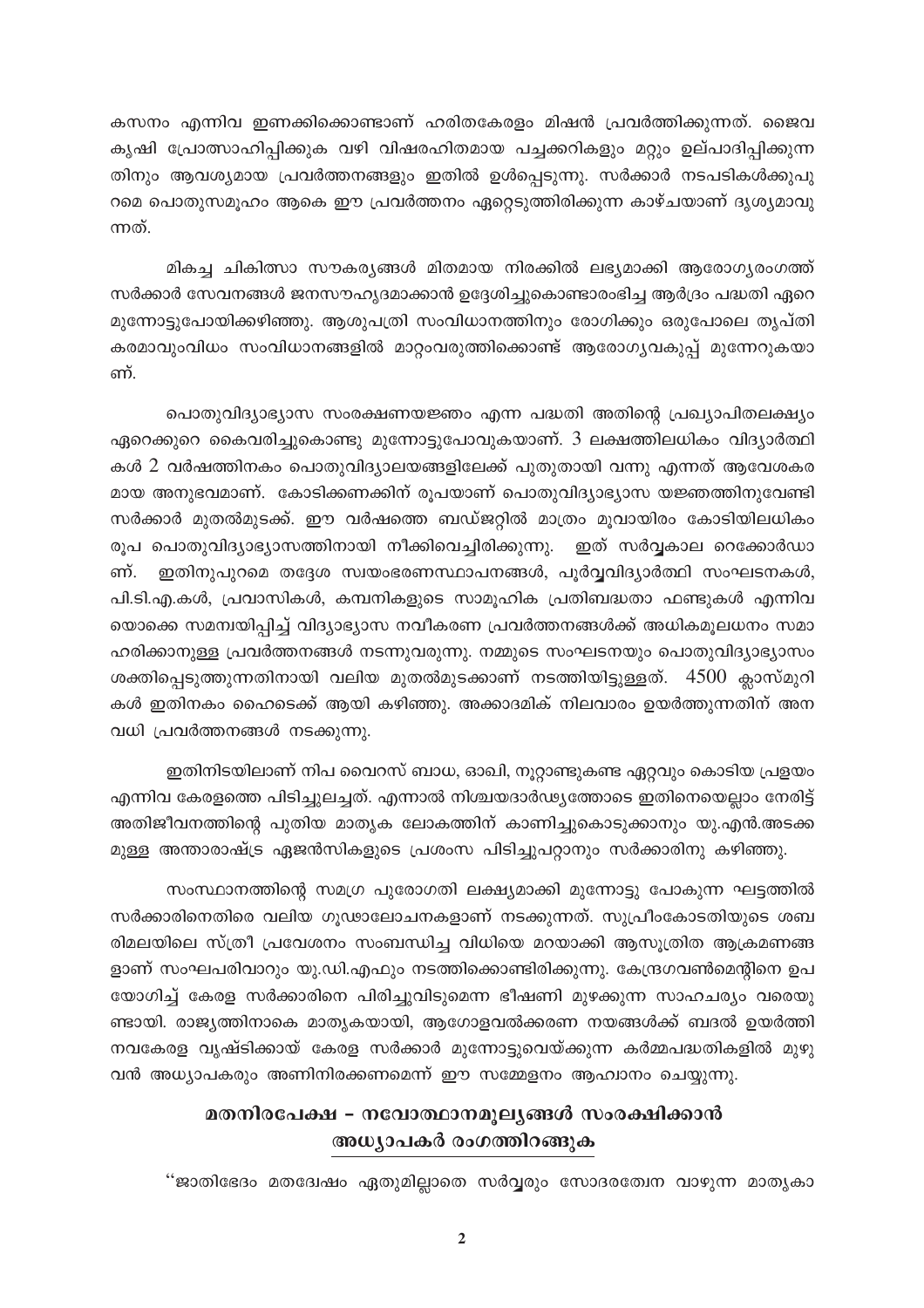സ്ഥാനമാണിത്'' 1888ൽ അരുവിപ്പുറത്ത് ശ്രീനാരായണഗുരു കോറിയിട്ട ഈ വരികളാണ് മലയാള നാടിന്റെ മനസ്സ്. ശിലപോലെ ഉറച്ച് കേരളത്തിന്റെ സാഹോദര്യത്തിന്റെ കരുത്തിന് മുന്നിലാണ് എല്ലാ വർഗ്ഗീയ ഛിദ്രശക്തികളും എന്നും എക്കാലവും തോറ്റുപിന്മാറിയിട്ടുള്ളത്. ഇന്ത്യൻ മതേതരത്വത്തിന്റെ കൊടിയശത്രുവായ സംഘപരിവാർ പരാജയപ്പെടുന്നതും കേര ളത്തിന്റെ ഈ കോട്ടപോലെ ഉറച്ച സാഹോദര്യത്തിന്റെ, മതനിരപേക്ഷ മനസ്സിന്റെ കരുത്തിന് മുന്നിൽ മാത്രമാണ്. ഈ നാടിന്റെ പുരോഗതിയ്ക്കും അഭിവൃദ്ധിക്കും ഇന്ധനം പകരുന്ന കേരളീയ നവോത്ഥാന മൂല്യങ്ങളെ തകർത്ത്, സാഹോദര്യത്തിന്റെ കരുത്തിനെ ശിഥിലമാക്കി കേരളത്തെ കീഴ്പ്പെടുത്താൻ സംഘപരിവാർ നിരവധി ശ്രമങ്ങൾ നടത്തിയിട്ടുണ്ട്. ആ ശ്രമ ങ്ങളിൽ ഒടുവിലത്തേതാണ് 'ശബരിമല'.

സുപ്രീംകോടതി വിധിയെയും ഭരണഘടനാമൂല്യങ്ങളെയും പരസ്യമായി വെല്ലുവിളിച്ച് സംഘപരിവാർ കേരളത്തിൽ അരാജകത്വം സൃഷ്ടിക്കാൻ ശ്രമിക്കുകയാണ്. സംഘപരിവാർ നേതാക്കൾ വെളിപ്പെടുത്തിയതുപോല 'സുവർണ്ണാവസരമാണ്' അവർക്ക് ശബരിമല. ഭക്തിയും വിശ്വാസവുമല്ല, 'സിംഹാസന'ത്തിലേക്കുള്ള സാധ്യതമാത്രമാണ് സംഘപരിവാരത്തിന് ശബ രിമല. സുപ്രീംകോടതിയിൽ യുവതീപ്രവേശവുമായി ബന്ധപ്പെട്ട ഹർജി ഫയൽ ചെയ്തവ രുടെ രാഷ്ട്രീയ ആഭിമുഖ്യം ഇതിനകം തന്നെ വെളിപ്പെട്ടുകഴിഞ്ഞു. ആർ.എസ്.എസിന്റെ നിരവധി പ്രമുഖരായ നേതാക്കൾ ഔദ്യോഗികമായി തന്നെ ശബരിമല ഉൾപ്പെടെ എല്ലാ ക്ഷേത്രങ്ങളിലും യുവതികൾ ഉൾപ്പെടെ എല്ലാ സ്ത്രീകൾക്കും പ്രവേശനം അനുവദിക്കണ മെന്ന നിലപാട് പലയാവർത്തി പ്രഖ്യാപിച്ചിട്ടുള്ളതാണ്. പത്രങ്ങളിൽ വർഷങ്ങൾക്ക് മുമ്പ് തന്നെ ബി.ജെ.പി. നേതാവ് ഒ.രാജഗോപാൽ യുവതികളെ പ്രവേശിപ്പിക്കാൻ ആവശ്യമായ അവസരമൊരുക്കണമെന്ന് ആവശ്യപ്പെടുകയും ചെയ്തു. ബി.ജെ.പി. ഭരിക്കുന്ന മഹാരാഷ്ട്ര യിലെ ശനി ഷിഡ്നാപൂർ ക്ഷേത്രത്തിൽ സമാനസ്വഭാവമുള്ള വിധി ഉടനടി നടപ്പിലാക്കിയ അനുഭവം നമ്മുടെ മുന്നിലുണ്ട്. ക്ഷേത്രങ്ങളിലെ യുവതി/സ്ത്രീ പ്രവേശനം സംബന്ധിച്ച് ആർ.എസ്.എസിന്റെ നിലപാട് സുപ്രീംകോടതി വിധിയോട് യോജിക്കുന്നതായിരിക്കെ പിന്നെ യെന്തിനാണ് ആ വിധിക്കെതിരെ കേരളത്തിൽ കലാപം സൃഷ്ടിക്കുന്നതെന്ന യുക്തിഭദ്ര മായ ചോദ്യത്തിന് സംഘപരിവാരത്തിന് മറുപടിയൊന്നുമില്ല. കലാപമുണ്ടാക്കി വർഗ്ഗീയസ്പർദ്ദ വളർത്തി രാഷ്ട്രീയലാഭമുണ്ടാക്കാനുള്ള നീചമായ ശ്രമമാണ് സംഘപരിവാറിന്റേത്. ഈ ശ്രമത്തെ നമുക്ക് പരാജയപ്പെടുത്തിയേ മതിയാവൂ.

ശബരിമലയിൽ പോലീസ് നടപടി ബോധപൂർവ്വം ക്ഷണിച്ചുവരുത്തി സർക്കാർവിരുദ്ധ കലാപത്തിന് ഇന്ധനം പകരാനാണ് ആർ.എസ്.എസ്. ശ്രമം. ഇതിനായി വലിയ ഗൂഢാലോ ചന ആർ.എസ്.എസ്. ആസൂത്രണം ചെയ്തിരിക്കുകയാണ്. നാഗ്പൂരിൽനിന്നും, അമിത്ഷാ യിൽ നിന്നും നേരിട്ടുള്ള നിർദ്ദേശങ്ങളാണ് കേരളത്തിലെ ആർ.എസ്.എസും ബി.ജെ.പിയും നടപ്പിലാക്കുന്നത്. ഇതിന്റെ സൂചനയാണ് കഴിഞ്ഞ വിജയദശമി ദിനത്തിൽ നാഗ്പൂരിൽ ആർ എസ്എസ് നേതാക്കളും, കണ്ണൂരിൽ ബിജെപി അഖിലേന്ത്യാ അധ്യക്ഷനും നടത്തിയ പ്രസം ഗങ്ങൾ. മറ്റ് സംസ്ഥാനങ്ങളിൽ വർഗ്ഗീയകലാപം ഉണ്ടാക്കി വോട്ടുനേടുന്ന തന്ത്രം തന്നെ യാണ് കേരളത്തിലും സംഘപരിവാർ ആസൂത്രണം ചെയ്തിരിക്കുന്നത്. രാമജന്മഭൂമി പ്രശ്നം ഒരു ഹിസ്റ്റീരിയപോലെ പടർത്തി അധികാര കൊയ്ത്ത് നടത്തിയതുപോലെ ശബരിമലയെ മുൻനിർത്തി സംഘപരിവാർ ഗൂഢമായ പദ്ധതി ആവിഷ്ക്കരിച്ചിരിക്കുകയാണ്. കേരള ഗവൺമെന്റും ആഭ്യന്തരവകുപ്പും ഇക്കാര്യത്തിൽ സമചിത്തതയോടെയും ഭരണഘടനാപര വുമായാണ് പ്രവർത്തിക്കുന്നത് എന്നതാണ് മതേതരമനസ്സുകൾക്ക് ആശ്വാസവും പ്രതീക്ഷയും പകരുന്നത്.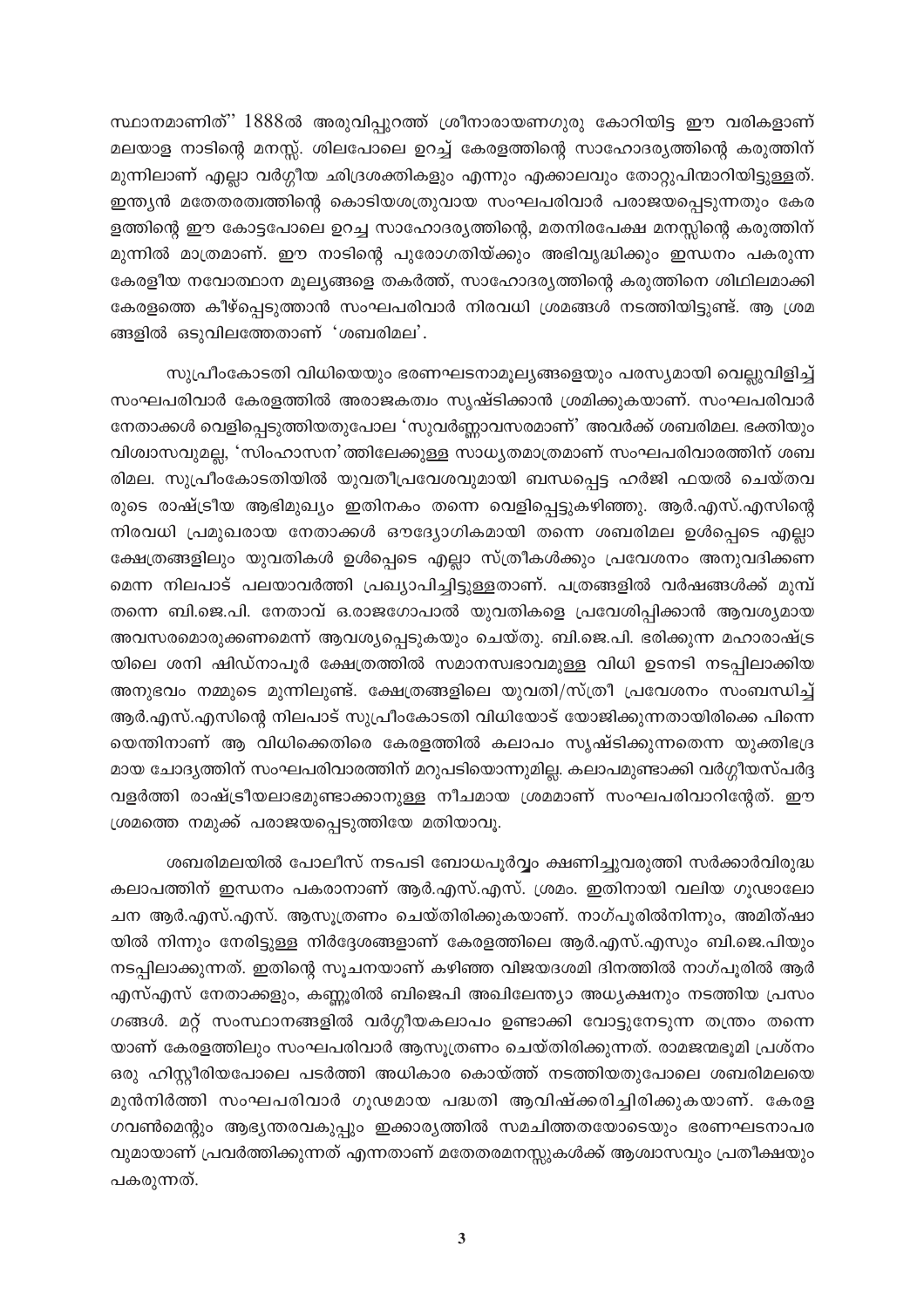നാടിനെ തകർക്കാനുള്ള സംഘപരിവാർ ഗൂഢാലോചനയ്ക്കെതിരെ അണിനിരക്കാൻ രാഷ്ട്രീയബാധ്യതയുള്ള കോൺഗ്രസ്സും യുഡിഎഫും ആർ.എസ്.എസ്. കെണിയിൽ വീഴു ന്നത് മതേതര കേരളം സഹതാപത്തോടെ കണ്ടുനിൽക്കുകയാണ്. എ.ഐ.സി.സി. അദ്ധ്യ ക്ഷൻ ചരിത്രപരമെന്ന് പറഞ്ഞു സ്വാഗതംചെയ്ത സുപ്രീംകോടതി വിധിക്കെതിരായാണ് കേര ളത്തിലെ കോൺഗ്രസ് കലാപം നടത്തുന്നത്. സുപ്രീംകോടതി വിധിയെ ആദ്യം സ്വാഗതം ചെയ്ത പ്രതിപക്ഷ നേതാവ് പൊടുന്നനെ നിലപാട് മാറ്റി. കോൺഗ്രസ്, കേരളത്തിലെ ബി. ജെ.പി. അദ്ധ്യക്ഷന്റെ 'അജണ്ടയിൽ' വീണു. ബി.ജെ.പിയെപോലെത്തന്നെ വോട്ടുമാത്രമാണ് കോൺഗ്രസ് നിലപാടിനും പ്രേരണയാകുന്നത്. നാല് വോട്ടിനുവേണ്ടി നാടിനെ തകർക്കാൻ മടികാണിക്കാത്ത ഇക്കൂട്ടർക്ക് ചരിത്രം മാപ്പ് നൽകില്ല.

കേരളത്തിന്റെ ചരിത്രത്തിൽ വർഗ്ഗീയധ്രുവീകരണത്തിനായി സംഘപരിവാർ നിരവധി ശ്രമങ്ങൾ നടത്തിയിട്ടുണ്ട്. ആ ശ്രമങ്ങളെയെല്ലാം പരാജയപ്പെടുത്തിയ അനുഭവമാണ് നമുക്ക് സ്വന്തമായുള്ളത്. തലശ്ശേരി വർഗ്ഗീയ കലാപവും നിലയ്ക്കൽ കലാപവും രാമജന്മഭൂമി പ്രശ്നത്തെ മുൻനിർത്തി കേരളത്തിൽ സംഘപരിവാർ ആസൂത്രണം ചെയ്ത ഗൂഢമായ പദ്ധതികളും ഏറ്റവുമൊടുവിൽ കത്വാപ്രശ്നത്തിൽ നിന്നും ശ്രദ്ധതിരിക്കുന്നതിനായി മുസ്ലീം മതവികാരം ഇളക്കിവിട്ട് നാട്ടിൽ വർഗ്ഗീയകലാപം ഉണ്ടാക്കാൻ ശ്രമിച്ച വാട്ട്സ്ആപ്പ് ഹർത്താലും തുടങ്ങി സംഘപരിവാറിന്റെ എല്ലാ ഹിനതന്ത്രങ്ങളെയും അതിജീവിച്ചവരാണ് മലയാളികൾ. ശബരിമല മുൻനിർത്തി വിശ്വാസിസമൂഹത്തിനിടയിൽ വലിയ ആശയക്കുഴപ്പം സൃഷ്ടിക്കാൻ ആർ.എസ്.എസ്. ശ്രമിക്കുകയാണ്. വർഷങ്ങളായി തുടർന്നുവരുന്ന ഏത് ആചാരവും മാറ്റു മ്പോൾ അത് അനുവർത്തിക്കുന്ന വിഭാഗങ്ങൾക്കിടയിൽനിന്ന് പ്രതിഷേധങ്ങൾ ഇന്നലെക ളിലും ഉയർന്നിട്ടുണ്ട്. സതി ഉൾപ്പെടെയുളള ആചാരങ്ങൾ നിരോധിച്ചപ്പോൾപോലും അതുൾക്കൊള്ളാൻ സ്ത്രീകൾ ഉൾപ്പെടെയുള്ള വിശ്വാസി സമൂഹത്തിന് സാധിച്ചില്ല എന്നത് നാം ഓർക്കണം. എന്നാൽ വിശ്വാസികളുടെ സ്വാഭാവികമായ അഭിപ്രായവൃത്യാസത്തെ തങ്ങളുടെ രാഷ്ട്രീയ ലാഭത്തിനായി സംഘപരിവാറും കോൺഗ്രസ്സും ഇവിടെ ഉപയോഗി ക്കുന്നു എന്നതാണ് പ്രശ്നം. ശ്രീധരൻപിള്ളയുടെ പ്രസംഗത്തിലൂടെ സംഘപരിവാറിന്റെ ഈ രാഷ്ട്രീയലക്ഷ്യമാണ് അനാവരണം ചെയ്യപ്പെട്ടത്. മാസപൂജയ്ക്കായി നടതുറന്നപ്പോഴും ചിത്തിര ആട്ടപൂജയ്ക്കായി നട തുറന്നപ്പോഴും നിലയ്ക്കലും പമ്പയിലും സന്നിധാനത്തും ആർ.എസ്.എസ്. ആസൂത്രണംചെയ്ത് നടപ്പിലാക്കിയത് ലക്ഷണമൊത്ത ക്രിമിനൽ പ്രവർത്ത നമാണ്. കേരളത്തിനകത്തും പുറത്തുനിന്നുമായി ആർ.എസ്.എസ്. നേതൃത്വത്തിൽ റിക്രൂട്ട് ചെയ്ത ക്രിമിനൽസംഘങ്ങൾ സന്നിധാനത്ത് അക്രമം അഴിച്ചുവിട്ടു. ഭക്തജനങ്ങളെ കൈയ്യേറ്റം ചെയ്തു. ഇന്ത്യയിലെത്തന്നെ ഏറ്റവും വലിയ തീർത്ഥാടനകേന്ദ്രങ്ങളിൽ ഒന്നായ ശബരിമല യിൽ ആധിപത്യം സ്ഥാപിക്കാനുള്ള അവസരമായാണ് സംഘപരിവാർ ഈ സാഹചര്യത്തെ കാണുന്നത്. ഇതിനെതിരെ വിശ്വാസി സമൂഹം പ്രതികരിക്കണം. ദേവസ്വംബോർഡിന്റെ കീഴിൽ വേതനം പറ്റി ജോലിചെയ്യുന്ന തന്ത്രി ബി.ജെ.പി. അദ്ധ്യക്ഷന്റെ നിർദ്ദേശാനുസരണം പ്രവർത്തി ക്കുന്ന കാഴ്ച വിശ്വാസികളിലും മതേതരസമൂഹത്തിലും ഞെട്ടലുണ്ടാക്കി.

സവർണ്ണാധിപതൃത്തിനെതിരായ മഹാമുന്നേറ്റമായിരുന്നു നവോത്ഥാനം. നവോത്ഥാ നത്തിന്റെ നന്മകളിലൂടെ നാം നേടിയെടുത്തത് ബ്രാഹ്മണിക്കൽ മേധാവിത്വത്തിനും അവർണ്ണർക്കുമേലുള്ള അവരുടെ അധീശത്വത്തിനുമെതിരായ വിജയമായിരുന്നു. ആചാരങ്ങൾ സംരക്ഷിക്കണമെന്ന് മുറവിളി കൂട്ടുന്നവർ യഥാർത്ഥത്തിൽ ബ്രാഹ്മണിക്കൽ ആചാരങ്ങൾ സംരക്ഷിക്കാനാണ് കലാപം ഉണ്ടാക്കുന്നത്. ജാതീയമായ വേർതിരിവുകളില്ലാത്ത ഒരു സമൂ ഹത്തിലേക്കുള്ള പ്രയാണത്തെ തടസപ്പെടുത്തുന്ന പുനരുത്ഥാന നീക്കമാണ് ഇന്ന് നടക്കു

 $\overline{\mathbf{4}}$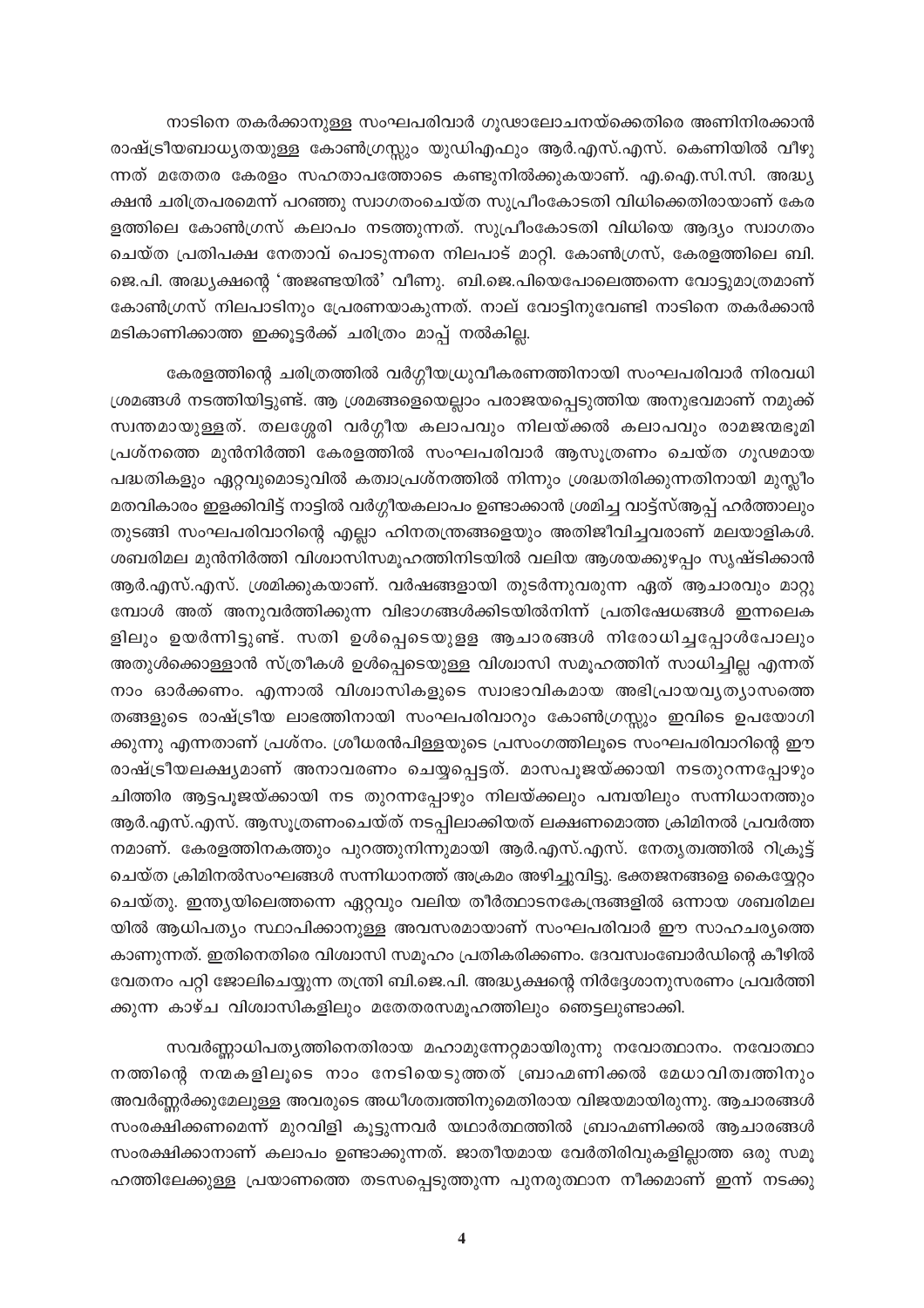ന്നത്. നവോത്ഥാനമൂല്യങ്ങൾ തകർക്കാനും സവർണ്ണ ബ്രാഹ്മണിക്കൽ മേധാവിത്വം നടപ്പാ ക്കാനും രാജഭരണത്തെ വാഴ്ത്താനും സംഘപരിവാർ ശ്രമിക്കുന്നു. ഇതിനെതിരെ മതേതര ജനാധിപത്യ വിശ്വാസികളുടെ ഐക്യനിര ശക്തിപ്പെടണം.

കേരളത്തിന്റെ മതനിരപേക്ഷ മൂല്യങ്ങൾ സംരക്ഷിക്കാനായി മുഖ്യമന്ത്രിയുടെ നേതൃ ത്വത്തിൽ സർക്കാരും ഇടതുപക്ഷ ജനാധിപത്യമുന്നണിയും ചരിത്രപരമായ ഒരു ദൗത്യം ഏറ്റെടുത്തിരിക്കുന്നത് ആവേശത്തോടെയാണ് നാം കാണുന്നത്. കേരളത്തിന്റെ ഭാവി ഇരുള ടഞ്ഞതാക്കാൻ ഒരു ശക്തിയെയും കെ.എസ്.ടി.എ. അനുവദിക്കില്ല. രണ്ടാം വിമോചനസമര നീക്കത്തിനെതിരെ നാം സംഘടിപ്പിച്ച നവോത്ഥാന സദസ്സുകൾ കേരളത്തിന്റെ പൊതുമ ണ്ഡലത്തോട് പങ്കുവച്ച പുരോഗമന ചിന്തകൾ സമൂഹത്തിൽ സ്വാധീനംചെലുത്തിയിട്ടുണ്ട്. ഇനിവരുന്ന ദിവസങ്ങളിൽ കൂടുതൽ കരുത്തുറ്റ പ്രതിരോധനിര പടുത്തുയർത്താൻ സംഘ ടന പ്രതിജഞാബദ്ധവുമാണ്. വർഗ്ഗീയ കോമരങ്ങൾക്ക് അഴിഞ്ഞാടാനുള്ളതല്ല കേരളം. കലാ പനീക്കങ്ങൾ ശക്തമായി നേരിടുന്ന സർക്കാരിന് കെ.എസ്.ടി.എ. പൂർണ്ണപിന്തുണ പ്രഖ്യാപി ക്കുന്നു. കേരളത്തെ വർഗ്ഗീയശക്തികൾക്ക് അടിയറവയ്ക്കില്ലെന്ന നിലപാടുള്ള മുഴുവൻ പുരോ ഗമന ശക്തികളോടും വ്യക്തികളോടും കെ.എസ്.ടി.എ. ഐകൃപ്പെടും. സംഘപരിവാരത്തിന്റെ കലാപനീക്കങ്ങൾക്കും കൊലവിളികൾക്കും നടുവിൽ നിശബ്ദരാകാൻ കഴിയില്ല. ഭരണഘട നയും, കേരളത്തിന്റെ പുരോഗമന സ്വഭാവവും മതേതരത്വവും കാത്തുസൂക്ഷിക്കുവാനുള്ള മഹാപോരാട്ടത്തിൽ അണിനിരക്കണമെന്ന് മുഴുവൻ അധ്യാപകരോടും കേരളത്തിന്റെ മുഴു വൻ മതേതര ജനാധിപത്യ മനസ്സുകളോടും കെ.എസ്.ടി.എ. ഇരുപത്തിയെട്ടാം സംസ്ഥാന സമ്മേളനം പ്രമേയത്തിലൂടെ അഭ്യർത്ഥിക്കുന്നു.

#### പൊതുവിദ്യാഭ്യാസ സംരക്ഷണയജ്ഞം ശക്തിപ്പെടുത്തുക

പൊതുവിദ്യാലയങ്ങൾ അതിഗുരുതരമായ പ്രതിസന്ധി നേരിടുകയും പലതും അടച്ചു പൂട്ടൽ ഭീഷണിയിലാകുകയും ചെയ്ത ഘട്ടത്തിലാണ് ഇടതുപക്ഷ ജനാധിപത്യമുന്നണി സർക്കാർ അധികാരത്തിലെത്തുന്നത്. പൊതുവിദ്യാലയങ്ങളെ സംരക്ഷിക്കുക എന്നത് മുഖ്യ ചുമതലകളിലൊന്നായി തെരഞ്ഞെടുപ്പ് പ്രകടനപത്രികയിൽ തന്നെ എൽ.ഡി.എഫ്. പ്രഖ്യാ പിച്ചിരുന്നു. പൊതുവിദ്യാഭ്യാസരംഗത്തെ ഇടപെടലിന് സഹായകമായ പഠനങ്ങളും പ്രവർത്ത നങ്ങളും കെ.എസ്.ടി.എ. മുൻകൂട്ടി നടത്തുകയും ചെയ്തിരുന്നു. ഇതിന്റെയെല്ലാം ഫലമായി കേരളത്തിന്റെ വികസനകുതിപ്പിന് ആക്കം കൂട്ടാൻ സർക്കാർ പ്രഖ്യാപിച്ച 4 മിഷനുകളിൽ ഏറ്റവും പ്രധാനപ്പെട്ടതായിരുന്നു പൊതുവിദ്യാഭ്യാസ സംരക്ഷണയജ്ഞം.

സമഗ്ര ഗുണമേന്മ വിദ്യാലയ വികസന പരിപാടിയിലൂടെ അതിവിപുലമായ പ്രവർത്ത നങ്ങളാണ് സർക്കാർ മുന്നോട്ടുവയ്ക്കുന്നത്. പൊതുവിദ്യാഭ്യാസ സംരക്ഷണമെന്നാൽ ഭൗതിക സംവിധാനങ്ങളുടെ സൗകര്യമൊരുക്കൽ മാത്രമല്ല. ഓരോ വിദ്യാലയവും സമൂഹത്തിന്റെ പ്രതീക്ഷയ്ക്കൊത്ത് ഉയരണം. കുട്ടികളുടെ പഠന നിലവാരം അഭിലഷണീയ തലത്തിലെ ത്തിച്ച് സമൂഹത്തിന്റെ വിശ്വാസ്യത ആർജ്ജിക്കണം. ഓരോ ക്ലാസിലും എത്തുന്ന കുട്ടികൾ അവരുടെ കഴിവിനനുസരിച്ച് പരമാവധി ശേഷികൾ നേടിയെന്ന് ഉറപ്പുവരുത്തണം. മാതൃ ഭാഷാ പ്രാവീണ്യം നേടണം. അധ്യാപകരും വിദ്യാർത്ഥികളും തമ്മിലുള്ള ആശയവിനിമയം കാര്യക്ഷമമാക്കണം. നൂതനമായ സാങ്കേതിക നൈപുണ്യ പരിശീലനം ഉറപ്പാക്കണം. ആകർഷ കമായ പ്രീ സ്കൂൾ സംവിധാനം വേണം. കലാ-കായിക പ്രവൃത്തിപരിചയത്തിന് എല്ലാ വിദ്യാർത്ഥികൾക്കും അവസരം ഒരുക്കണം. ശക്തമായ അക്കാദമിക് മോണിറ്ററിംഗും അതിന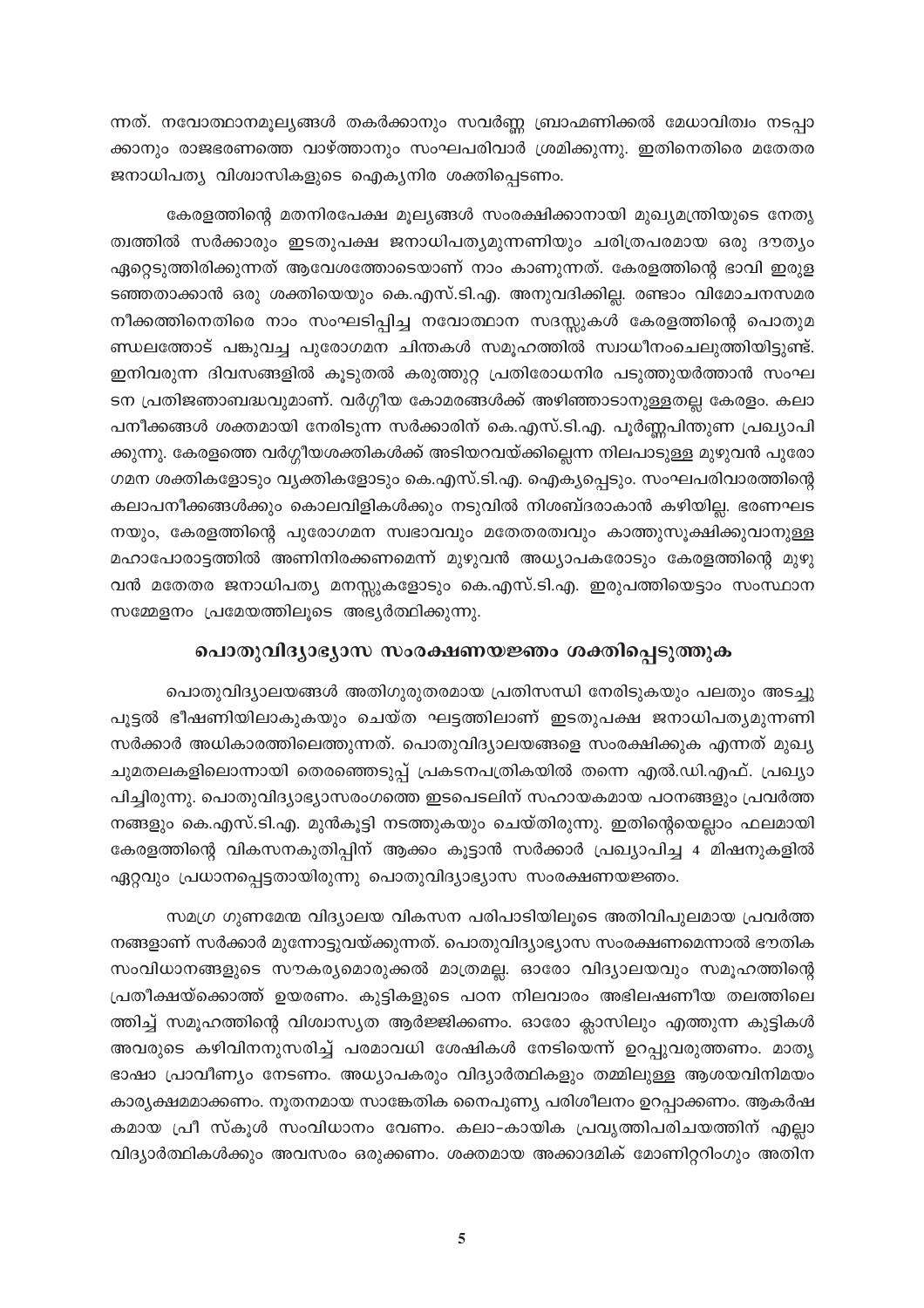്നുസൃതമായ മെച്ചപ്പെടുത്തലും ഉണ്ടാകണം. സ്കൂൾ - സാമൂഹ്യ സംവിധാനങ്ങളെ (പി.ടി. എ, എസ്.എം.സി, എസ്.എസ്.ജി) കാര്യക്ഷമമാക്കണം. ഉച്ചഭക്ഷണ വിതരണത്തിന്റെ ഗുണ നിലവാരം ഉറപ്പാക്കി കാര്യക്ഷമമാക്കണം എന്നിങ്ങനെ വിദ്യാഭ്യാസത്തിന്റെ സമസ്തമേഖല കളേയും സ്പർശിക്കുന്ന പദ്ധതികളാണ് ആസൂത്രണം ചെയ്തിട്ടുള്ളത്.

45000 ക്ലാസ്മുറികൾ ഹൈടെക് ആക്കുന്നതിന് 500 കോടി രൂപ, ഒരു മണ്ഡലത്തിൽ ഒന്നുവീതം സ്കൂളിന് 5 കോടി രൂപ വീതം, 141 സ്കൂളുകൾക്ക് 705 കോടി രൂപ, 100 കുട്ടിക ളിൽ കൂടുതലുള്ള 239 വിദ്യാലയങ്ങൾക്ക് 3 കോടി രൂപ വച്ച് 717 കോടി രൂപ, മണ്ഡലത്തിൽ ഒന്നുവീതം എൽ.പി/യു.പി. സ്കൂളുകൾക്ക് 1 കോടി വീതം വച്ച് 140 കോടി, എയ്ഡഡ് സ്കൂളുകൾക്ക് 1 കോടി വീതം വച്ച് 140 കോടി, എയ്ഡഡ് സ്കൂളുകൾക്ക് ഉൾപ്പെടെ ചലഞ്ച് ഫണ്ട്, മണ്ഡലത്തിൽ ഒന്നുവീതം നീന്തൽക്കുളം, കലാ–സാംസ്ക്കാരിക പാർക്ക്, 850 ജൈവ വൈവിധ്യപാർക്കുകൾ എന്നിങ്ങനെ ആകെ 2527 കോടി രൂപയാണ് കഴിഞ്ഞ ബഡ്ജറ്റിൽ ഗവൺമെന്റ് പൊതുവിദ്യാഭ്യാസ മേഖലക്കായി നീക്കിവെച്ചത്. അക്കാദമിക മികവ് വർദ്ധിപ്പി ക്കുന്നതിനായി വിവിധ പദ്ധതികൾ ആസൂത്രണം ചെയ്തു. ഹലോ ഇംഗ്ലീഷ്, മലയാളത്തിള ക്കം, സുരലീഹിന്ദി, ശ്രദ്ധ, നവപ്രഭ എന്നിവ ഇവയിൽ ചിലതാണ്. ഓരോ പദ്ധതിയേയും സുക്ഷമതലത്തിൽ പ്രായോഗികവൽക്കരിക്കാൻ നാം തന്നെ മുന്നിൽ നിൽക്കേണ്ടതുണ്ട്. ശുചി ത്വപൂർണ്ണവും ആകർഷകവുമായ വിദ്യാലയാന്തരീക്ഷം സൃഷ്ടിക്കൽ ഉച്ചഭക്ഷണ പരിപാടി മികവുറ്റതാക്കൽ കലാ-കായിക പ്രവൃത്തിപരിചയ മേഖലകളിൽ കൂടുതൽ ശ്രദ്ധയോടെയുള്ള പ്രവർത്തനങ്ങൾ എന്നിവയും പൊതുവിദ്യാഭ്യാസ സംരക്ഷണയജ്ഞത്തിന്റെ ഭാഗമായി നട പ്പാക്കുന്നു. ഈ വർഷത്തെ ബഡ്ജറ്റിലും മൂവായിരം കോടിയലധികം രൂപ പൊതുവിദ്യാ ഭ്യാസ മേഖലയ്ക്ക് നീക്കിവെച്ചുകൊണ്ട് സർവകാല റെക്കോർഡ് സൃഷ്ടിച്ചിരിക്കുന്നു.

പൊതുവിദ്യാഭ്യാസ സംരക്ഷണയജ്ഞത്തിന്റെ സംഘാടകരായി നാം മുന്നിൽ നിൽക്കു ന്നത് ഒരു പ്രക്ഷോഭ പ്രവർത്തനം എന്ന നിലയ്ക്ക് തന്നെയാണ്. ഇന്നുള്ള പോരായ്മകൾ പരിഹരിക്കുകയും കൂടുതൽ ജാഗ്രതയോടെ ഈ പ്രവർത്തനങ്ങൾ മുന്നോട്ടുകൊണ്ടുപോകു കയും വേണം. പൊതുവിദ്യാഭ്യാസ സംരക്ഷണ യജ്ഞത്തിന്റെ ഭാഗമായി കുട്ടികളുടെ എണ്ണ ത്തിലുണ്ടായ വർദ്ധനവ് ശ്രദ്ധേയമാണ്. പൊതുവിദ്യാഭ്യാസസംരക്ഷണ യജ്ഞം നടപ്പാക്കി യതിന് ശേഷം മൂന്ന് ലക്ഷത്തിലധികം കുട്ടികൾ പുതുതായി പൊതുവിദ്യാഭ്യാസ മേഖലയി ലേക്ക് കടന്നുവന്നു. ചരിത്രത്തിലാദ്യമായി അൺ എയ്ഡഡ് മേഖലയിൽ കുട്ടികൾ കുറ ഞ്ഞതും ബഹുജനങ്ങൾക്കിടയിൽ നാം കൂടി മുന്നിട്ടിറങ്ങി നടത്തിയ വിപുലമായ പ്രചരണ പ്രവർത്തനങ്ങളുടെ ഭാഗമായാണ്. പൊതുവിദ്യാഭ്യാസ സംരക്ഷണയജ്ഞം ഫലപ്രാപ്തിയിൽ എത്തേണ്ടത് അധ്യാപക സമൂഹത്തിന്റെയും ആവശ്യമാണ്. ഈ നിലയ്ക്ക് തികഞ്ഞ ജാഗ്ര തയോടെ പൊതുവിദ്യാഭ്യാസ സംരക്ഷണയജ്ഞം വിജയിപ്പിക്കുന്നതിനുള്ള പ്രവർത്തനങ്ങ ളിൽ ഏർപ്പെടണമെന്ന് ഈ സമ്മേളനം അധ്യാപക സമൂഹത്തോട് ആഹ്വാനംചെയ്യുന്നു.

# ഇടതുപക്ഷ ജനാധിപത്യ മുന്നണി സർക്കാരിന്റെ ജനപക്ഷ നിലപാടുകൾക്ക് കരുത്ത് പകരുക

കേരളത്തിലെ ഇടതുപക്ഷ ജനാധിപത്യമുന്നണി സർക്കാർ പ്രവർത്തനത്തിന്റെ 3 വർഷം പൂർത്തിയാക്കുകയാണ്. നവകേരള മിഷനിലൂടെ കേരളത്തിന്റെ വികസനചരിത്രത്തിൽ പുതിയൊരദ്ധ്യായം രചിക്കുകയാണ് എൽ.ഡി.എഫ് സർക്കാർ. കേരളത്തിന്റെ പരിസ്ഥിതി യും, ജൈവവൈവിധ്യവും സംരക്ഷിക്കുന്നതിനും ജനതയുടെ ജീവിതനിലവാരം ഉയർത്താൻ സഹായിക്കുന്നതുമായ ഇടതുപക്ഷ വികസന പരിപ്രേക്ഷ്യമാണ് ഗവൺമെന്റ് നടപ്പിലാക്കു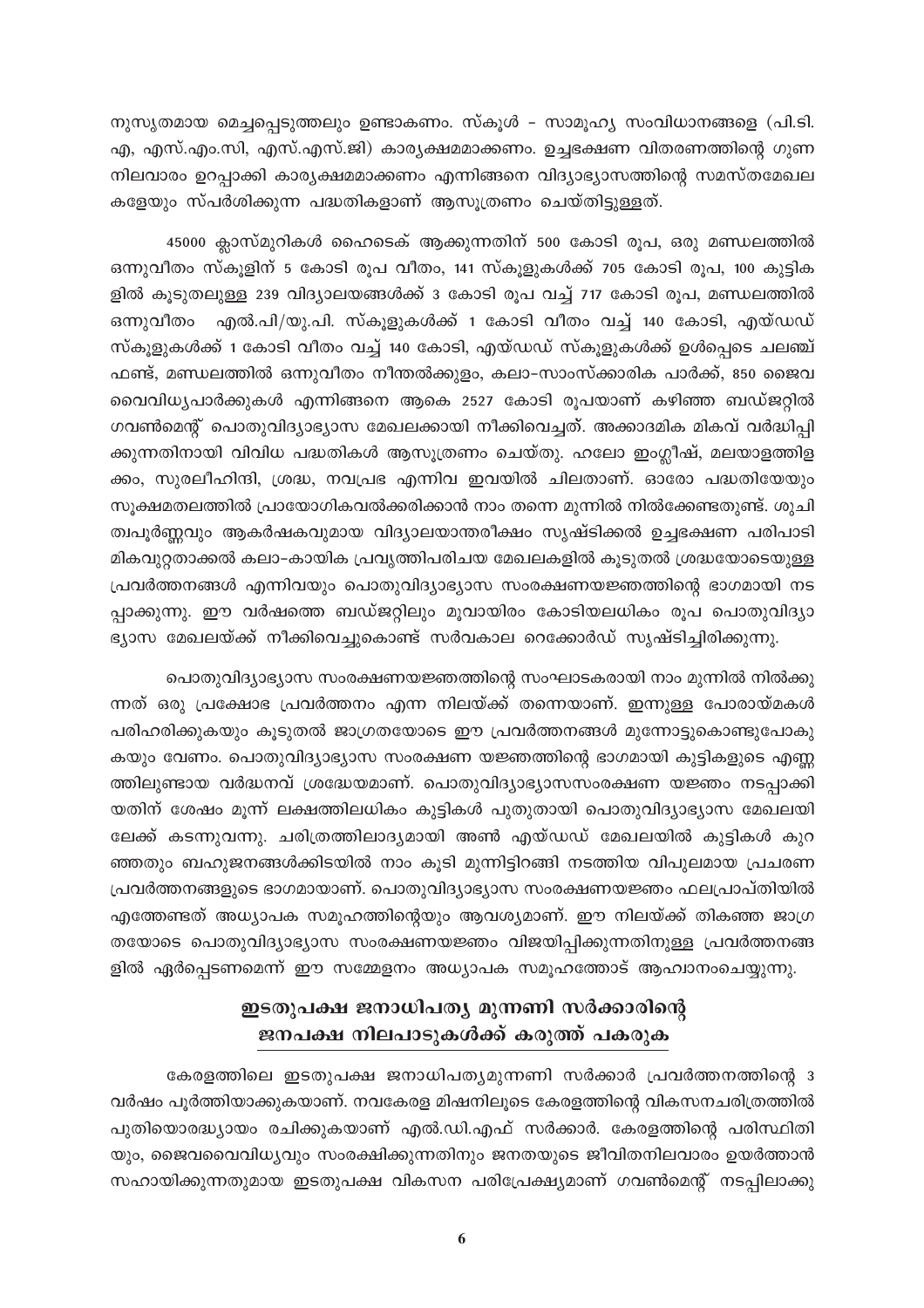ന്നത്. കൃഷിയും വ്യവസായവും തകർക്കുന്ന തൊഴിൽരഹിതമായ വളർച്ചയെയാണ് ഇടതു പക്ഷ ബദൽ മാതൃകയിലൂടെ കേരളം മറികടക്കുന്നത്. സമസ്ത മേഖലകളിലും പുത്തൻ ഉണർവിന്റെ വിത്തുപാകാൻ ഇക്കാലയളവിൽ എൽ.ഡി.എഫ്. ഭരണത്തിന് കഴിഞ്ഞിട്ടുണ്ട്.

ആറുപതിറ്റാണ്ട് കൊണ്ട് നാം കൈവരിച്ച നേട്ടങ്ങൾ നിലനിർത്തുകയും പുതിയ തല ത്തിലേക്ക് ഉയർത്തുകയും ചെയ്യുക എന്ന ലക്ഷ്യമിട്ടുകൊണ്ടാണ് 2016-ൽ അധികാരത്തിൽ വന്ന എൽ.ഡി.എഫ്. ഗവൺമെന്റ് നവകേരള സൃഷ്ടിക്കായുള്ള കർമ്മപദ്ധതി മുന്നോട്ടുവ ച്ചത്. ഇടതുപക്ഷ ജനാധിപത്യമുന്നണിയുടെ പ്രകടനപത്രികയിലെ മുഖ്യഭാഗമായിരുന്നു നവ കേരള സൃഷ്ടി. ഇതിനായി നാല് മിഷനുകൾ ഗവൺമെന്റ് മുന്നോട്ടുവെച്ചു. വീടില്ലാത്ത വർക്ക് വീട് നൽകുന്ന ലൈഫ്. സമഗ്രാരോഗ്യ സുരക്ഷാ പദ്ധതിയായ ആർദ്രം, കേരളത്തിന്റെ പരിസ്ഥിതിയെ കാത്ത് സംരക്ഷിക്കാനും, മാലിന്യ മുക്തമാക്കാനും ലക്ഷ്യമിടുന്ന ഹരിതകേ

രളം, വിദ്യാലയങ്ങളെ മികവിന്റെ കേന്ദ്രങ്ങളാക്കി മാറ്റുന്ന പൊതുവിദ്യാഭ്യാസ സംരക്ഷണ യജ്ഞം - ഇത്തരത്തിൽ നിശ്ചയദാർഢ്യത്തത്തോടെ ഗവൺമെന്റ് മുന്നോട്ട് പോകുന്നു. മറ്റ് വികസന മേഖലകളിലും വലിയ ചലനമാണ് ഇതിനോടകം സൃഷ്ടിച്ചിട്ടുള്ളത്. കൊച്ചി മെട്രോ യും കണ്ണൂർ വിമാനത്താവളവും വിഴിഞ്ഞം പദ്ധതിയുമെല്ലാം വേഗത്തിൽ തീർക്കാനും, മുന്നോട്ടു കൊണ്ടുപോകാനും കഴിഞ്ഞു. തിരുവനന്തപുരം – കോഴിക്കോട് ലൈറ്റ് മെട്രോ, കാസർഗോഡ് – തിരുവനന്തപുരം ദേശീയ ജലപാതാ വികസനം, ഗെയിൽ വാതക പൈപ്പ് ലൈൻ പദ്ധതി, കോഴിക്കോട്, തിരുവനന്തപുരം വിമാനത്താവളങ്ങളുടെ വിപുലീകരണം തുടങ്ങി നിരവധി വികസന പദ്ധതികൾ ജനങ്ങളിൽ ഏറെ പ്രതീക്ഷ വളർത്തിയിട്ടുണ്ട്.

രാജ്യമാകെ പൊതുമേഖലാ സ്ഥാപനങ്ങൾ വിറ്റുതുലയ്ക്കുകയോ തകർത്തെറിയുകയോ ചെയ്യുമ്പോൾ കേരളം നഷ്ടത്തിലായിരുന്ന 13 പൊതുമേഖലാ സ്ഥാപനങ്ങളെ ഒരുവർഷം കൊണ്ട് ലാഭത്തിലാക്കി. കേരളം ഏറ്റവും അഴിമതി കുറഞ്ഞ സംസ്ഥാനമാണെന്ന് സെന്റർ ഫോർ മീഡിയ സർവ്വേ റിപ്പോർട്ട് വെളിപ്പെടുത്തുന്നു. ക്രമസമാധാനത്തിന്റെ കാര്യത്തിൽ ഇന്ത്യയിലെ മികച്ച സംസ്ഥാനമായി കേരളത്തെ ഇന്ത്യാ ടുഡേ തെരഞ്ഞെടുത്തു. ജനമൈത്രി പോലീസ് ഫലപ്രദമായി നടപ്പിലാക്കിയതിന് കേന്ദ്രത്തിന്റെ പ്രത്യേക അവാർഡ് കേരളത്തിന് ലഭിച്ചു. വർഗ്ഗീയ സംഘർഷങ്ങളില്ലാത്ത സംസ്ഥാനമായി കേരളം മാറി. മാതൃഭാഷയിൽ ഭര ണവും വിദ്യാഭ്യാസവും കോടതി വ്യവഹാരങ്ങളും നടത്താൻ കർശനമായി നിർദ്ദേശിക്കുന്ന നിയമം കേരള നിയമസഭ പാസാക്കി.

സ്ത്രീ സുരക്ഷിതത്വം സർക്കാരിന്റെ പ്രധാന അജണ്ടയാണ്. പോലീസ് സേനയിൽ 15% സ്ത്രീ പങ്കാളിത്തം ഉറപ്പാക്കി. സാമൂഹ്യ സുരക്ഷാ പെൻഷനുകൾ തുക വർദ്ധിപ്പിച്ചുവെന്നു മാത്രമല്ല, കൃത്യമായി വീട്ടിൽ എത്തിച്ചുകൊടുത്തു. ആദിവാസി - ദളിത് ജനവിഭാഗങ്ങളുടെ പ്രശ്നങ്ങൾ പരിഹരിക്കാനുള്ള കർമ്മപദ്ധതികൾ ആവിഷ്ക്കരിച്ചു. നഴ്സുമാർ, അങ്കണവാടി -പ്രീപ്രൈമറി അധ്യാപകർ, ആയമാർ എന്നിവരുടെ ഓണറേറിയം മറ്റ് ആനുകൂല്യങ്ങളും വർദ്ധിപ്പിച്ചു. ട്രാൻസ്ജെൻഡർ വിഭാഗത്തിന് സർക്കാർ ഏറെ പരിഗണനയും സുരക്ഷയും ഉറപ്പുവരുത്തി. ബഡ്ജറ്റിൽ പ്രഖ്യാപിച്ച വികസന പ്രവർത്തനങ്ങൾക്ക് അനുബന്ധമായി അൻപ തിനായിരം കോടി രൂപയുടെ വൻകിട പദ്ധതികൾകൂടി നടപ്പിലാക്കാൻ കിഫ്ബിയിലൂടെ സൗക രുമുണ്ടാക്കി.

വിലക്കയറ്റം പിടിച്ചുനിർത്തുന്നതിനായി കഴിഞ്ഞ ഓണക്കാലത്ത് 20 കോടി രൂപയാണ് സർക്കാർ ഖജനാവിൽ നിന്നും ചെലവിട്ടത്. പ്രവാസികളുടെ ക്ഷേമകാര്യങ്ങളിൽ ഏറ്റവും വലിയ ഇടപെടലുകളാണ് എൽ.ഡി.എഫ്. സർക്കാർ നടത്തുന്നത്. പ്രവാസികളെയും നിയമ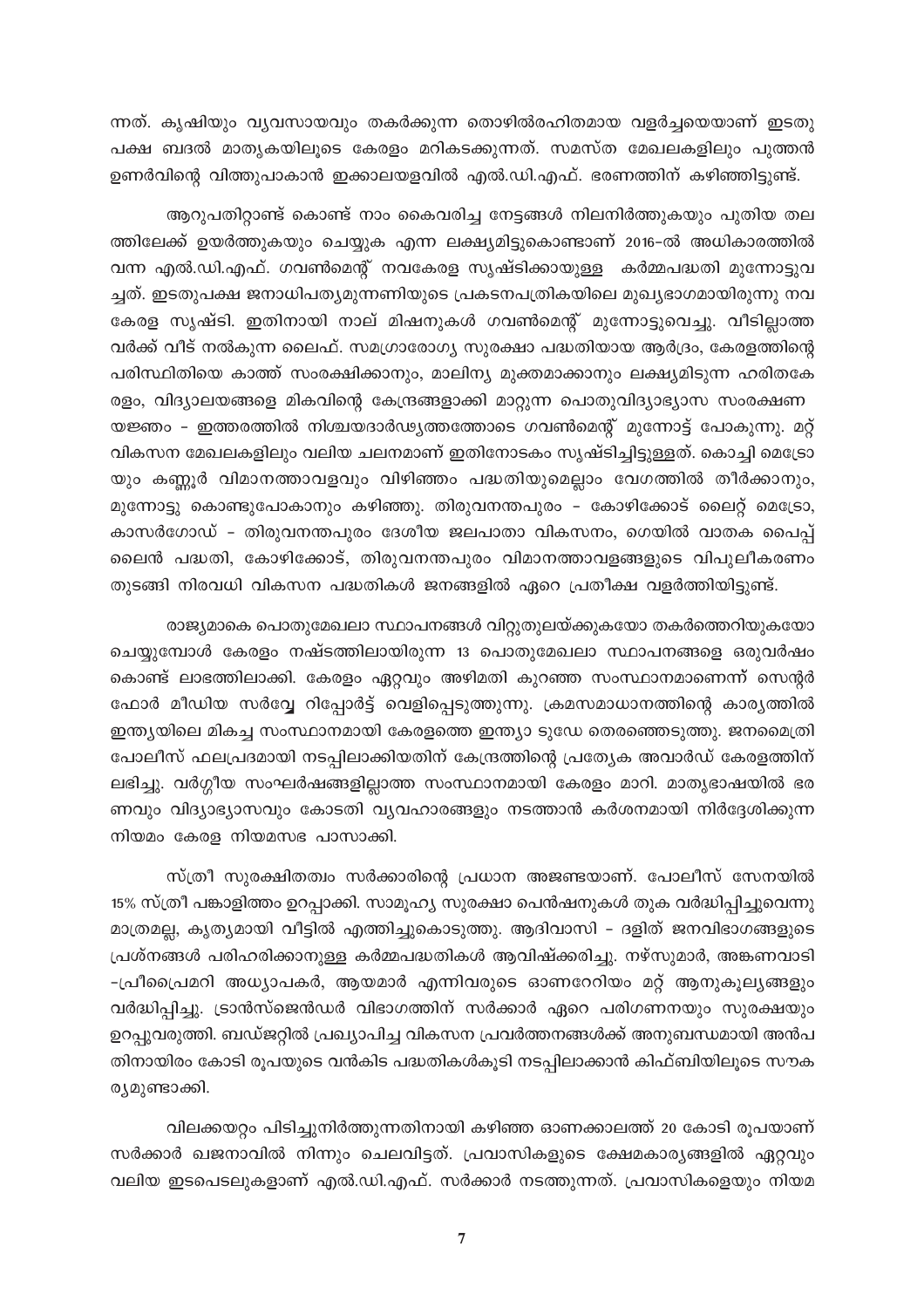സഭാ പാർലമെന്റ് ജനപ്രതിനിധികളെയും ഉൾപ്പെടുത്തിക്കൊണ്ടുള്ള ലോക കേരളസഭ രാജ്യ ത്തിനാകെ മാതൃകയാണ്. കോർപ്പറേറ്റ് ഭീമന്മാർ ചെറുബാങ്കുകളെ വിഴുങ്ങിക്കൊണ്ടിരിക്കു മ്പോൾ അതിനെ പ്രതിരോധിക്കാനും ധനകാര്യമേഖലയെ സുസ്ഥിരീകരിക്കുന്നതിനുമായി രൂപീകരിക്കുന്ന കേരള ബാങ്ക് ധനകാര്യമേഖലയിലെ പുത്തൻ കാൽവെയ്പ്പാണ്.

കടുത്ത സാമ്പത്തിക പ്രതിസന്ധിയുണ്ടായിട്ടും ക്ഷേമപ്രവർത്തനങ്ങൾക്കും വിദ്യാ ഭ്യാസമേഖലയുടെ പുരോഗതിക്കും വനിതകളുടെ ഉന്നമനത്തിനും ഊന്നൽനൽകിക്കൊണ്ടുള്ള സംസ്ഥാന സർക്കാരിന്റെ പുതിയ ബഡ്ജറ്റ് അതിന്റെ ജനക്ഷേമ നിലപാടുകൾ തുടരുമെന്ന് പ്രഖ്യാപിക്കുന്നു.

സംസ്ഥാനത്തിന്റെ സമഗ്രപുരോഗതി ലക്ഷ്യമാക്കി മുന്നോട്ട് പോകുന്ന ഈ ഘട്ട ത്തിൽ സർക്കാരിനെതിരെ വലിയ ഗുഢാലോചനകളാണ് നടക്കുന്നത്. കേരളത്തിലെ വല തുപക്ഷവും സംഘപരിവാറും, ഒരു വിഭാഗം മാധ്യമങ്ങളും ഗവൺമെന്റിനെതിരെ അപവാദം പ്രചരിപ്പിക്കാനും ദുർബലപ്പെടുത്താനും ശ്രമിക്കുന്നു. എൽ.ഡി.എഫ്. ഗവൺമെന്റിന്റെ രാഷ്ട്രീയ ഇച്ചാശക്തിയുടെ വിജയമായി കേരള അഡ്മിനിസ്ട്രേറ്റീവ് സർവ്വീസ് നടപ്പിലാക്കി ഭരണയന്ത്രം കാര്യക്ഷമമാക്കുന്നതിനുള്ള നടപടികൾ സ്വീകരിച്ചപ്പോൾ അതിനെതിരെ ദുഷ്പ്ര ചരണം നടത്തുകയായിരുന്നു ചില സർവ്വീസ് സംഘടനകൾ. അബ്രാഹ്മണ ശാന്തി നിയമനം, മുന്നോക്ക സമുദായത്തിലെ സാമ്പത്തിക പിന്നാക്കക്കാർക്കുള്ള സംവരണം തുടങ്ങിയ വിപ്ല വകരമായ നടപടികളെപ്പോലും തമസ്കരിക്കുകയോ, വികലമായി ചിത്രീകരിക്കുകയോ ആണ് ഇവർ ചെയ്തത്. എൽ.ഡി.എഫ്. സർക്കാരിനെ നേരിടാൻ മറ്റ് വഴികളില്ലാത്തതിനാൽ കേന്ദ്ര സർക്കാരിന്റെ സഹായത്തോടെയുള്ള ഇടപെടലുകളുമായിട്ടാണ് ബി.ജെ.പി. രംഗത്തുള്ളത്.

ജനക്ഷേമകരമായ പ്രവർത്തനങ്ങളുമായി മുന്നോട്ട് പോകുന്ന എൽ.ഡി.എഫ്. സർക്കാ രിന്റെ പ്രവർത്തനം ജനാധിപത്യവാദികൾക്ക് ആവേശവും പിന്തിരിപ്പന്മാർക്ക് കടുത്ത ആശ ങ്കയും സൃഷ്ടിച്ചിരിക്കുകയാണ്. ആഗോളവൽക്കരണ നയങ്ങൾക്കെതിരായി ബദൽ ഉയർത്തു കയും വർഗ്ഗീയ അജണ്ടയെ പ്രതിരോധിക്കുകയും ചെയ്യുന്ന ഇടതുപക്ഷ ജനാധിപത്യ മുന്നണി സർക്കാരിന്റെ ജനപക്ഷ നിലപാടുകൾക്ക് കരുത്ത് പകരാനും, നവകേരള സൃഷ്ടിക്കായുള്ള കർമ്മപദ്ധതികളിൽ പങ്കുചേരാനും ഈ സമ്മേളനം അധ്യാപക സമൂഹത്തോട് ആഹ്വാനം ചെയ്യുന്നു.

#### കേന്ദ്രസർക്കാരിന്റെ ജനവിരുദ്ധനയങ്ങളിൽ പ്രതിഷേധിക്കുക

ജനവിരുദ്ധനയങ്ങളുടെ മഹാപർവ്വത്തിലൂടെ നമ്മുടെ രാജ്യം കടന്നുപോവുകയാണ്. നവലിബറൽ നയങ്ങളുടെ രണ്ടാംഘട്ടപരിഷ്ക്കാരങ്ങൾ അതിവേഗത്തിൽ നടപ്പിലാക്കുകയാണ് മോദി സർക്കാർ. ഇതിലൂടെ രാജ്യത്ത് അസമത്വം അസാധാരണമാംവിധം വർദ്ധിക്കുകയാ ണ്. രാജ്യത്തെ സ്വത്തിന്റെ ഏറിയപങ്കും ചുരുക്കം ചില വ്യക്തികളിൽ കേന്ദ്രീകരിക്കുകയാ ണ്. ദേശീയസമ്പത്തിന്റെ 51.53% കയ്യടക്കിവെച്ചിരിക്കുന്നത് ഒരു ശതമാനത്തിൽ താഴെ വരുന്ന അതിസമ്പന്നരാണ്. കഴിഞ്ഞ കേന്ദ്ര പൊതുബജറ്റിന്റെ അടങ്കൽ തുക 24.42 ലക്ഷം കോടി രൂപയായിരുന്നുവെങ്കിൽ രാജ്യത്തെ 119 അതിസമ്പന്നരുടെ ആകെ സ്വത്ത് 28 ലക്ഷം കോടി രൂപയിലധികമാണ്. ശതകോടീശ്വരന്മാരുടെ എണ്ണം വർദ്ധിച്ചുവരികയും സമ്പത്ത് കേന്ദ്രീക രിക്കുകയും ചെയ്യുകയാണ്. 2018 മാർച്ചിലെ കണക്കനുസരിച്ച് ഇന്ത്യയിലെ ശതകോടീശ്വ രൻമാരുടെ എണ്ണം 121 ആണ്. ഒരു ഭാഗത്ത് സമ്പത്ത് കേന്ദ്രീകരിക്കുമ്പോൾ മറുഭാഗത്ത് പട്ടി ണിയും ദാരിദ്ര്യവും വ്യാപിക്കുകയാണ്. കഴിഞ്ഞ സാമ്പത്തിക വർഷത്തിൽ അതിസമ്പന്ന രുടെ വരുമാനത്തിൽ 39% വളർച്ചയുണ്ടായപ്പോൾ ജനസംഖ്യയിൽ പകുതിയോളംവരുന്ന ദരിദ്ര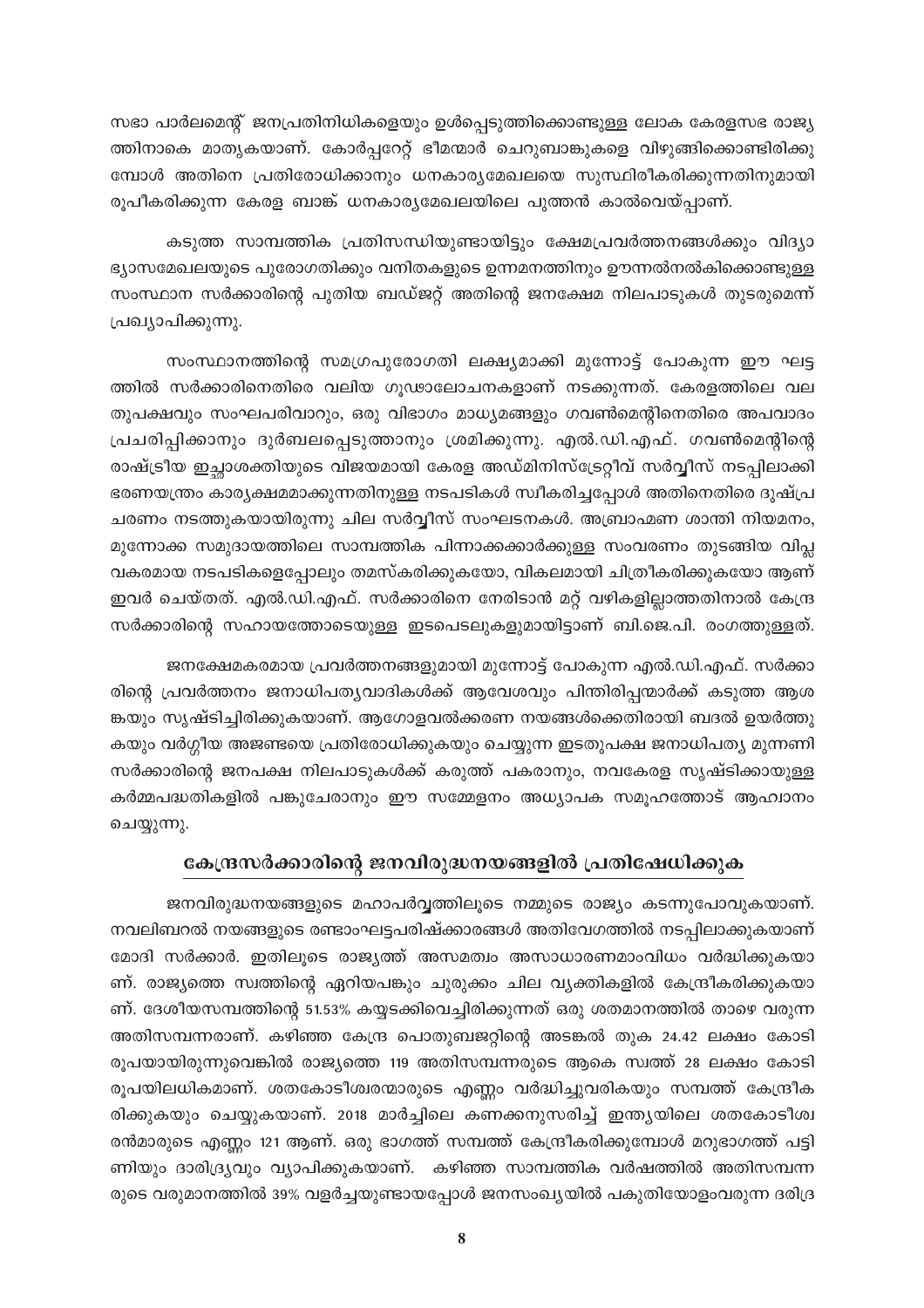ജനവിഭാഗങ്ങളുടെ വരുമാന വളർച്ച കേവലം 3% മാത്രമാണ്. സ്വത്തിന്റെ ഏറിയപങ്കും ചുരുക്കം വ്യക്തികളിൽ കേന്ദ്രീകരിക്കുമ്പോൾ മറുവശത്ത് ദരിദ്രർക്ക് ഒരുനേരത്തെ ഭക്ഷണംപോലും ഉറപ്പില്ലാത്ത അവസ്ഥയാണുള്ളതെന്ന് ഓക്സ്ഫോം പ്രസിദ്ധീകരിച്ച റിപ്പോർട്ടിൽ പറയുന്നു. ഈ രീതിയിൽ ഒരുപിടി സമ്പന്നർക്കുമാത്രം വേണ്ടിയാവുകയാണ് കേന്ദ്രഭരണം. ഭരണാധി കാരികൾ ഏത് തീരുമാനമെടുക്കുമ്പോഴും രാജ്യത്തെ ദരിദ്ര ജനകോടികളായിരിക്കണം അവ രുടെ മനസ്സിൽ എന്ന രാഷ്ട്രപിതാവിന്റെ വാക്യം മറന്ന് ഓരോ തീരുമാനമെടുക്കുമ്പോഴും അതിസമ്പന്നരെമാത്രം ഓർക്കുന്നവരായി മാറിയിരിക്കുന്നു. രാജ്യത്തിന്റെ പൊതുസമ്പത്താകെ വിൽപ്പനയ്ക്കു വെച്ചിരിക്കുകയാണ് കേന്ദ്ര ഭരണാധികാരികൾ. പ്രതിരോധമേഖലയടക്കം 100% വിദേശനിക്ഷേപത്തിനായി തുറന്നുകൊടുക്കുകയാണ്. പൊതുമേഖലാസ്ഥാപനങ്ങളുടെ ഓഹ രി വിൽപ്പന തകൃതിയായി നടക്കുന്നു. വിമാനത്താവളങ്ങളും, തുറമുഖങ്ങളുമുൾപ്പെടെ തന്ത്ര പ്രധാനമേഖലകൾപോലും വില്പനയ്ക്കായി തയ്യാറായിരിക്കുന്നു. ഇതിലൂടെയെല്ലാം വൻ അഴിമതികൾക്കുള്ള കളമൊരുക്കുകയാണ് കേന്ദ്രസർക്കാർ. റഫേൽ കരാറുമായി ബന്ധപ്പെട്ട് ആയിരക്കണക്കിന് കോടിരൂപയുടെ അഴിമതിനടന്നെന്ന് ഇതിനോടകം പുറത്തുവന്നിരിക്കു ന്നു. കർഷകർക്കുള്ള വിള ഇൻഷൂറൻസുമായി ബന്ധപ്പെട്ടും വലിയതോതിൽ കോഴ ഇടപാ ടുകൾ നടന്നിട്ടുള്ളതിന്റെ വിവരങ്ങളും പുറത്തുവരികയുണ്ടായി. വിവിധ സംസ്ഥാനങ്ങളിൽ അധികാരത്തിലിരിക്കുന്ന ബി.ജെ.പി. ഇതര സർക്കാരുകളെ അട്ടിമറിക്കാൻ അഴിമതിപ്പണം ഒഴുക്കുകയാണ് കേന്ദ്ര ഭരണാധികാരികൾ.

രാജ്യം അതിഗുരുതരമായ സാമ്പത്തിക പ്രതിസന്ധിയിലൂടെ കടന്നുപോവുകയാണ്. എല്ലാ പൊതുമേഖലാ ബാങ്കുകളും നഷ്ടത്തിലേക്ക് കുതിക്കുകയാണ്. കിട്ടാക്കടം പെരു കുന്നു. കോടികൾ വായ്പ്പയെടുത്ത് ഒന്നും തിരിച്ചടക്കാതെ എല്ലാ സൗകര്യങ്ങളോടും കൂടി രാജ്യംവിടുന്ന കോടീശ്വരൻമാരുടെ പട്ടിക നീളുകയാണ്. ശതകോടീശ്വരൻമാർക്ക് വായ്പ നൽകുന്നതിനായി ബാങ്കുകളുടെ ലയനവും തുടരുന്നു. കാർഷികവായ്പ തിരിച്ചടയ്ക്കാൻ കഴിയാതെ കർഷകർ ആത്മഹത്യചെയ്യുന്ന രാജ്യത്ത് അതിസമ്പന്നരുടെ കിട്ടാക്കടം എഴുതി ത്തള്ളുകയാണ്.

നോട്ട് നിരോധനം രാജ്യത്തിന്റെ സമ്പദ്വ്യവസ്ഥയെ ഗുരുതരമായി ബാധിച്ചു. 70 ലക്ഷ ത്തിലധികം ചെറുകിട വ്യാപാര, വ്യവസായ സ്ഥാപനങ്ങൾ അടച്ചുപൂട്ടി. കോടിക്കണക്കിന് തൊഴിലാളികൾക്ക് തൊഴിൽ നഷ്ടപ്പെട്ടു. നിരോധിച്ച നോട്ടിന്റെ 99.3% തിരിച്ചുവന്നതായി ഒടുവിൽ റിസർവ്വ് ബാങ്ക് തന്നെ വെളിപ്പെടുത്തുകയുണ്ടായി. ഏറ്റവുമൊടുവിൽ തിരഞ്ഞെ ടുപ്പ് ഒരുക്കങ്ങൾക്കായി കേന്ദ്രസർക്കാർ റിസർവ്വ് ബാങ്കിന്റെ കരുതൽധനത്തിന്റെ വിഹിതം ആവശ്യപ്പെടുന്ന അവസ്ഥയുണ്ടായി. ഇതിനെ തുടർന്ന് റിസർവ്വ് ബാങ്ക് ഗവർണ്ണർ രാജിവെ ച്ചു.

പെട്രോളിയം ഉൽപ്പന്നങ്ങളുടെ വിലക്കയറ്റം ജനജീവിതം ദുസ്സഹമാക്കി. പെട്രോളിയം ഉല്പന്നങ്ങളുടെ വിലക്കയറ്റമാണ് യു.പി.എ. സർക്കാറിന്റെ പരാജയമെന്ന മോദിയുടെ പഴയ ട്വീറ്റ് വലിയതോതിൽ ചർച്ചചെയ്യപ്പെട്ടു. സ്വകാര്യ പെട്രോളിയം കമ്പനികൾക്ക് അമിതലാഭം കൊയ്യാനുള്ള എല്ലാ സൗകര്യങ്ങളും ഒരുക്കിക്കൊടുക്കുകയാണ് കേന്ദ്രഭരണം. അന്താരാഷ്ട്ര മാർക്കറ്റിൽ ക്രൂഡ് ഓയിലിന് വിലകുറയുമ്പോൾ എക്സൈസ് തീരുവ ഓരോ ഘട്ടത്തിലും വർദ്ധിപ്പിച്ച് പെട്രോളിയം ഉല്പന്നങ്ങളുടെ വിലകുറയാതെ പിടിച്ചുനിർത്തുകയാണ് കേന്ദ്ര സർക്കാർ. ഏതാണ്ട് ഒന്നരലക്ഷം കോടിരൂപയാണ് പെട്രോളിയം ഉല്പന്നങ്ങളുടെ നികുതി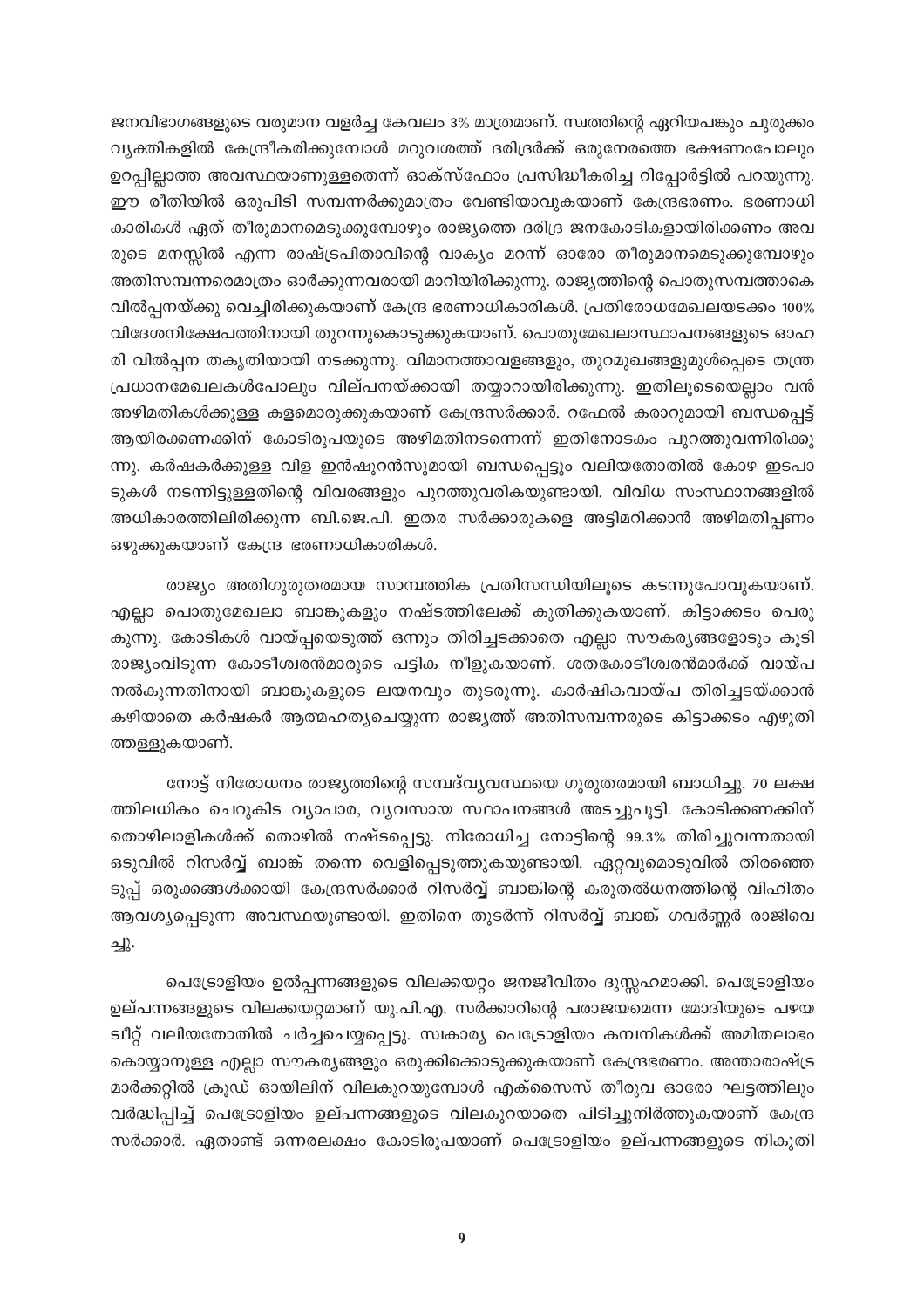യിലൂടെ കേന്ദ്രസർക്കാർ കൊള്ളയടിക്കുന്നത്.

രാജ്യത്തിന്റെ നട്ടെല്ലായ കാർഷികമേഖലയും വലിയ തകർച്ചയിലാണ്. ഓരോ അരമ ണിക്കൂറിലും ഒരു കർഷകൻ വീതം ആത്മഹത്യചെയ്യുന്ന രാജ്യമാണ് നമ്മുടേത്. ഉല്പന്ന ങ്ങൾക്ക് വില ലഭിക്കാതെ ടൺകണക്കിന് കാർഷികോല്പന്നങ്ങൾ റോഡിൽ ഉപേക്ഷിക്കേണ്ട അവസ്ഥയിലാണ് കർഷകർ. ഭക്ഷ്യധാന്യങ്ങളുടെ സംഭരണവും വിതരണവുമെല്ലാം കുത്തക കളുടെ കൈയ്യിലാണ്. താങ്ങുവിലയെക്കുറിച്ചും വിള ഇൻഷൂറൻസിനെക്കുറിച്ചുമെല്ലാം വിടു വായിത്തങ്ങളല്ലാതെ കർഷകരെ സഹായിക്കുന്ന ഒരു നടപടിയും കേന്ദ്രസർക്കാരിൽനിന്നും ഉണ്ടാവുന്നില്ല. ഇത്തരത്തിൽ സമസ്തമേഖലകളിലും ജനദ്രോഹനടപടികളുമായി മുന്നോട്ടു പോകുന്ന കേന്ദ്രസർക്കാരിനെതിരായ ശക്തമായ ജനരോഷം എല്ലാ മേഖലകളിലും ശക്തി പ്പെട്ടുവരികയാണ്. ജനുവരി 8, 9 ന്റെ പൊതുപണിമുടക്കിന്റെ വിജയം ഇതിനുതെളിവാണ്. ഈ പോരാട്ടം ശക്തിപ്പെടുത്തേണ്ടതുണ്ട്. കേന്ദ്രഗവൺമെന്റ് പിന്തുടരുന്ന ജനവിരുദ്ധ നയ ങ്ങൾക്കെതിരരായ പോരാട്ടത്തിൽ മുഴുവൻ അധ്യാപകരും അണിനിരക്കണമെന്ന് ഈ സമ്മേ ളനം ആഹ്വാനംചെയ്യുന്നു.

#### പി.എഫ്.ആർ.സി.എ. നിയമം പിൻവലിക്കുക

ജീവനക്കാരുടെയും അധ്യാപകരുടെയും ഏറ്റവും മികച്ച സാമൂഹ്യ സുരക്ഷാപദ്ധതി യായിരുന്നു നിർവ്വചിക്കപ്പെട്ട പെൻഷൻ പദ്ധതി. രാജ്യത്ത് പശ്ചിമബംഗാൾ ഒഴികെയുള്ള മുഴുവൻ സംസ്ഥാനങ്ങളും കേന്ദ്രസർക്കാരും പങ്കാളിത്ത പെൻഷൻ പദ്ധതി നടപ്പിലാക്കി. കമ്പോള കേന്ദ്രീകൃതമായ നവലിബറൽ നയങ്ങളുടെ ഭാഗമായാണ് പങ്കാളിത്ത പെൻഷൻ പദ്ധതി നിലവിൽ വന്നത്. 2003 ഡിസംബർ 22ന് എ.ബി.വാജ്പേയിയുടെ നേതൃത്വത്തിലുള്ള കേന്ദ്രസർകാരാണ് 2004 ജനുവരി 1 മുതൽ കേന്ദ്രസർവ്വീസിൽ പ്രവേശിക്കുന്നവർക്ക് പങ്കാ ളിത്ത പെൻഷൻ നടപ്പിലാക്കി വിജ്ഞാപനം പുറപ്പെടുവിച്ചത്.

2004-ൽ അധികാരത്തിൽ വന്ന മൻമോഹൻസിംഗിന്റെ നേതൃത്വത്തിലുള്ള ഒന്നാം യു. പി.എ. സർക്കാർ വാജ്പേയ് സർക്കാരിന്റെ വിജ്ഞാപനത്തിന്റെ ചുവട് പിടിച്ച് പി.എഫ്.ആർ. ഡി.എ. ബിൽ നടപ്പിൽവരുത്തുന്നതിനു 2004 ഡിസംബർ 29ന് ഓർഡിനൻസ് ഇറക്കി. തുടർന്ന് 2005 മാർച്ച് 21ന് ബിൽ പാർലമെന്റിൽ അവതരിപ്പിച്ചു. എന്നാൽ പൊതുമിനിമം പരിപാടി യുടെ അടിസ്ഥാനത്തിൽ യു.പി.എ. സർക്കാരിനു സോപാധിക പിന്തുണ നൽകിയിരുന്ന ഇട തുപക്ഷപാർട്ടികൾ പാർലമെന്റിൽ നടത്തിയ ശക്തമായ ചെറുത്തുനില്പിനെ തുടർന്ന് ബിൽ പാസ്സാക്കാനായില്ല. 2009ൽ അധികാരത്തിൽ വന്ന മൻമോഹൻസിംഗിന്റെ രണ്ടാം യൂ.പി.എ. സർക്കാർ 2012 മാർച്ച് 24ന് വീണ്ടും പി.എഫ്.ആർ.ഡി.എ. ബിൽ പാർലമെന്റിൽ അവതരിപ്പി ച്ചു. മുഖ്യ പ്രതിപക്ഷമായിരുന്ന ബി.ജെ.പി.യും ഭരണപക്ഷമായിരുന്ന കോൺഗ്രസ്സും കൈകോർത്ത് അധ്യാപകരുടെയും ജീവനക്കാരുടെയും ഏറ്റവും ആകർഷകമായ സാമൂഹ്യ സുരക്ഷാ പദ്ധതിയായ പെൻഷൻ പദ്ധതി അട്ടിമറിച്ചുകൊണ്ട് പി.എഫ്.ആർ.ഡി.എ ബിൽ 2013 സെപ്തംബർ 5ന് ലോക്സഭയിലും 6ന് രാജ്യസഭയിലും പാസ്സാക്കി.

ഇന്ത്യയിലാദ്യമായി 2002 ജനുവരി 16–ന്റെ കടുത്ത ഉത്തരവിലൂടെ പങ്കാളിത്തപെൻഷൻ പദ്ധതി കേരളത്തിൽ നടപ്പിലാക്കാൻ ശ്രമിച്ചത് എ.കെ.ആന്റണിയുടെ നേതൃത്വത്തിലുള്ള യു. ഡി.എഫ്. സർക്കാരാണ്. 32 ദിവസത്തെ സമാനതകളില്ലാത്ത പണിമുടക്കിലൂടെ കേരളം ഒറ്റ ക്കെട്ടായി ഈ നടപടിയെ പ്രതിരോധിച്ചു. 2006ൽ അധികാരത്തിൽ വന്ന സ: വി.എസ് അച്യു താനന്ദന്റെ നേതൃത്വത്തിലുള്ള എൽ.ഡി.എഫ്. സർക്കാർ ജനുവരി 16ന്റെ ഉത്തരവ് റദ്ദ് ചെയ്തു. എന്നാൽ 2011-ൽ അധികാരത്തിൽ വന്ന ഉമ്മൻചാണ്ടിയുടെ നേതൃത്വത്തിലുള്ള യു.ഡി.എഫ്.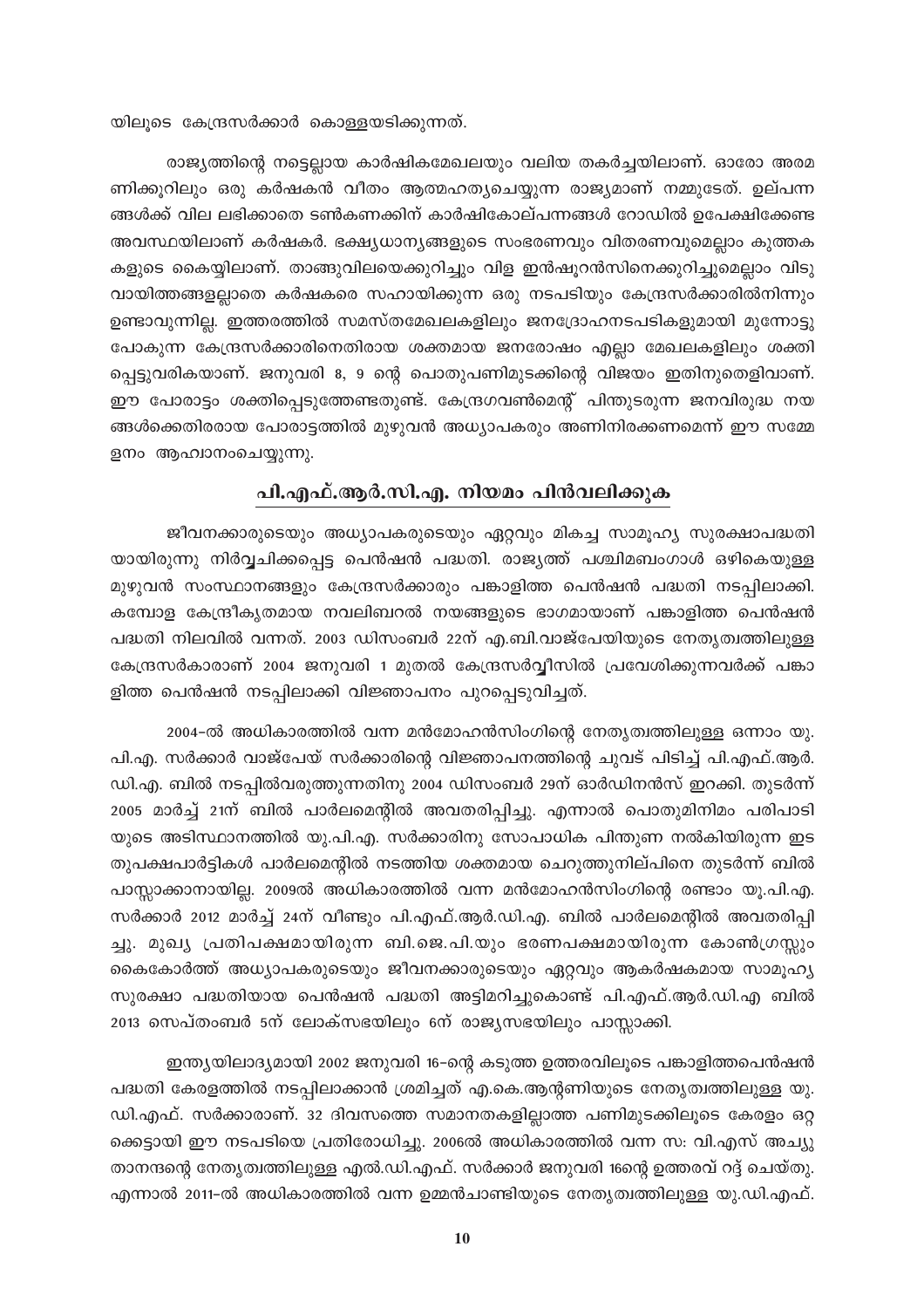സർക്കാർ 2013 ഏപ്രിൽ 1 മുതൽ സർവ്വീസിൽ പ്രവേശിക്കുന്നവർക്ക് പങ്കാളിത്ത പെൻഷൻ പദ്ധതി നടപ്പിലാക്കിക്കൊണ്ട് 2012 ആഗസ്റ്റ് 21ന് ഉത്തരവിറക്കി. ഇതിൽ പ്രതിഷേധിച്ച് 2013 ജനുവരി 1 മുതൽ കേരളത്തിലെ സംസ്ഥാന സർക്കാർ ജീവനക്കാരും അധ്യാപകരും അനി ശ്ചിതകാല പണിമുടക്ക് സമരം പ്രഖ്യാപിച്ചു. പണിമുടക്കിൽ നിന്നും രാഷ്ട്രീയ തിമിരം ബാധിച്ച യു.ഡി.എഫ്. അനുകൂല ( $\rm SETO$ ) സംഘടനകൾ സമരത്തിൽ നിന്നും മാറി നിന്നു. അവർകൂടി പങ്കെടുത്ത് ഒറ്റക്കെട്ടായി സമരം നടത്തിയിരുന്നെങ്കിൽ നമ്മുടെ അവകാശം നമുക്ക് നേടിയെ ടുക്കാമായിരുന്നു.

2016ൽ കേരളത്തിൽ അധികാരത്തിൽ വന്ന സ. പിണറായി വിജയന്റെ നേതൃത്വത്തി ലുള്ള എൽ.ഡി.എഫ്. സർക്കാർ പങ്കാളിത്തപെൻഷൻ പദ്ധതി പുനഃപരിശോധിക്കുമെന്ന നില പാട് സ്വീകരിക്കുകയും ഇതിനായി ഒരു കമ്മിറ്റിയെ നിശ്ചയിക്കുകയും ചെയ്തു. ഈ നടപടി സ്വാഗതാർഹമാണ്. ഇതാദ്യമായാണ് പങ്കാളിത്ത പെൻഷൻ പദ്ധതി പുനഃപരിശോധിക്കാൻ ഒരു സംസ്ഥാന സർക്കാർ തീരുമാനം ഉണ്ടാകുന്നത്.

1957 മുതൽ രാജൃത്ത് നിലവിൽവന്ന പെൻഷൻ പദ്ധതി അനുസരിച്ച് പെൻഷൻ സർക്കാ രിന്റെ ഔദാര്യമല്ലെന്നും അത് ജീവനക്കാരുടെ അവകാശമാണെന്നും 1982ൽ സുപ്രീംകോ ടതി തന്നെ വൃക്തമാക്കിയിട്ടുണ്ട്. നവലിബറൽ നയങ്ങൾ അടിച്ചേൽപ്പിക്കുന്നതിന്റെ ഭാഗ മായി നടപ്പിലാക്കിയ പങ്കാളിത്ത പെൻഷൻ പദ്ധതി (PFRDA) ഒരു പെൻഷൻ പദ്ധതിയേ അല്ലായെന്നും ആർക്കും അംഗത്വമെടുക്കാൻ കഴിയുന്നതും പലിശയുടെയും ഷെയർമാർക്ക റ്റിന്റെയും വരവ് ആനുകൂല്യം നൽകുന്ന ഊഹക്കച്ചവട പദ്ധതി മാത്രമാണെന്നും ആയതി നാൽ പി.എഫ്, ആർ.ഡി.എ. നിയമം പിൻവലിച്ച് നിർവ്വചിക്കപ്പെട്ട പെൻഷൻപദ്ധതി പുനഃസ്ഥാപിക്കണമെന്ന് ഈ സമ്മേളനം കേന്ദ്രസർക്കാറിനോട് ആവശ്യപ്പെടുന്നു.

# ഭരണഘടനാ സ്ഥാപനങ്ങളെ വരുതിയിലാക്കാനുള്ള €കαങസർക്കാർ നീക്കം അവസാനിപ്പിക്കുക

അധികാരത്തിലേറിയ കാലം മുതൽ ബി.ജെ.പി. സർക്കാർ ഭരണഘടനാ സ്ഥാപന ങ്ങളെ തങ്ങളുടെ നിയന്ത്രണത്തിലാക്കാൻ ശ്രമിച്ചുകൊണ്ടിരിക്കുകയാണ്. ഈ ശ്രമത്തിൽ (പതിഷേധിച്ചുകൊണ്ടാണ് റിസർവ്വ് ബാങ്ക് ഗവർണർ ഊർജ്ജിത് പട്ടേൽ രാജിവെച്ചത്. നോട്ട്  $\Omega$ നിരോധനംകൊണ്ട് തകർന്നടിഞ്ഞ ഇന്ത്യൻ സാമ്പത്ത് വ്യവസ്ഥയെ ശക്തിപ്പെടുത്താൻ ഒരു നയപരിപാടിയും കേന്ദ്രസർക്കാരിനുണ്ടായില്ല. നോട്ട് നിരോധനം ചരിത്രത്തിലെ ഏറ്റവും വലിയ സാമ്പത്തിക മണ്ടത്തരമാണ് എന്ന് തിരിച്ചറിഞ്ഞ മോഡി ജാളൃത മറയ്ക്കാനാണ് ഊർജിത്ത് പട്ടേലിന്റെ ചുമലിൽ എല്ലാ ഭാരവും ഇറക്കിവെച്ചത്. ആർ.ബി.ഐ.യുടെ കരുതൽ ധനത്തിൽ 6% പിടിച്ചുവാങ്ങാനുള്ള കേന്ദ്രസർക്കാർ ശ്രമത്തെ റിസർവ്വ് ബാങ്ക് ഗവർണർ ശക്തമായി എതിർത്തു.

രാജ്യത്തെ ബാങ്കിംഗ് സംവിധാനം സുതാര്യമാക്കുന്നതിനായി അദ്ദേഹം സ്വീകരിച്ച പല നടപടികളെയും സർക്കാർ വിമർശിച്ചിരുന്നു. 1990-ന് ശേഷം ആദൃമായാണ് ഒരു റിസർവ്മ് ബാങ്ക് ഗവർണർ കാലാവധി പൂർത്തിയാക്കാതെ രാജിവെയ്ക്കുന്നത്. സർക്കാരും ആർ.ബി. ഐ.യുമായുള്ള തർക്കവിഷയങ്ങൾ ചർച്ചചെയ്യുന്നതിന് നവംബർ 19ന് ഡയറക്ടർ ബോർഡ് യോഗം കൂടിയിരുന്നു. ആർ.ബി.ഐ. ബോർഡിൽ സ്വതന്ത്ര ഡയറക്ടർ എന്ന നിലയിൽ തിരുകിക്കയറ്റിയ എസ്.ഗുരുമൂർത്തിയെപ്പോലെയുള്ള സംഘപരിവാർ പ്രവർത്തകരെ ഉപയോ ഗപ്പെടുത്തി റിസർവ്വ് ബാങ്കിനെ വരുതിയിൽ നിർത്താൻ മോഡി നടത്തിയ ശ്രമത്തിനെതിരെ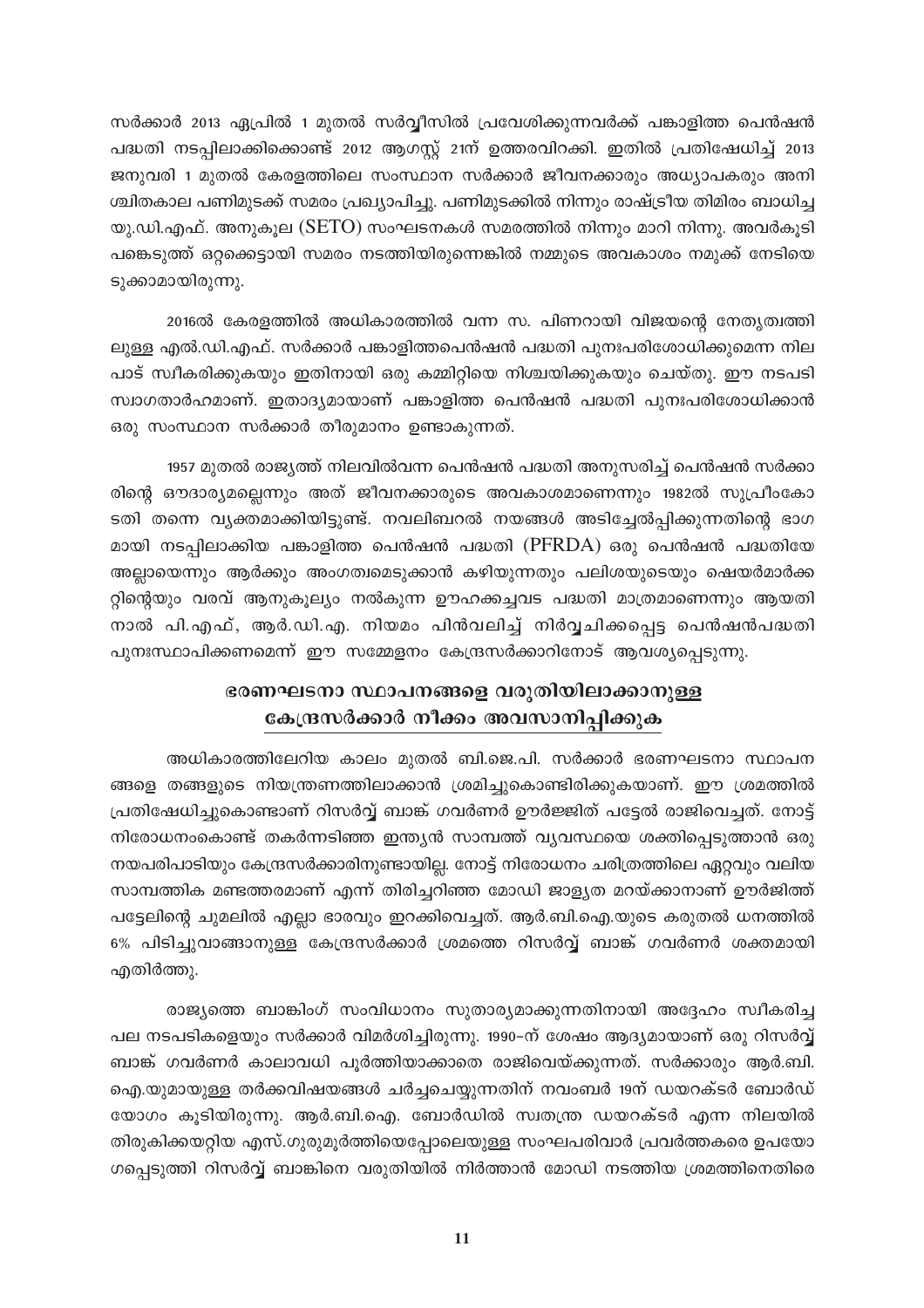പ്രതിഷേധിച്ചുകൊണ്ടാണ് ഊർജിത് പട്ടേൽ രാജിവെച്ചത്.

തങ്ങൾക്ക് ഇഷ്ടമുള്ള ജഡ്ജിമാർ സുപ്രീംകോടതിയിൽ നിയമിക്കപ്പെടണം എന്ന് ശഠിച്ചുകൊണ്ട് ജഡ്ജിമാരെ നിയമിക്കുന്ന കൊളീജിയം കൈപ്പിടിയിലൊതുക്കാനും കേന്ദ്ര സർക്കാർ ശ്രമിച്ചുകൊണ്ടിരിക്കുന്നു. കോളീജിയത്തിൽ നടത്തിയ അനധികൃത ഇടപെടലി നെതിരെ ശക്തമായ വിമർശനവുമായി സുപ്രീംകോടതി ജഡ്ജിമാർ പരസ്യമായി കേന്ദ്രസർക്കാ രിനെതിരെ രംഗത്ത് വന്നതും സംഘപരിവാറിന്റെ ഗൂഢലക്ഷ്യങ്ങൾക്ക് അടിയായി. അമി ത്ഷായെ കോടതിയിൽ വിളിച്ചുവരുത്താൻ ഉത്തരവിട്ട ജഡ്ജി ലോധയുടെ കൊലപാതക കേസ്, അയോധ്യക്കേസ്, സംഘപരിവാർ നേതാക്കൾ ഉൾപ്പെട്ട തീവ്രവാദ പ്രവർത്തനങ്ങളുടെ കേസ്, ഏകീകൃത സിവിൽ കോഡ് കേസ് തുടങ്ങിയവയൊക്കെ കോടതിയിൽ തങ്ങൾക്ക് ഇഷ്ടപ്പെട്ട തങ്ങൾക്ക് വഴങ്ങുന്ന ജഡ്ജിമാർ കേൾക്കണമെന്നും വിധിപറയണമെന്നും താൽപ ര്യപ്പെട്ടുകൊണ്ടാണ് കൊളീജിയത്തെ വരുതിയിലാക്കാൻ സർക്കാർ ശ്രമിക്കുന്നത്.

സ്വതന്ത്ര ഇന്ത്യയുടെ ഭാവി സ്വപ്നംകണ്ട് രാഷ്ട്രശില്പികൾ തന്നെ രൂപംനൽകിയ പ്ലാനിങ്ങ് കമ്മീഷൻ ഇല്ലാതാക്കി അതിന്റെ സ്ഥാനത്ത് തങ്ങളുടെ താത്പര്യം സംരക്ഷി ക്കുന്നതിനായി 'നീതി ആയോഗ്' സംവിധാനം കൊണ്ടുവന്നു. UGC അടക്കമുള്ള സംവിധാ നങ്ങൾ ഭീഷണിയിലാണ്. തിരഞ്ഞെടുപ്പുകമ്മീഷൻ അടക്കമുള്ള ഭരണഘടനാ സ്ഥാപനങ്ങളെ ഭീഷണിപ്പെടുത്തി വശത്താക്കുന്ന രീതിയാണുള്ളത്. സിബിഐ കൂട്ടിലടച്ച തത്തയായി മാറി. ഭരണഘടന സ്ഥാപനങ്ങളുടെ പ്രസക്തിയും അന്തസ്സും നഷ്ടപ്പെടുത്തുകയാണ് കേന്ദ്ര സർക്കാർ. ഈ നിലയിൽ രാജ്യത്തിന്റെ ജനാധിപത്യ നിലനിൽപ്പുതന്നെ അപകടത്തിലാക്കി ഭരണഘടനാ സ്ഥാപനങ്ങളെ വരുതിയിലാക്കാനുള്ള കേന്ദ്രനീക്കം ഉപേക്ഷിക്കണമെന്ന് ഈ സമ്മേളനം ആവശ്യപ്പെടുന്നു.

#### വനിതാ സംവരണബിൽ നിയമമാക്കുക

ഇന്ത്യൻ സ്വാതന്ത്ര്യത്തിന് 71 വർഷം പൂർത്തിയായിട്ടും ഭരണഘടന വിഭാവനം ചെയ്ത അവസരസമത്വം ഉറപ്പാക്കാൻ നമുക്കായിട്ടില്ല. സാമ്പത്തിക അസമത്വം കൂടുതൽ കൂടുതൽ വർദ്ധിച്ചുകൊണ്ടിരിക്കന്ന ഈ നവലിബറൽ കാലഘട്ടത്തിൽ സ്ത്രീപുരുഷ അസമത്വവും വർദ്ധിക്കുകയാണ്. ആരോഗ്യ, വിദ്യാഭ്യാസ, തൊഴിൽ, സാമ്പത്തിക, രാഷ്ട്രീയ മേഖലക ളിൽ സ്ത്രീയും പുരുഷനും തമ്മിൽ വലിയ അന്തരം നിലനിൽക്കുന്നു.

2018-ൽ സ്ത്രീപുരുഷ അന്തരത്തിന്റെ കാര്യത്തിൽ ഇന്ത്യ ലോകരാജ്യങ്ങൾക്കിടയിൽ 118-ാം സ്ഥാനത്താണ്. മറ്റെല്ലാ മേഖലയിലുമുള്ള അസമത്വം കുറയ്ക്കുന്നതിന് അനിവാര്യ മായ ഒരു ഘടകമാണ് സ്ത്രീകളുടെ അധികാരപങ്കാളിത്തം 1993-ൽ തദ്ദേശ സ്വയംഭരണ സ്ഥാപനങ്ങളിൽ 33 ശതമാനം വനിതാ സംവരണം ഉറപ്പുവരുത്തിയ 73–ാം ഭരണഘടനാഭേദ ഗതി നടപ്പിലാക്കി രണ്ടരദശകം പിന്നിട്ടിട്ടും നിയമനിർമ്മാണസഭകളിൽ സ്ത്രീകളുടെ പങ്കാ ളിത്തം വർദ്ധിപ്പിക്കുന്നതിൽ മാറിമാറിവന്ന വലതുപക്ഷ സർക്കാറുകൾ കുറ്റകരമായ അനാസ്ഥ കാണിക്കുന്നു.

ജനസംഖ്യയിൽ പകുതിയോളം വരുന്ന സ്ത്രീകളുടെ പാർലമെന്റിലെ അധികാര പങ്കാ ളിത്തം വെറും 11 ശതമാനമാണ്. പാർലമെന്റിലും നിയമസഭകളിലും 33 ശതമാനം സംവ രണം ഉറപ്പുവരുത്തുന്ന 108–ാം ഭരണഘടനാ ഭേദഗതി ബിൽ പാതിവഴിയിലാണ്. 2008 മുതൽ ആരംഭിച്ച ഈ ശ്രമം ഇന്നും പൂർത്തിയാക്കാനായില്ല എന്നത് ജനാധിപത്യത്തിന് അപമാനക രമാണ്. 2008-ൽ അവതരിപ്പിച്ച ഭരണഘടനാ ഭേദഗതിബിൽ കാലഹരണപ്പെടുകയും പിന്നീട്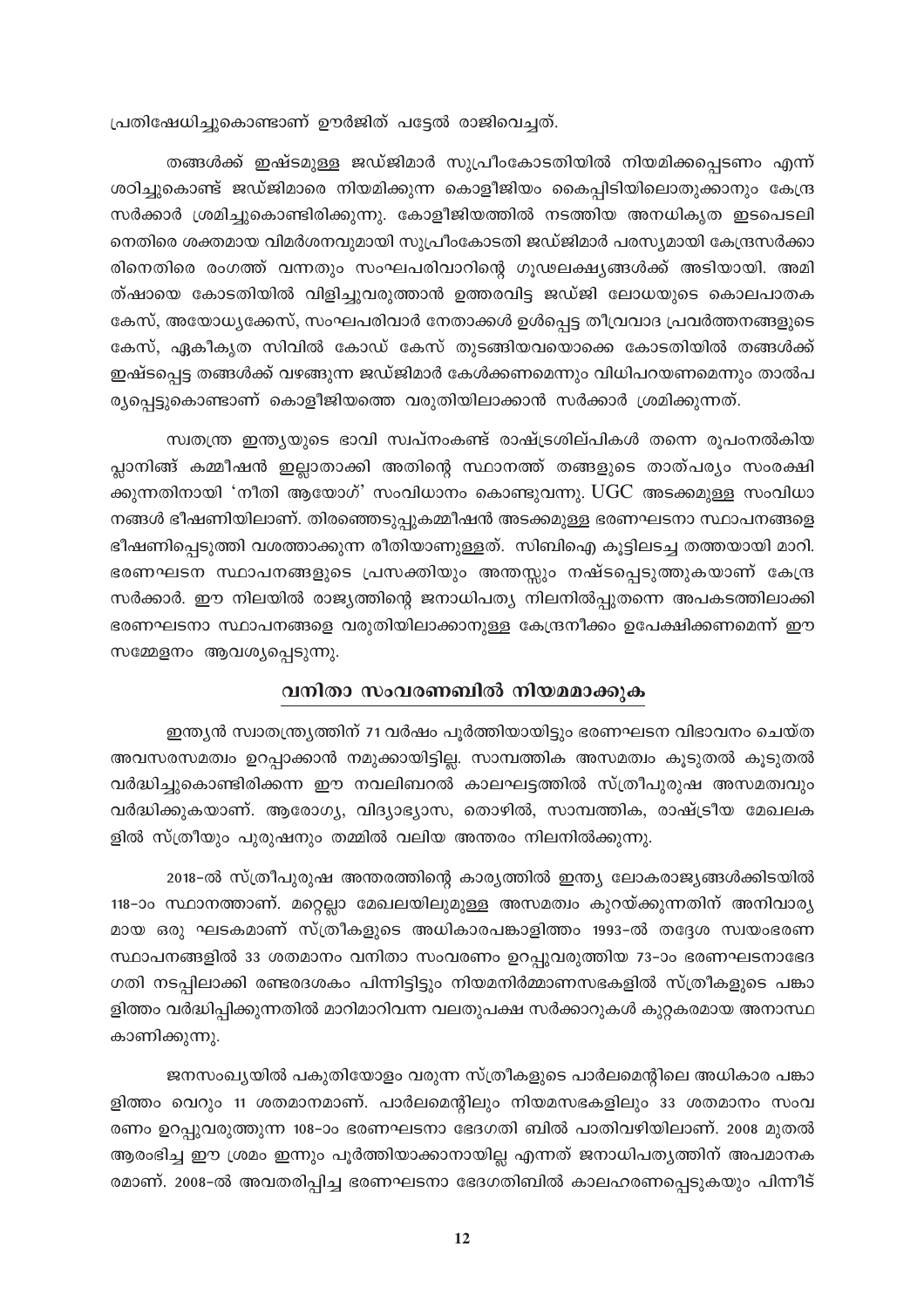2010 മാർച്ച് 9ന് പ്രസ്തുത ബിൽ രാജ്യസഭയിൽ പാസാക്കുകയുമുണ്ടായി. അത് ലോകസഭ യിൽ അവതരിപ്പിച്ച് നിയമമാക്കുന്നതിൽ സോണിയഗാന്ധി അദ്ധ്യക്ഷയായിട്ടുള്ള രണ്ടാം യു. പി.എ. സർക്കാർ വീഴ്ചവരുത്തി. പ്രകടനപത്രികയിൽ വനിതാ സംവരണനിയമം പാസാക്കു മെന്ന് ഉറപ്പുനൽകി അധികാരത്തിൽ വന്ന നരേന്ദ്രമോഡി സർക്കാർ ഇക്കാര്യത്തിൽ കുറ്റകര മായ അലംഭാവമാണ് വരുത്തിയത്. വലതുപക്ഷശക്തികളുടെ സ്ത്രീവിരുദ്ധമനോഭാവമാണ് ഇതിലൂടെ വ്യക്തമാവുന്നത്. ഇടതുപക്ഷശക്തികൾ മാത്രമാണ് വനിതാ സംവരണ നിയമം പാസാക്കണമെന്ന അഭിപ്രായത്തിൽ ഉറച്ചുനിൽക്കുന്നത്. ഇടതുപക്ഷശക്തികളുടെ വനിതാ സംവരണം സംബന്ധിച്ച ആത്മാർത്ഥമായ നിലപാടിന്റെ ഉദാഹരണമാണ് രാജ്യത്താദ്യമായി കേരളത്തിൽ തദ്ദേശ സ്വയംഭരണ സ്ഥാപനങ്ങളിൽ 50 ശതമാനം വനിതാ സംവരണം ഏർപ്പെ ടുത്തിയ നടപടി. സ്ത്രീകളെ ശാക്തീകരിച്ചുകൊണ്ടല്ലാതെ ഒരു കുടുംബത്തിനോ, സമൂഹ ത്തിനോ, സംസ്ഥാനത്തിനോ രാജ്യത്തിനോ മുന്നോട്ടുപോകാനാവില്ല. ജനാധിപത്യം ശരി യായ അർത്ഥത്തിൽ പൂർത്തീകരിക്കാൻ സാധ്യമായിട്ടില്ലായെന്നത് രാജ്യത്തിന് അപമാനകര മാണ്. സ്ത്രീകളുടെ രാഷ്ട്രീയ പങ്കാളിത്തം ഉറപ്പുവരുത്തുന്നതിനായി പാർലമെന്റിലും നിയ മനിർമ്മാണസഭകളിലും 33 ശതമാനം വനിതാ സംവരണ നിയമം നടപ്പിലാക്കണമെന്ന് കേന്ദ്ര സർക്കാരിനോട് ഈ സമ്മേളനം ആവശ്യപ്പെടുന്നു.

വനിതാ സംവരണനിയമം നടപ്പിലാക്കണമെന്നാവശ്യപ്പെട്ട് നടത്തുന്ന പ്രക്ഷോഭപ്ര ചാരണ പ്രവർത്തനങ്ങളിൽ അണിനിരക്കണമെന്ന് അധ്യാപക സമൂഹത്തോടും സമ്മേളനം ആവശ്യപ്പെടുന്നു.

# വിദ്യാഭ്യാസ– സാംസ്കാരികരംഗങ്ങളിലെ ഫാസിസ്റ്റ് അധിനിവേശം ചെറുക്കുക

ബി.ജെ.പി. നേതൃത്വം നൽകുന്ന നരേന്ദ്രമോദി സർക്കാരിന്റെ നാലരവർഷത്തെ ഭരണം, സമസ്തമേഖലകളിലും രാജ്യത്തെ പ്രതിസന്ധിയിലേക്കു നയിക്കുന്നു. ഭരണകൂടത്തിന്റെ വർഗ്ഗ താല്പര്യം സംരക്ഷിക്കുന്നതിന് വിദ്യാഭ്യാസ–സാംസ്കാരികരംഗത്ത് ഗൂഢലക്ഷ്യത്തോടുകൂ ടിയ ഇടപെടലാണ് കേന്ദ്രസർക്കാർ നടത്തിക്കൊണ്ടിരിക്കുന്നത്.

ഈ സർക്കാരിന്റെ ആദ്യനാളുകളിൽ തന്നെ കേന്ദ്രസർവ്വകലാശാലകളെയും കേന്ദ്ര-വിദ്യാഭ്യാസ സ്ഥാപനങ്ങളെയും ലക്ഷ്യമിട്ടുകൊണ്ടുള്ള പ്രവർത്തനങ്ങളാണ് നടത്തിയിട്ടു ള്ളത്. എൻ.ബി.എസിന്റെ തലപ്പത്ത് നിന്ന് മതനിരപേക്ഷ സാഹിത്യകാരൻ സേതുവിനെ നീക്കംചെയ്തതും പ്രശസ്തമായ പൂനെ ഫിലിം ഇൻസ്റ്റിറ്റ്യൂട്ടിന്റെ തലപ്പത്ത് ഗജേന്ദ്രചൗഹാനെ നിയമിച്ചതും, ഹൈദരബാദ് സെൻട്രൽ യൂണിവേഴ്സിറ്റിയിൽ രോഹിത്ത് വെമുലയുടെ രക്ത സാക്ഷിത്വത്തെ തുടർന്ന് അപ്പാറാവുവിനെ വി.സി.യായി നിയമിച്ചതും ഇന്ത്യൻ ചരിത്ര ഗവേ ഷണ കൗൺസിലിലേക്ക് ഭൂദർശനറാവുവിനെ നിയമിച്ചതും സംഘപരിവാർ അജണ്ട നടപ്പി ലാക്കുന്നതിന്റെ ഭാഗമായാണ്.

ഇന്ത്യൻ ശാസ്ത്രകോൺഗ്രസ്സിന്റെ വേദിയിൽപോലും കയറിയിരുന്ന് ശാസ്ത്രസത്യ ങ്ങൾക്കും ചരിത്ര യാഥാർത്ഥ്യങ്ങൾക്കും നിലക്കാത്ത ഐതിഹ്യങ്ങളെയും കെട്ടുകഥകളെയും ശാസ്ത്രസത്യങ്ങൾ എന്ന നിലയിൽ അവതരിപ്പിച്ചുകൊണ്ട് യുക്തിചിന്തയെ തകർക്കുകയും അസംബന്ധങ്ങളുടെ ആവർത്തനം വഴി അവ പൊതുബോധം ആക്കിമാറ്റുന്നതിനുള്ള ആസൂ ത്രിതശ്രമങ്ങളാണ് സംഘപരിവാർ നടപ്പിലാക്കികൊണ്ടിരിക്കുന്നത്.

രാജസ്ഥാനിലെ സ്കൂൾ സിലബസിൽ എം.എസ്.ഗോൾവാൾക്കറെ ചരിത്രപുരുഷ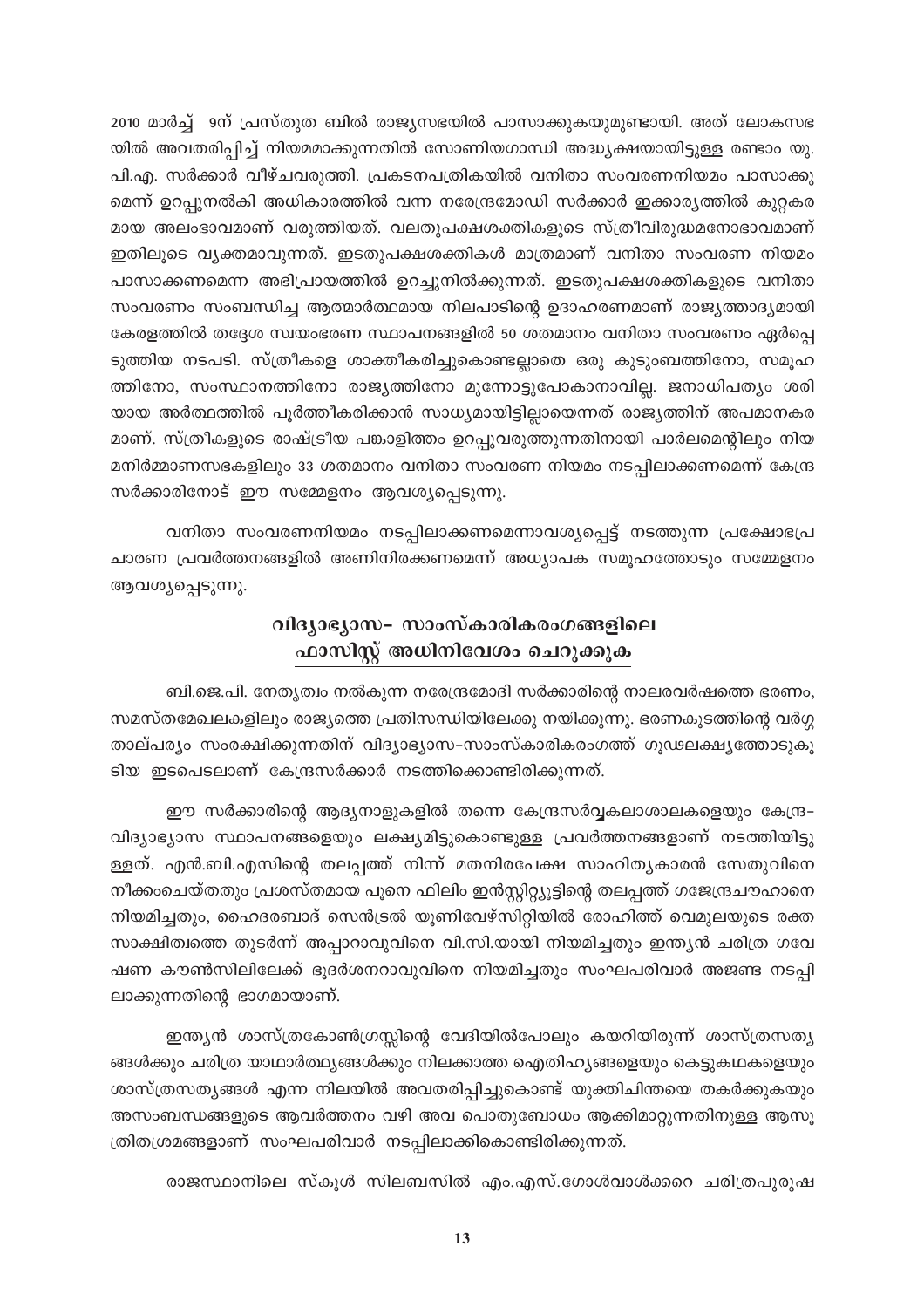നായും ബാബറിമസ്ജിദ് തകർത്തത് പരീക്ഷാചോദ്യമാക്കിയും ഗുജറാത്തിലെ പാഠപുസ്ത കത്തിൽ യേശുക്രിസ്തുവിനെ പിശാചിനു തുല്യമാക്കി ചിത്രീകരിച്ചതും സ്കൂൾ പാഠ്യപദ്ധ തിയിലെ ആർഎസ്എസ് കടന്നുകയറുന്നതിന്റെ ഭാഗമായാണ്.

സാംസ്കാരികവും മതപരവും പ്രാദേശികവുമായ വ്യത്യസ്തതകളെ തകർക്കുന്നതിനും തങ്ങളാഗ്രഹിക്കുന്ന ഹിന്ദുത്വരാഷ്ട്രം കെട്ടിപ്പടുക്കുന്നതിനുമുള്ള ഭരണപരവും രാഷ്ട്രീയപ രവുമായ നടപടികൾ അസഹിഷ്ണുതയും അശാന്തിയും വിതയ്ക്കുന്നു. രാജ്യത്തിന്റെ മത നിരപേക്ഷ ചട്ടക്കൂട് തകർക്കുന്ന വിദ്യാഭ്യാസ – സാംസ്കാരികരംഗത്തെ കേന്ദ്രസർക്കാരിന്റെ നയങ്ങളെ ചെറുക്കുന്നതിനുള്ള പോരാട്ടത്തിൽ അണിനിരക്കണമെന്ന് ഈ സമ്മേളനം മുഴു വൻ അധ്യാപകരോടും ആഹ്വാനംചെയ്യുന്നു.

# പൊതുവിദ്യാഭ്യാസ മേഖലയിലെ ഏകീകരണ നടപടികൾ ത്വരിതപ്പെടുത്തുക

പൊതു വിദ്യാഭ്യാസരംഗത്ത് വിവിധ മേഖലകൾ ഏകോപിപ്പിക്കുക എന്ന ചർച്ച കഴി ഞ്ഞ എൽ.ഡി.എഫ് സർക്കാരിന്റെ കാലത്തു തന്നെ നടന്നിരുന്നു. ഇത് സംബന്ധിച്ച റിപ്പോർട്ടും ഏതാണ്ട് പൂർത്തിയായ കാലത്താണ് ആ സർക്കാർ അധികാരത്തിൽ നിന്നും പുറത്തുപോയത്. സംഘടന ഇക്കാരൃത്തിൽ വളരെ കൃതൃമായ നിലപാടാണ് അന്നും കൈക്കൊണ്ടത്.

ഒന്നുമുതൽ പന്ത്രണ്ടാം ക്ലാസ് വരെയുള്ള വിദ്യാഭ്യാസം എല്ലാ കുട്ടികൾക്കും ലഭ്യമാ ക്കാനും കുട്ടികളുടെ സമീപത്ത് തന്നെ അതിന് സൗകര്യമൊരുക്കാനും ലക്ഷ്യമിട്ടുകൊണ്ട് എൽഡിഎഫ് സർക്കാരാണ് 12–ാം തരം വരെയുള്ള വിദ്യാഭ്യാസം സ്കൂളിന്റെ ഭാഗമാക്കിയ ത്. വലതുപക്ഷ ശക്തികളും അവരുടെ കൂട്ടാളികളും 11, 12 ക്ലാസുകളിലെ വിദ്യാഭ്യാസം വേറിട്ട് നിൽക്കണമെന്നും സ്കൂളിന്റെ ഭാഗമാക്കരുതെന്നുമുള്ള നിലപാട് സ്വീകരിച്ച് പ്രീഡിഗ്രീ ബോർഡ് എന്ന ആശയം അവതരിപ്പിച്ചു. കേരളത്തിൽ അരങ്ങേറിയ ശക്തമായ സമരത്തി നൊടുവിലാണ് എൽഡിഎഫ് സർക്കാർ ഇത്തരമൊരാശയം മുന്നോട്ടുവെച്ചതും 1 മുതൽ 12 വരെയുള്ള വിദ്യാഭ്യാസം സ്കൂളിന്റെ ഭാഗമാക്കിയതും. പഴയ പ്രീഡിഗ്രി ബോർഡിന്റെ വക്താ ക്കളാണ് ഇപ്പോഴും ഏകീകരണത്തെ എതിർക്കുന്നത്. അന്ധമായ രാഷ്ട്രീയവിരോധത്തിന്റെ ഭാഗമാണിതെന്ന് അധ്യാപക സമൂഹം തിരിച്ചറിയണം.

പ്രീ-പ്രൈമറി മുതൽ ഹയർ സെക്കന്ററി തലം വരെ ഏകോപിപ്പിക്കുന്നത് പൊതു വിദ്യാഭ്യാസത്തിന്റെ കരുത്ത് വർദ്ധിപ്പിക്കാൻ കാരണമാകും. നാളിതുവരെ നമ്മുടെ രാജ്യ ത്തുണ്ടായിട്ടുള്ള വിദ്യാഭ്യാസ കമ്മീഷനുകളെല്ലാം ഇക്കാര്യം ചൂണ്ടിക്കാണിച്ചിട്ടുള്ളതാണ്. ഇന്നു സംസ്ഥാനങ്ങളിൽ നിലനിൽക്കുന്ന ഘടന, ഏകീകൃത സ്വഭാവത്തിലുള്ളതാണ്. 2020 നുള്ളിൽ ഈ നടപടിക്രമങ്ങൾ നിർബന്ധമായും പൂർത്തയാക്കണമെന്ന് കേന്ദ്ര സർക്കാർ പ്രത്യേകമായി തീരുമാനിക്കുക കൂടി ചെയ്തതോടെയാണ് ഇക്കാര്യത്തിൽ നടപടികൾ വേഗ ത്തിലായത്.

നിലവിൽ ഒരു വിദ്യാലയത്തിനകത്ത് പ്രൈമറി, ഹൈസ്കൂൾ, ഹയർസെക്കന്ററി എന്നി ങ്ങനെ 3 വിഭാഗങ്ങൾ നിലനിൽക്കുന്നു. ചിലയിടങ്ങളിൽ വൊക്കേഷണൽ ഹയർസെക്കണ്ടറി വിഭാഗവും. ഈ മേഖലകൾ തമ്മിൽ പലയിടത്തും അനൈകൃവും നിലനിൽക്കുന്നു. വ്യാപക മല്ലെങ്കിലും കണ്ടാൽ മിണ്ടാത്തവരും സ്കൂൾ വിഭവങ്ങൾ പങ്കുവെക്കാൻ മടികാണിക്കുന്നവ രുമായ ചിലരുണ്ട്. അധികാരങ്ങളെ ചൊല്ലിയുള്ള തർക്കങ്ങൾ മൂർച്ഛിച്ച് വലിയ വഴക്കിലേക്കും മറ്റും പോകുന്നു. ദിനാചരണങ്ങൾ ആഘോഷങ്ങൾ തുടങ്ങി യാത്രയയപ്പു യോഗങ്ങൾ വരെ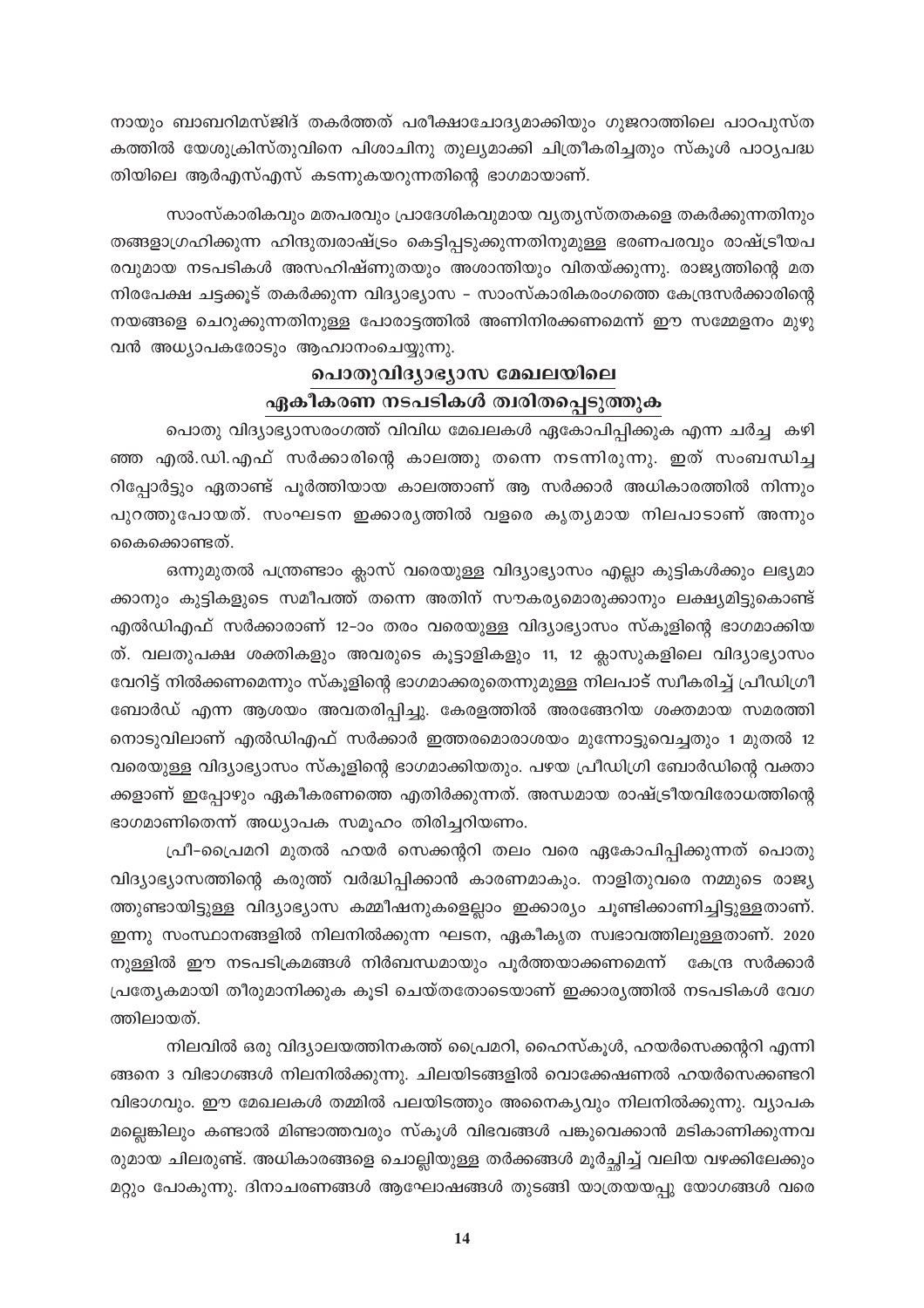വേറെ വേറെ നടക്കുന്നു. അക്കാദമിക് രംഗത്തുണ്ടാകുന്ന പ്രശ്നങ്ങളാണ് ഇതിൽ ഏറ്റവും പ്രധാനം. ഇത്തരത്തിൽ നിരവധി പ്രശ്നങ്ങളുടെ പരിഹാരമാണ് ഏകീകരണം.

കെ.എസ്.ടി.എ, പൊതുവിദ്യാഭ്യാസ രംഗത്ത് നടത്തിയ ഏറ്റവും മികച്ച ഇടപെടലുക ളിൽ ഒന്നാണ് പൊതുവിദ്യാഭ്യാസ കമ്മീഷൻ റിപ്പോർട്ട്. കേരളത്തിൽ ഇതുവരെയുണ്ടായി ട്ടുള്ള കമ്മീഷൻ റിപ്പോർട്ടുകളിൽ ഏറ്റവും മികച്ച ഒന്നാണ് അതെന്ന് അക്കാദമിക് പണ്ഡിത ന്മാർ അടിവരയിടുന്നു. ഒരു വർഷം മുമ്പ് പ്രസിദ്ധീകരിച്ച റിപ്പോർട്ട് ഏകീകരണത്തെക്കുറിച്ച് സമഗ്രമായി സൂചിപ്പിച്ചിട്ടുണ്ട്. മേൽ സൂചിപ്പിക്കപ്പെട്ട ഭരണപരമായ നടപടികളുടെ ഭാഗമായി സർക്കാരും ഈ നിലപാട് സ്വീകരിച്ചു. അതിനായി ഒരു കമ്മീഷനെ നിയമിച്ചു. NCERT യുടെ മുൻ ഡയറക്ടറും വിദ്യാഭ്യാസ പണ്ഡിതനുമായ ഡോ.എം.എ. ഖാദറിന്റെ നേതൃത്വത്തിൽ രൂപീകൃതമായ മൂന്നംഗസമിതി റിപ്പോർട്ട് സർക്കാരിന് സമർപ്പിച്ചിരിക്കുകയാണ്. അധ്യാപക -അനധ്യാപക സംഘടനകളുമായും മറ്റും ചർച്ചകൾ പൂർത്തീകരിച്ചതിനുശേഷമാണ് റിപ്പോർട്ട് തയ്യാറാക്കിയതും സമർപ്പിച്ചതും. സമഗ്രമായ ഈ റിപ്പോർട്ടിന്മേൽ ആവശ്യമെങ്കിൽ ഇനിയും ചർച്ചകൾ തുടരാവുന്നതാണ്.

കേരളത്തിന്റെ പൊതുവിദ്യാഭ്യാസ മേഖലയ്ക്ക് ഇന്നുണ്ടായ മുന്നേറ്റത്തെ കൂടുതൽ ശാക്തീകരിക്കുന്ന റിപ്പോർട്ടിലെ നിർദ്ദേശങ്ങൾ നടപ്പിലാക്കാനുള്ള നടപടികൾ ത്വരിതപ്പെടു ത്തണമെന്ന് കെ.എസ്.ടി.എ 28–ാം സംസ്ഥാന സമ്മേളനം സർക്കാരിനോട് ആവശ്യപ്പെടു  $π$ ).

### വിദ്യാഭ്യാസരംഗത്തെ വർഗ്ഗീയവത്കരണം അവസാനിപ്പിക്കുക

സ്വാതന്ത്ര്യാനന്തരം രാഷ്ട്ര നേതാക്കൾ വിദ്യാഭ്യാസത്തെക്കുറിച്ച് സ്ഥ്ന സമാനമായ ലക്ഷ്യങ്ങൾ നേടണമെന്നാണ് തീരുമാനിച്ചത്. ഭരണഘടന എഴുതപ്പെട്ടപ്പോൾ അടുത്ത പത്തു വർഷത്തിനുള്ളിൽ നിർബ്ബന്ധിതവും സൗജന്യവും സാർവത്രികവുമായ വിദ്യാഭ്യാസം ഇന്ത്യ യിലെ കുട്ടികൾക്ക് നൽകും എന്ന് ഒരിക്കൽക്കൂടി ഉറപ്പുവരുത്തുന്ന പ്രഖ്യാപനമുണ്ടായി. ആറു വയസ്സു മുതൽ 14 വയസ്സുവരെയുള്ള കുട്ടികൾക്ക് വിദ്യാഭ്യാസം എന്നത് അവകാശമാ ക്കുകയും അത് ഭരണകൂടത്തിന്റെ ഉത്തരവാദിത്തമാണ് എന്ന് ഭരണഘടനാ ഭേദഗതിയിലൂടെ ഉറപ്പുവരുത്തുകയും ചെയ്തു. ഭരണഘടനാമൂല്യങ്ങളായ മതനിരപേക്ഷത, ജനാധിപത്യം, പൗരബോധം, സാമൂഹ്യാവബോധം തുടങ്ങിയ സങ്കല്പനങ്ങളിൽ അധിഷ്ഠിതമായിരുന്നു നമ്മുടെ വിദ്യാഭ്യാസം. മാത്രമല്ല ആധുനിക വിദ്യാഭ്യാസം അന്ധവിശ്വാസങ്ങൾക്കും, അനാ ചാരങ്ങൾക്കും എതിരായ പുത്തനുണർവായിരുന്നു.

വർഗ്ഗീയവാദികളാൽ നയിക്കപ്പെടുന്ന കേന്ദ്രഭരണക്കൂടം വിദ്യാഭ്യാസരംഗത്തെ വർഗ്ഗീയവത്കരണം പ്രധാന അജണ്ടയായി സ്വീകരിച്ചിരിക്കുകയാണ്. ഇന്ത്യൻ വിദ്യാഭ്യാസം സത്യം, ധർമ്മം, ശാന്തി, സ്നേഹം തുടങ്ങിയ മൂല്യങ്ങളിൽ അധിഷ്ഠിതമാകണമെന്ന നയ രേഖ മുന്നോട്ടുവെക്കുന്നത് യഥാർത്ഥത്തിൽ ഹൈന്ദവവത്കരണം തന്നെയാണ്. ഹിന്ദു മിത്തോളജിയെ ചരിത്രത്തിനും മതേതര ദർശനത്തിനും പകരം പ്രതിഷ്ഠിക്കുകയാണ്. ഏറ്റവും ഒടുവിൽ നടന്ന ഇന്ത്യൻ സയൻസ് കോൺഗ്രസിൽ പങ്കെടുത്തുകൊണ്ട് ഇന്ത്യൻ പ്രധാന മന്ത്രി പറഞ്ഞ കാര്യങ്ങൾകൂടി ചേർത്തു വായിച്ചാൽ ഭരണകൂടം ലക്ഷ്യംവെക്കുന്നതെന്തെന്ന് കൃത്യമായി മനസ്സിലാകും.

നരേന്ദ്രമോദി സർക്കാർ അധികാരത്തിലെത്തിയതിനുശേഷം ശാസ്ത്രീയ ചിന്തകളേയും യുക്തിയേയും പിന്തള്ളിക്കൊണ്ട് അന്ധവിശ്വാസവും അനാചാരങ്ങളും, വിദ്യാഭ്യാസ പ്രക്രി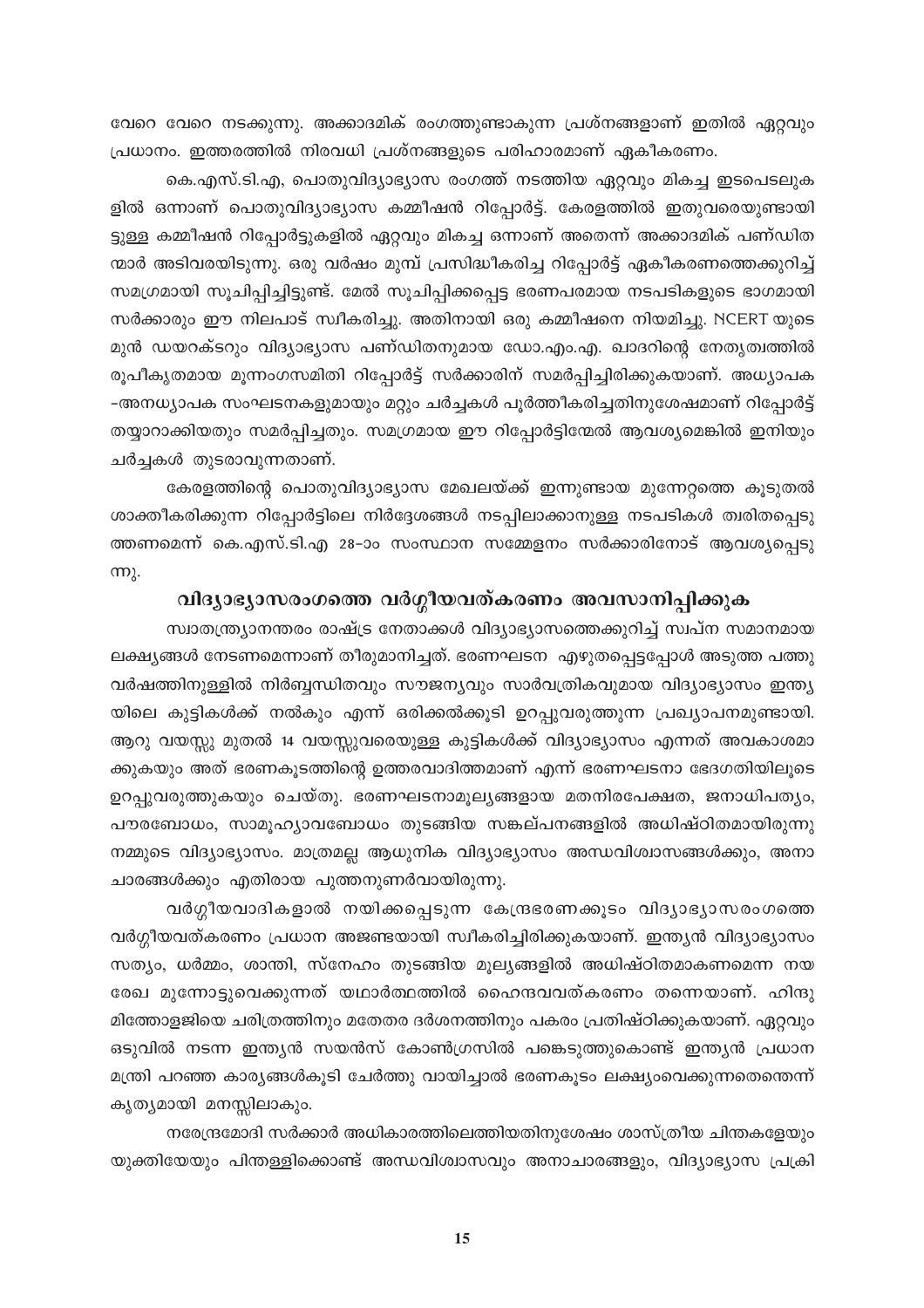യയുടെ ഭാഗമാക്കുകയാണ്. വേദങ്ങളും ഉപനിഷത്തുക്കളും പാഠൃപദ്ധതിയിൽ ഉൾപ്പെടുത്താ നുള്ള ശ്രമങ്ങൾ തകൃതിയായി നടക്കുന്നു. ചെറുപ്പത്തിലേ പിടികൂടുക എന്ന ഫാസിസ്റ്റ് തന്ത്രം തന്നെയാണ് ഇവിടെയും നടപ്പാക്കുന്നത്. വിദ്യാഭ്യാസ ഗവേഷണസ്ഥാപനങ്ങളുടെയും സാംസ്കാരിക സ്ഥാപനങ്ങളുടെയും തലപ്പത്ത് തികഞ്ഞ വർഗ്ഗീയ വാദികളെ അവരോധി ക്കുന്നതും ഈ ലക്ഷ്യം വെച്ചാണ്. ഇന്ത്യൻ ചരിത്രഗവേഷണ കൗൺസിലിന്റെ അധിപനായി ഇതിഹാസ് സങ്കലൻ യോജനയുടെ തലവനായ സുദർശനറാവുവാണ് അടുത്ത കാലം വരെ ഉണ്ടായിരുന്നത്. ആർ.എസ്.എസിന്റെ വിദ്യാഭ്യാസ ഉപവിഭാഗമായ ശിക്ഷാ ഉത്ഥാൻ ന്യാ സിന്റെ അധ്യക്ഷൻ ദീനനാഥ് ബാത്ര ഇന്ത്യൻ വിദ്യാഭ്യാസത്തിന്റെ നിർണ്ണായകരമായ ആലോ ചനാ ഘട്ടങ്ങളിൽ നേരിട്ട് ഇടപെടുന്നു. തികഞ്ഞ വർഗ്ഗീയ വാദികളായ ഇക്കൂട്ടരുടെ ലേഖന ങ്ങൾ പാഠപുസ്തകത്തിൽ ഉൾച്ചേർക്കപ്പെടുന്നു.

ആർ.എസ്.എസിന്റെ വിദ്യാഭ്യാസ ദർശനം പ്രാവർത്തികമാക്കുന്ന ആദ്യ സംസ്ഥാനം രാജസ്ഥാനാണ്. ഗോൾവാൾക്കറേയും സവർക്കറേയും ചരിത്രപുരുഷന്മാരായാണ് അവതരി പ്പിക്കപ്പെടുന്നത്. പാഠപുസ്തകങ്ങളിൽ മതസ്പർദ്ധ വളർത്തുന്ന വർഗ്ഗീയത കുത്തി നിറക്കുന്ന ലേഖനങ്ങളും കഥകളും നിറയുകയാണ്. അതി ഗുരുതരമായ ഇത്തരമൊരു ഘട്ടത്തിൽ അധ്യാ പക സമൂഹത്തിന് ഏറെ ബാധ്യതകൾ മുന്നിലുണ്ട്. നലലിബറൽ നയങ്ങളുടെ ഉപോത്പന്ന മായ വർഗ്ഗീയതക്കെതിരായ പോരാട്ടം ശക്തിപ്പെടുത്തണം. വിദ്യാഭ്യാസത്തെ വർഗ്ഗീയവത്ക രിക്കാനുള്ള ശ്രമങ്ങൾക്കെതിരായ പോരാട്ടം തുടരണം. വർഗ്ഗീയവത്കരണം ചെറുക്കുന്നതി നുള്ള പോരാട്ടത്തിൽ പങ്കാളികളാകണമെന്ന് കെ.എസ്.ടി.എ സംസ്ഥാന സമ്മേളനം അധ്യാ പകരോടും പൊതുസമൂഹത്തോടും ആവശ്യപ്പെടുന്നു.

### എയ്ഡഡ് സ്കൂൾ അധ്യാപക നിയമനം പി.എസ്.സി.ക്ക് വിടുക,

# മാനേജർമാരുടെ ശിക്ഷാധികാരം എടുത്തുകളയുക.

കേരള സംസ്ഥാനം രൂപീകൃതമാകുന്നതിനുമുൻപ് എയ്ഡഡ് സ്കൂൾ അധ്യാപകരുടെ അവസ്ഥ ഏറെ പരിതാപകരമായിരുന്നു. മാനേജർമാരും അധ്യാപകരും തമ്മിൽ യജമാന -ഭൃത്യബന്ധമാണ് നിലനിന്നിരുന്നത്. അധ്യാപകർ പലവിധ ചൂഷണത്തിനും വിധേയമായി രുന്നു. ഗ്രാന്റ് ഇൻ എയ്ഡ് സമ്പ്രദായത്തിലാണ് എയ്ഡഡ് സ്കൂളുകൾ പ്രവർത്തിച്ചിരുന്ന ത്. മാനേജർമാർക്ക് ലഭിച്ചിരുന്ന ഗ്രാന്റിൽ നിന്നും വളരെ തുച്ഛമായ തുക മാത്രമേ അധ്യാപ കർക്ക് ശമ്പളമായി നൽകിയിരുന്നുള്ളൂ. അധ്യാപകർക്ക് തങ്ങൾക്ക് ലഭിക്കാത്ത തുക കൈപ്പ റ്റിയതായി ഒപ്പിട്ടുനൽകേണ്ടിവന്നിരുന്നു. ഇതു ചോദ്യം ചെയ്താൽ അതിന്റെ പ്രത്യാഘാതം പലവിധത്തിൽ അനുഭവിക്കേണ്ടിവന്നിരുന്നു. അക്കാലത്ത് രൂപീകൃതമായ കേരളത്തിലെ പുരോ ഗമന അധ്യാപക പ്രസ്ഥാനങ്ങൾ ഇത്തരം നടപടികളെ ചോദ്യം ചെയ്തിരുന്നു.

കേരള സംസ്ഥാനം രൂപീകൃതമായതിനുശേഷം 1957-ൽ അധികാരത്തിൽവന്ന സ: ഇ. എം.എസിന്റെ നേതൃത്വത്തിലുള്ള പ്രഥമ കമ്മ്യൂണിസ്റ്റ് മന്ത്രിസഭ ഈ അവസ്ഥയ്ക്ക് മാറ്റം വരുത്താൻ തീരുമാനിച്ചു. 1957 ഒക്ടോബർ മുതൽ എയ്ഡഡ് സ്കൂളുകളിൽ ഹെഡ്മാസ്റ്റർമാർ മുഖേന ശമ്പളവിതരണം ആരംഭിച്ചു. കേരളത്തിലെ സർക്കാർ സ്കൂൾ അധ്യാപകർ അനുഭ വിക്കുന്ന സേവന - വേതന വ്യവസ്ഥകൾ എയ്ഡഡ് സ്കൂൾ അധ്യാപകർക്കും ബാധക മാക്കി. കൂടാതെ, ആ ഗവൺമെന്റ് വിദ്യാഭ്യാസത്തെ ജനാധിപത്യവൽക്കരിക്കുകയും അധ്യാ പകരുടെ താത്പര്യങ്ങൾ സംരക്ഷിക്കുകയും ചെയ്യുന്നതിന്റെ ഭാഗമായി വിദ്യാഭ്യാസ ബില്ല്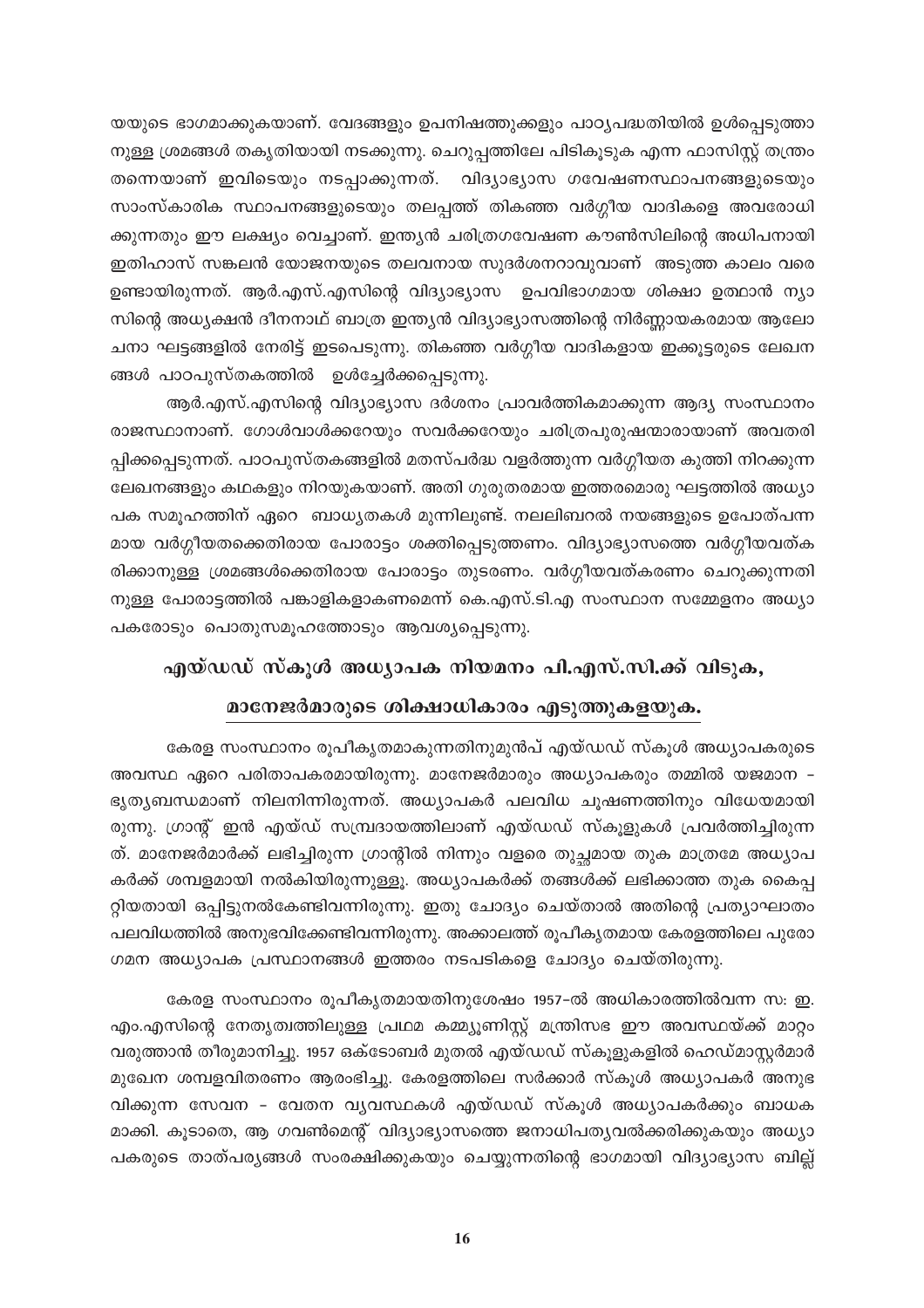നിയമസഭയിൽ അവതരിപ്പിച്ചു. ഈ ബില്ലിലെ 11, 12 വകുപ്പുകൾവഴി സംവരണതത്വങ്ങൾ പാലിച്ചുകൊണ്ട് പി.എസ്.സി. വഴി വേണം മാനേജർമാർ അധ്യാപകരെ നിയമിക്കേണ്ടതെന്നും അതിനാൽതന്നെ മാനേജർമാർക്ക് അധ്യാപകരുടെ മേൽ ശിക്ഷാധികാരം ഇല്ലെന്നും വ്യക്ത മാക്കി.

അധ്യാപകരുടെ മാഗ്നാകാർട്ട ആയിരുന്ന ആ ബില്ലിനെതിരെ കോൺഗ്രസ്സ് ഉൾപ്പെ ടെയുള്ള രാഷ്ട്രീയകക്ഷികളും അവരെ തുണയ്ക്കുന്ന അധ്യാപകസംഘടനകളും മാനേ ജർമാരും ജാതിമതസംഘടനകളും ചേർന്ന് വിമോചനസമരമെന്ന് കുപ്രസിദ്ധമായ സമരാ ഭാസം സംഘടിപ്പിക്കുകയും തുടർന്ന് ജവഹർലാൽ നെഹ്റുവിന്റെ നേതൃത്വത്തിലുള്ള കേന്ദ്ര ഗവൺമെന്റ് കേരളത്തിലെ തിരഞ്ഞെടുക്കപ്പെട്ട സർക്കാരിനെ പിരിച്ചുവിടുകയും ചെയ്തു. തുടർന്ന് അധികാരത്തിൽ വന്ന മുക്കൂട്ടുമുന്നണി ഗവൺമെന്റ് വിദ്യാഭ്യാസ ബില്ലിലെ 11, 12 വകുപ്പുകൾ റദ്ദാക്കി. പിന്നീട് കേരളത്തിൽ അധികാരത്തിൽ വന്ന ഗവൺമെന്റുകളൊന്നും ഈ വകുപ്പുകൾ പുനഃസ്ഥാപിക്കാൻ തയ്യാറായില്ല.

ഇന്നും കേരളത്തിലെ ചില മാനേജ്മെന്റ് സ്കൂളുകളിൽ അധ്യാപകദ്രോഹ നടപടി കൾ മുൻകാലത്തേതെന്നതുപോലെ തുടരുകയാണ്. അധ്യാപക നിയമനരംഗത്ത് വൻതോ തിൽ കോഴപ്പണമൊഴുകുകയാണ്. അധ്യാപകർക്കെതിരെ കള്ളക്കേസുകൾ ഉൾപ്പെടെ സൃഷ്ടിച്ച് ക്രൂരമായ നടപടികൾ കൈക്കൊള്ളുകയാണ് മാനേജർമാർ പിരിച്ചുവിടൽ ഉൾപ്പെ ടെയുള്ള നടപടികൾക്ക് ഇന്നും അധ്യാപകർ വിധേയരാവുന്നു. ഇത്തരം നടപടികൾക്കൊടു വിലാണ് അനീഷ്മാസ്റ്റർക്ക് ജീവിതം അവസാനിപ്പിക്കേണ്ടിവന്നത്. മാനേജർമാരുടെ ധാർഷ്ഠ്യം നിറഞ്ഞ ഇത്തരം നടപടികൾ അധ്യാപകരുടെ ജോലിസംരക്ഷണത്തിനും ആത്മാഭിമാനത്തിനും വിലങ്ങുതടിയാവുകയാണ്. ഇത്തരം നടപടികൾ ഒരു പുരോഗമന ജനാധിപതൃസമൂഹത്തിൽ അനുവദിച്ചുകൂടാ. ആയതിനാൽ കേരളത്തിലെ സ്ഥകാര്യ സ്കൂൾ അധ്യാപകനിയമനം പി.എ സ്.സി.ക്ക് വിടണമെന്നും മാനേജർമാരുടെ ശിക്ഷാധികാരം എടുത്തുകളയണമെന്നും ഈ സമ്മേളനം ആവശ്യപ്പെടുന്നു.

#### കേരളത്തോടുള്ള കേന്ദ്ര അവഗണനയിൽ പ്രതിഷേധിക്കുക

കേരളത്തോടുള്ള കേന്ദ്ര അവണഗണന സകല സീമകളും ലംഘിക്കുകയാണ്. കേര ളത്തിനർഹമായതെല്ലാം നിഷേധിക്കപ്പെടുന്ന അവസ്ഥയാണുള്ളത്. ശക്തമായ ഫെഡറൽ സംവിധാനങ്ങളാണ് ഇന്ത്യൻ ജനാധിപത്യത്തിന്റെ അടിത്തറ. സംസ്ഥാനങ്ങളിൽ തുല്ല്യമായ സാമ്പത്തിക വികസനം ഉറപ്പാക്കേണ്ട ഉത്തരവാദിത്വം കേന്ദ്രസർക്കാരിനാണ്. തുല്ല്യമായ സാമ്പത്തിക വിഭജനത്തിന്റെ ഉത്തരവാദിത്വവും കേന്ദ്രസർക്കാരിൽ നിക്ഷിപ്തമാണ്. എന്നാൽ അന്ധമായ രാഷ്ട്രീയ വിരോധംവെച്ച് എല്ലാ മേഖലയിലും കേരളത്തെ അവഗണിക്കുകയാണ് മോദി ഭരണം. പ്രളയ ദുരിതാശ്വാസ പ്രവർത്തനങ്ങളെപ്പോലും അട്ടിമറിക്കുന്ന നിലപാടാണ് കേന്ദ്രം കൈക്കൊള്ളുന്നത്. ലോകരാഷ്ട്രങ്ങൾ മുഴുവൻ കേരള ജനതയ്ക്കായി സഹായഹ സ്തവുമായി എത്തിയപ്പോൾ അതെല്ലാം തടയുകയും പരിമിതമായ സാമ്പത്തികസഹായം മാത്രം അനുവദിച്ച് കേരളത്തെ ശ്വാസംമുട്ടിക്കുകയുമാണ് കേന്ദ്രസർക്കാർ ചെയ്തത്. 40000 കോടിരൂപയുടെ നാശനഷ്ടങ്ങളുണ്ടായ സംസ്ഥാനത്തിന് 3100 കോടിരൂപയുടെ സഹായം നൽകാമെന്നാണ് ഇപ്പോഴത്തെ പ്രഖ്യാപനം. പ്രളയദുരിതകാലത്ത് കേരളത്തിനനുവദിച്ച ഭക്ഷ്യ ധാന്യങ്ങളുടെ തുക സംസ്ഥാന സർക്കാർ നൽകണമെന്ന വിലകുറഞ്ഞ പകപോക്കൽ നില പാടും കേന്ദ്രം കൈക്കൊണ്ടു. മഹാപ്രളയത്തെ ഒറ്റക്കെട്ടായിനിന്ന് നേരിട്ട സംസ്ഥാനത്തെ എങ്ങിനെയെങ്കിലും തകർക്കണമെന്ന സങ്കുചിത രാഷ്ട്രീയ നിലപാട് കൈക്കൊള്ളുകയാണ്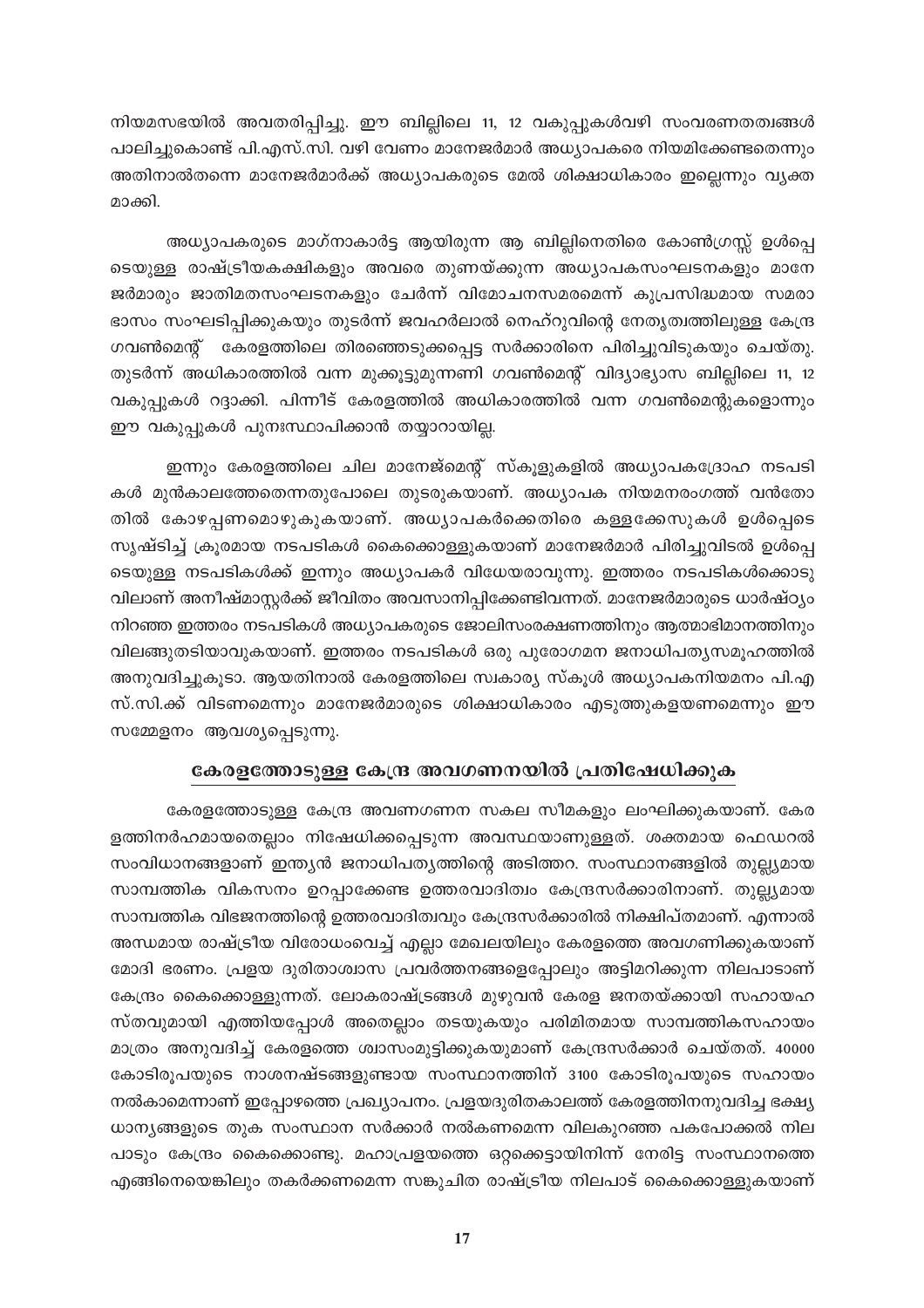മോദിഭരണം. സംസ്ഥാനം ഏറെക്കാലമായി ആവശ്യപ്പെടുന്ന പദ്ധതികളെല്ലാം അവഗണിക്ക പ്പെടുകയാണ്. കേരളത്തിന് അനുവദിക്കപ്പെട്ടു എന്ന് വർഷങ്ങൾക്കുമുൻപ് പ്രഖ്യാപനം നട ത്തിയ പാലക്കാട് കോച്ച് ഫാക്ടറി ഉപേക്ഷിക്കപ്പെട്ടു. കേന്ദ്ര പൊതുമേഖലാ സ്ഥാപനമായ കഞ്ചിക്കോട് ഇൻസ്ട്രുമെന്റേഷൻ ലിമിറ്റഡ് വിൽപ്പനയ്ക്കു വെച്ചപ്പോൾ സംസ്ഥാന സർക്കാർ ഏറ്റെടുത്തു. മറ്റൊരു കേന്ദ്ര പൊതുമേഖലാ സ്ഥാപനമായ BEML (ഭാരത് എർത്ത് മുവേഴ്സ് ലിമിറ്റഡ്) വില്പനയുടെ പാതയിലാണ്. തിരുവനന്തപുരം അന്താരാഷ്ട്ര വിമാനത്താവളവും വില്പനക്കായി തയ്യാറായിരിക്കുന്നു. കൊച്ചിൻ ഷിപ്പ്യാർഡ് അടക്കമുള്ള കേന്ദ്രസ്ഥാപനങ്ങ ളുടെ എല്ലാം ഓഹരി വിറ്റഴിക്കൽ തകൃതിയായി തുടരുന്നു. കേരളത്തിന് പുതിയ സ്ഥാപന ങ്ങളൊന്നും അനുവദിക്കുന്നില്ലെന്ന് മാത്രമല്ല നിലവിലുള്ള സ്ഥാപനങ്ങളെ എല്ലാം തകർക്കുന്ന നിലപാടാണ് കേന്ദ്രം കൈക്കൊള്ളുന്നത്. കേരളത്തിന്റെ ഏറെക്കാലത്തെ ആവശ്യങ്ങളായ റെയിൽവേ സോൺ, അതിവേഗ റെയിൽപ്പാത തുടങ്ങിയവയെല്ലാം തഴയപ്പെടുകയാണ്. സംസ്ഥാനം നേരിടുന്ന പ്രധാന പ്രശ്നങ്ങളിലൊന്നാണ് നാണ്യവിളകളുടെ വിലയിടിവ്. ഇക്കാ ര്യത്തിൽ കർഷകരെ സഹായിക്കുന്ന ഒരു നിലപാടും കേന്ദ്രസർക്കാരിൽനിന്നും ഉണ്ടാവു ന്നില്ല. റബ്ബർ വിലസ്ഥിരതാ ഫണ്ട്, റബ്ബർ ഇറക്കുമതി ചുങ്കം ഉയർത്തണമെന്ന ആവശ്യം, മൂല്യവർദ്ധിത ഉല്പന്നങ്ങളുടെ ഉല്പാദവും വിപണനവും സാധ്യമാകുന്ന പദ്ധതികൾക്ക് കൂടു തൽ കേന്ദ്രസഹായം തുടങ്ങിയ ആവശ്യങ്ങളെല്ലാം തന്നെ അവഗണിക്കപ്പെട്ടു.

തിരുവനന്തപുരം RCCയെ ദേശീയ ക്യാൻസർ ഇൻസ്റ്റിറ്റ്യൂട്ടായി പ്രഖ്യാപിക്കുക, തൊഴി ലുറപ്പ് പദ്ധതിയിൽ തോട്ടം മേഖലയെ ഉൾപ്പെടുത്തുക, സംസ്ഥാനത്തെ പൊതുമേഖലാ സ്ഥാപ നങ്ങളുടെ സാമ്പത്തിക സുരക്ഷിതത്വത്തിനായി ആദായനികുതി നിയമത്തിൽ ഭേദഗതിവരു ത്തുക തുടങ്ങിയ ഒരു ആവശ്യവും കേന്ദ്രം അംഗീകരിച്ചില്ല. എല്ലാ കേന്ദ്രബജറ്റുകളിലും കേരളത്തിന് അർഹമായ വിഹിതം നിക്ഷേപിക്കുന്ന സമീപനമാണുണ്ടാവുന്നത്.

വിദ്യാഭ്യാസ പദ്ധതികളുടെ മേഖലയിലും കേരളത്തിന് കടുത്ത അവഗണനയാണ്. സമഗ്രശിക്ഷ പദ്ധതിയുടെ ഭാഗമായി കേരളം തയ്യാറാക്കിയ 1941 കോടി രൂപയുടെ പദ്ധതി വെട്ടിച്ചുരുക്കി 729 കോടി രൂപ മാത്രം അംഗീകരിക്കുമെന്നും ഇതിൽതന്നെ കേന്ദ്രവിഹിത മായി ലഭിക്കേണ്ട 437 കോടി രൂപ അനുവദിക്കുമെന്നുമായിരുന്നു ആദ്യപ്രഖ്യാപനം. എന്നാൽ രാഷ്ട്രീയ വിരോധം വെച്ച് വീണ്ടും വെട്ടിക്കുറച്ച് 206 കോടി രൂപ മാത്രം അനുവദിക്കുകയും കേരളത്തിനുള്ള വിഹിതം അവസാനിച്ചതായി അറിയിക്കുകയും ചെയ്തു. ഇത്തരം വഞ്ചനാ പരമായ നിലപാടാണ് കഴിഞ്ഞ രണ്ടുവർഷമായി കേന്ദ്രം തുടരുന്നത്. വിദ്യാഭ്യാസ, ആരോ ഗ്യമേഖലകളിൽ കേരളം നേടിയ നേട്ടങ്ങൾ ചൂണ്ടിക്കാട്ടി അർഹതപ്പെട്ട വിഹിതം നിഷേധി ക്കുകയാണ്. ഇതേ നിലപാടുതന്നെയാണ് ഉന്നത വിദ്യാഭ്യാസരംഗത്തും കൈക്കൊള്ളുന്നത്. പരിമിതമായ വിഭവസമാഹരണത്തിനകത്തു നിന്നുകൊണ്ട് ലോകവിസ്മയമായി മാറിയ നമ്മുടെ സംസ്ഥാനത്തെ തകർക്കാനുള്ള കേന്ദ്രനീക്കം ഉപേക്ഷിക്കണമെന്നും, കേരളത്തോട് തുട രുന്ന കേന്ദ്ര അവഗണന അവസാനിപ്പിക്കണമെന്നും ഈ സമ്മേളനം ആവശ്യപ്പെടുന്നു.

### കലാ-കായിക-പ്രവൃത്തിപരിചയ അധ്യാപകരുടെ സേവനം എല്ലാ വിദ്യാലയങ്ങളിലും ലഭ്യമാക്കുക

അധ്യാപകരുടെ ജോലിസംരക്ഷണ കാര്യത്തിൽ ഏറ്റവും മികച്ച ഇടപെടലുകളാണ് ഇടതുപക്ഷ ജനാധിപത്യമുന്നണി സർക്കാർ കൈക്കൊണ്ടിട്ടുള്ളത്. അനിശ്ചിതമായി നീട്ടി വെക്കപ്പെട്ടിരുന്ന തസ്തികാ നിർണ്ണയ നടപടികൾ സമയബന്ധിതമായി പൂർത്തിയാക്കുകയും തസ്തിക നഷ്ടപ്പെട്ട അധ്യാപകരെ പുനർവിന്യസിക്കുകയും ചെയ്തു. ഇതുമായി ബന്ധ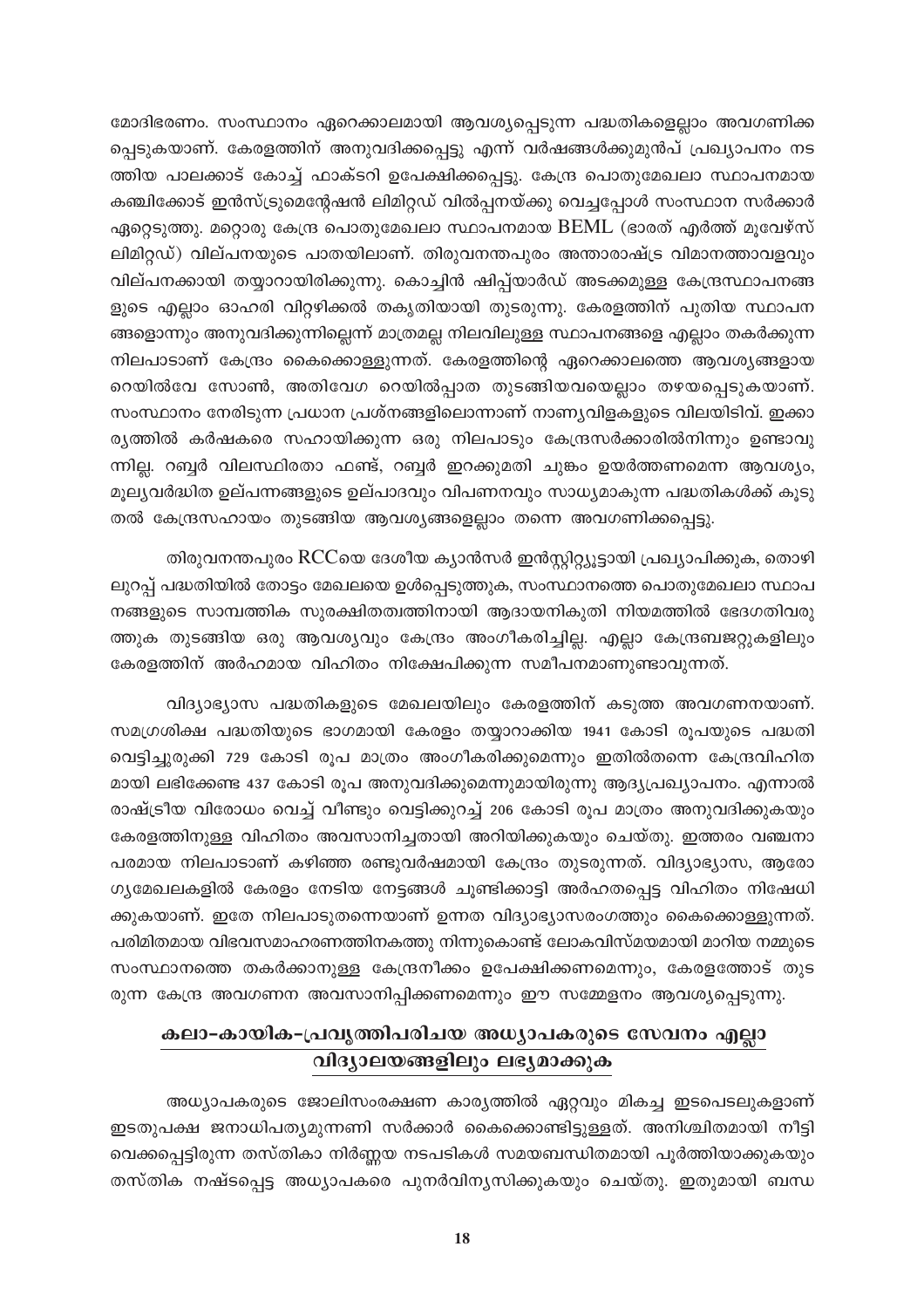പ്പെട്ട് സമഗ്രവും സമയബന്ധിതവുമായ ഇടപെടലാണ് ഓരോ വർഷവും സർക്കാർ കൈക്കൊ ണ്ടത്. അധ്യാപകരെ സംരക്ഷിക്കുന്നതിനായി എല്ലാ തലത്തിലും അധ്യാപക വിദ്യാർത്ഥി അനുപാതത്തിൽ കുറവുവരുത്തി. കലാ കായിക പ്രവൃത്തിപരിചയ മേഖലയിൽ നിലവിലുള്ള തസ്തികകൾ നിലനിർത്തുന്നതിനായി മിനിമം 500 കുട്ടികൾ വേണമെന്നുള്ളത് 300 ആക്കി മാറ്റാൻ തയ്യാറായി. പൊതുവിദ്യാലയങ്ങളോടും അധ്യാപകരോടുമുള്ള പ്രതിബദ്ധത തന്നെ യാണ് ഈ നടപടികളിലൂടെ സർക്കാർ കാണിച്ചത്.

കലാ – കായിക – പ്രവൃത്തിപരിചയ വിദ്യാഭ്യാസം എല്ലാ കുട്ടികൾക്കും ലഭ്യമാക്കണ മെന്ന് വിദ്യാഭ്യാസ അവകാശ നിയമം നിഷ്കർഷിക്കുന്നു. കേരള സർക്കാർ പ്രഖ്യാപിച്ച പൊതുവിദ്യാഭ്യാസ സംരക്ഷണയജ്ഞവും ഈ നിലപാട് ആവർത്തിക്കുന്നു. സമഗ്രശിക്ഷാ പദ്ധതിക്കു കീഴിൽ ഈ സർക്കാർ അധികാരത്തിൽ വന്നതിനുശേഷം രണ്ടായിരത്തിലധികം കലാ – കായിക– പ്രവൃത്തിപരിചയ അധ്യാപകരെ നിയമിക്കുകയുണ്ടായി. ഇവരുടെ ശമ്പളം നാലിലൊന്നായി കേന്ദ്ര സർക്കാർ വെട്ടിക്കുറച്ചെങ്കിലും സംസ്ഥാന സർക്കാറിന്റെ ഇടപെട ലോടെ ഈ വർഷവും ഇവരുടെ സേവനം ഉറപ്പുവരുത്താൻ കഴിഞ്ഞിട്ടുണ്ട്. എല്ലാ വിദ്യാലയ ങ്ങളിലും കലാ-കായിക-പ്രവൃത്തിപരിചയ അധ്യാപകരുടെ സേവനം ഉറപ്പുവരുത്തുന്നതിന് നിലവിലുള്ള വൃവസ്ഥകളിൽ കാലോചിതമായ മാറ്റം വരുത്തണം. കഴിഞ്ഞ വർഷം 25200 രൂപ വേതനം നൽകിയപ്പോൾ ഈ വർഷം കേന്ദ്രസർക്കാർ അത് വെട്ടിക്കുറച്ച് 7000 ആക്കി. ഇതിൽ 4200 കേന്ദ്രവിഹിതവും ബാക്കി 2800 സംസ്ഥാന വിഹിതവുമാണ്. കേന്ദ്രം വിഹിതം വെട്ടിക്കുറച്ച സാഹചര്യത്തിൽ 2800 പുറമെ 7000 രൂപകൂടി സംസ്ഥാനം അധിക വിഹിതം അനുവദിച്ചു. അങ്ങനെ 9800 രൂപ സംസ്ഥാന വിഹിതം ഉൾപ്പെടെ 14000 രൂപ വേതനം അനുവദിച്ചു. എല്ലാകുട്ടികൾക്കും കാലാകായിക അധ്യാപകരുടെ സേവനം ഉറപ്പുവരുത്ത ണം. ഒന്നുമുതൽ 12 വരെ ക്ലാസുകളിൽ പഠിക്കുന്ന കുട്ടികൾക്ക് അവരുടെ എണ്ണമോ പിരീഡോ കണക്കാക്കാതെ കായികാധ്യാപകരുടെ സേവനം ഉറപ്പാക്കാനുള്ള നടപടികൾ സ്വീകരിക്ക ണം. കേരളത്തിലെ പൊതുവിദ്യാഭ്യാസ മേഖല സംരക്ഷിക്കാനും മെച്ചപ്പെടുത്താനും പ്രതി ജ്ഞാബദ്ധമായ ഇടതുപക്ഷ സർക്കാർ കലാ-കായിക പ്രവൃത്തിപരിചയ അധ്യാപകരുടെ സേവനം എല്ലാ വിദ്യാലയങ്ങളിലും ലഭ്യമാക്കുന്നതിനായി നിലവിലെ കെ.ഇ.ആർ. വ്യവസ്ഥ കളിൽ ആവശ്യമായ മാറ്റം വരുത്തണമെന്ന് ഈ സമ്മേളനം സർക്കാരിനോട് ആവശ്യപ്പെടു  $π$ ).

#### പാഠൃപദ്ധതി സമഗ്രമായി പരിഷ്കരിക്കുക

എൻസിഎഫ് 2005 ന്റെ ചുവടുപിടിച്ച് തയ്യാറാക്കപ്പെട്ട കേരള കരിക്കുലം ഫ്രെയിംവർ ക്കിന്റെ (2007) അടിസ്ഥാനത്തിൽ പാഠ്യപദ്ധതി നവീകരിച്ച് ഒരു പതിറ്റാണ്ട് പിന്നിട്ടിരിക്കു ന്നു. പാഠ്യപദ്ധതിയുടെ കാതലായ സാമൂഹ്യജ്ഞാന നിർമ്മിതി വാദത്തെയും വിമർശനാത്മ ക പഠനത്തെയും ശിശു കേന്ദ്രിത സമീപനത്തെയും നിരാകരിക്കുന്ന രീതിയിൽ പിന്നീട് വ ന്ന യുഡിഎഫ് ഗവൺമെന്റ് തിരുത്തലുകൾ വരുത്തുകയും പാഠപുസ്തകങ്ങൾ മാറ്റുകയും ചെയ്തു. അറിവ് നിർമ്മാണം അല്ല പാഠപുസ്തകങ്ങളിൽ സംഭരിച്ചുവെച്ച അറിവിനെ കുട്ടിക ളിലേക്ക് പകരുകയാണ് വേണ്ടത് എന്ന കാഴ്ചപ്പാട് പുലർത്തുന്നതാണ് നിലവിലുള്ള പാഠ പുസ്തകങ്ങൾ. ഇടതുപക്ഷ ജനാധിപത്യ മുന്നണി ഗവൺമെന്റ്അധികാരത്തിൽ വന്ന ശേ ഷം ഈ പുസ്തകങ്ങളെയാകെ പരിശോധിക്കുകയും 9, 10 ക്ലാസുകളിലെ പാഠപുസ്തകങ്ങ ളിൽ അടുത്തവർഷം മുതൽ തന്നെ ചില മാറ്റങ്ങൾ വരുത്താൻ നിശ്ചയിക്കുകയും ചെയ്തു. നാഷണൽ സ്കിൽ ക്വാളിഫിക്കേഷൻ ഫ്രെയിം വർക്കിന്റെ (NSQF) ഭാഗമായി തൊഴിൽ വി ദ്യാഭ്യാസവുമായി ബന്ധപ്പെട്ട ആശയങ്ങൾ ചേർക്കാനും ഡിജിറ്റലൈസ് ചെയ്ത പുതിയ ക്ലാ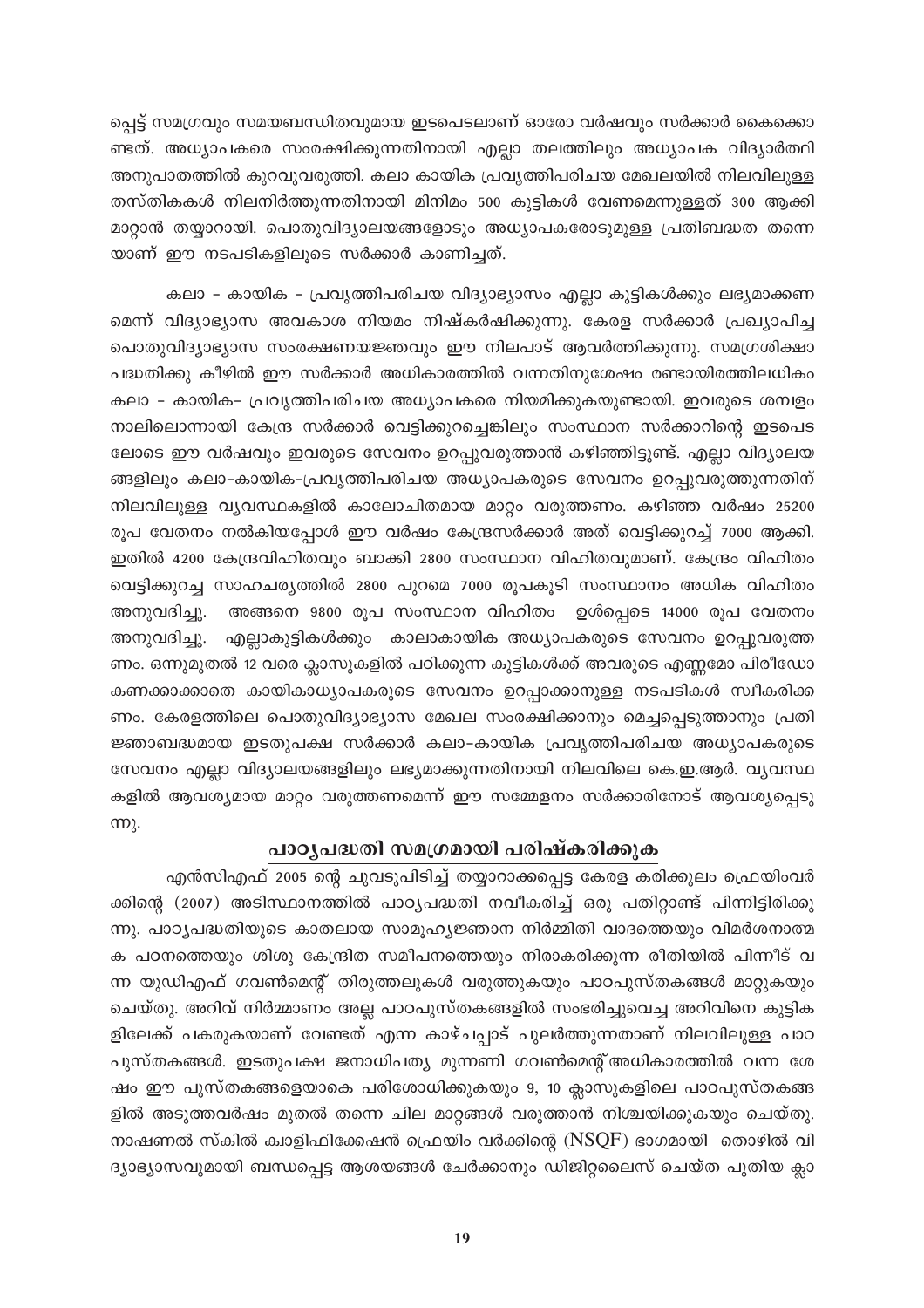സ് മുറികൾക്ക് അനുസരിച്ച് പാഠങ്ങൾ മാറ്റാനും നൂറ്റാണ്ടിലെ ഏറ്റവും വലിയ പ്രളയ ദുരന്ത ത്തിന്റെ പശ്ചാത്തലത്തിൽ പ്രകൃതിപാഠങ്ങൾ ചേർക്കാനും നാഷണൽ സ്റ്റഡിയുടെ ഭാഗമാ യി കണ്ടെത്തിയ പോരായ്മകൾ പരിഹരിക്കാനുതകുന്ന മാറ്റങ്ങളും പാഠപുസ്തകത്തിലും പാഠ്യപദ്ധതിയിലും വരുത്തേണ്ടതുണ്ട്. അതിനാവശ്യമായ പ്രവർത്തനങ്ങൾ പൂർത്തീകരിച്ചു. പാഠ്യപദ്ധതി മാറ്റത്തിന് ശേഷം പിന്നിട്ട ഒരു പതിറ്റാണ്ടു കാലത്തിനിടയ്ക്ക് ലോകമാകെ നി രവധി മാറ്റങ്ങൾക്ക് വിധേയമായിട്ടുണ്ട്. സാങ്കേതികവിദ്യയുടെ വളർച്ച അനന്തമായ സാധ്യത കൾ തുറന്നിട്ടിരിക്കുന്നു. ഹൈസ്കൂൾ, ഹയർസെക്കൻന്ററി, പ്രൈമറി വിദ്യാലയങ്ങളിലെ ഏക ദേശം 60,000 ക്ലാസ് മുറികൾ ഡിജിറ്റലൈസ് ചെയ്യപ്പെട്ടിരിക്കുന്നു. ഇതനുസരിച്ച് ക്ലാസ്സ്റൂം വിനിമയത്തിന് പ്രാപ്തമായരീതിയിൽ പാഠ്യപദ്ധതിയും അനുബന്ധമായ പഠനസാമഗ്രികളും മാറേണ്ടതുണ്ട്.

1892 ൽ സ്വാമി വിവേകാനന്ദൻ കേരളത്തെ ഭ്രാന്താലയം എന്ന് ആക്ഷേപിച്ചിടത്ത് ഒ രു നൂറ്റാണ്ട് പിന്നിടുമ്പോൾ ദൈവത്തിന്റെ സ്വന്തം നാട് എന്ന വിശേഷണത്തിലേക്ക് കണ്ണ ഞ്ചിപ്പിക്കുന്ന വേഗത്തിൽ നാം മുന്നേറിയിട്ടുണ്ട്. നവോത്ഥാന പ്രസ്ഥാനങ്ങളും വിദ്യാഭ്യാസ പ്രവർത്തനങ്ങളും പരസ്പരപൂരകമായി ഒരു നാടിനെയാകെ മാറ്റിമറിച്ചപ്പോഴാണ് ആധുനിക കേരളം രൂപപ്പെട്ടത്. എന്നാൽ ആഗോളീകരണ നയങ്ങൾ സൃഷ്ടിച്ച വിടവ് വിദ്യാഭ്യാസത്തെ യും നവോത്ഥാന മൂല്യങ്ങളെയും അകറ്റിയിരിക്കുന്നു. വിദ്യാസമ്പന്നർ എന്ന് അഭിമാനിക്കു ന്നവർ തന്നെ അന്ധവിശ്വാസങ്ങളുടേയും അനാചാരങ്ങളുടേയും അടിമകളാണ്. നമ്മുടെ പാഠ്യ പദ്ധതിയിൽ മൂല്യ വിദ്യാഭ്യാസത്തിന് വേണ്ടത്ര ഇടം ഇല്ലാതെ പോയതാണോ ഈ പ്രശ്ന ത്തിന് കാരണമായത് എന്ന് പരിശോധിക്കണം. യുക്തിബോധവും സാമൂഹ്യബോധവും ഭര ണഘടനയോട് അചഞ്ചലമായ കുറ് ജനാധിപതൃ-മതനിരപേക്ഷ സംസ്കാരവും തന്നെക്കാൾ എളിയവരോടുള്ള അനുകമ്പയും വിവേകവുമുള്ള തലമുറയുണ്ടാകണമെങ്കിൽ വിദ്യാഭ്യാസം വഴിതേടേണ്ടതെന്തെന്ന് പാഠ്യപദ്ധതിയുടെ ഭാഗമായി നിശ്ചയിക്കപ്പെടണം.

മൂല്യനിർണയ രീതിയിലും ഗൗരവമായ മാറ്റങ്ങൾ ഉണ്ടാകേണ്ടതുണ്ട്. പരീക്ഷ ഇപ്പോ ഴും കുട്ടിക്ക് 'എന്ത് അറിയില്ല' എന്ന് പരിശോധിക്കാനുള്ള ഉപാധിയാണ്. പരീക്ഷയിൽ കൂടു തൽ കുട്ടികൾ തോൽക്കുന്നതാണ് വിദ്യാഭ്യാസ ഗുണനിലവാരത്തിന്റെ സൂചകമായി ചിലർ കരുതുന്നത്. മൂല്യനിർണയ ഫലങ്ങളെ സൂക്ഷ്മമായി വിശകലനം ചെയ്യുന്ന അധ്യാപകന് സ്വയം മാറ്റങ്ങൾ വരുത്താനുള്ള അവസരം മൂല്യനിർണയം നൽകുന്നുണ്ട്. പഠനപ്രക്രിയക്കൊ പ്പം നടക്കുന്ന മൂല്യനിർണയമാണ് പ്രധാനം. പഠനം നടക്കുമ്പോൾ തന്നെ കുറവുകൾ പരിഹ രിക്കണം. ഇതിനാവശ്യമായ പ്രായോഗിക തന്ത്രങ്ങൾ രൂപപ്പെടുത്തണം.

മേൽചേർത്ത കാര്യങ്ങൾ സൂചിപ്പിക്കുന്നത് സമഗ്രമായ ഒരു പാഠ്യപദ്ധതി പരിഷ്കര ണം അത്യാവശ്യമാണ് എന്നതാണ്. പാഠ്യപദ്ധതിയിലും പഠനസാമഗ്രികളിലും സമഗ്രമായ പരിഷ്കരണം വരുത്തുന്നതിനുള്ള നടപടികൾ ആരംഭിക്കണമെന്ന് ഈ സമ്മേളനം സർക്കാ രിനോട് അഭ്യർത്ഥിക്കുന്നു.

### റിസോഴ്സ് അധ്യാപകരുടെ പ്രശ്നങ്ങൾ പരിപരിക്കുക

പ്രത്യേക പരിഗണന അർഹിക്കുന്നവർക്ക് തുലൃനീതിയും തുല്യാവസരങ്ങളും ഒരുക്കേണ്ടതും അനുയോജ്യ വിദ്യാഭ്യാസത്തിനുള്ള അവസരമൊരുക്കേണ്ടതും സിഡബ്ല്യുഡി ആക്ട് അനുസരിച്ച് കേന്ദ്ര -സംസ്ഥാന ഗവൺമെന്റുകളുടെ ഉത്തരവാദിത്തമാണ്. ഇക്കാര്യം പരിഗണിച്ചുകൊണ്ടാണ് റിസോഴ്സ് അധ്യാപകർ നിയമിക്കപ്പെട്ടിരിക്കുന്നത്. എന്നാൽ ജില്ലാ പ്രാഥമിക വിദ്യാഭ്യാസ പരിപാടി (ഡിപിഇപി) നടപ്പാക്കിയതോടെ 1994 മുതൽ നമ്മുടെ സം സ്ഥാനത്ത് റിസോഴ്സ് അധ്യാപകർ നിയമിക്കപ്പെടാൻ തുടങ്ങിയിരുന്നു. പിന്നീട് വന്ന സർവ്വ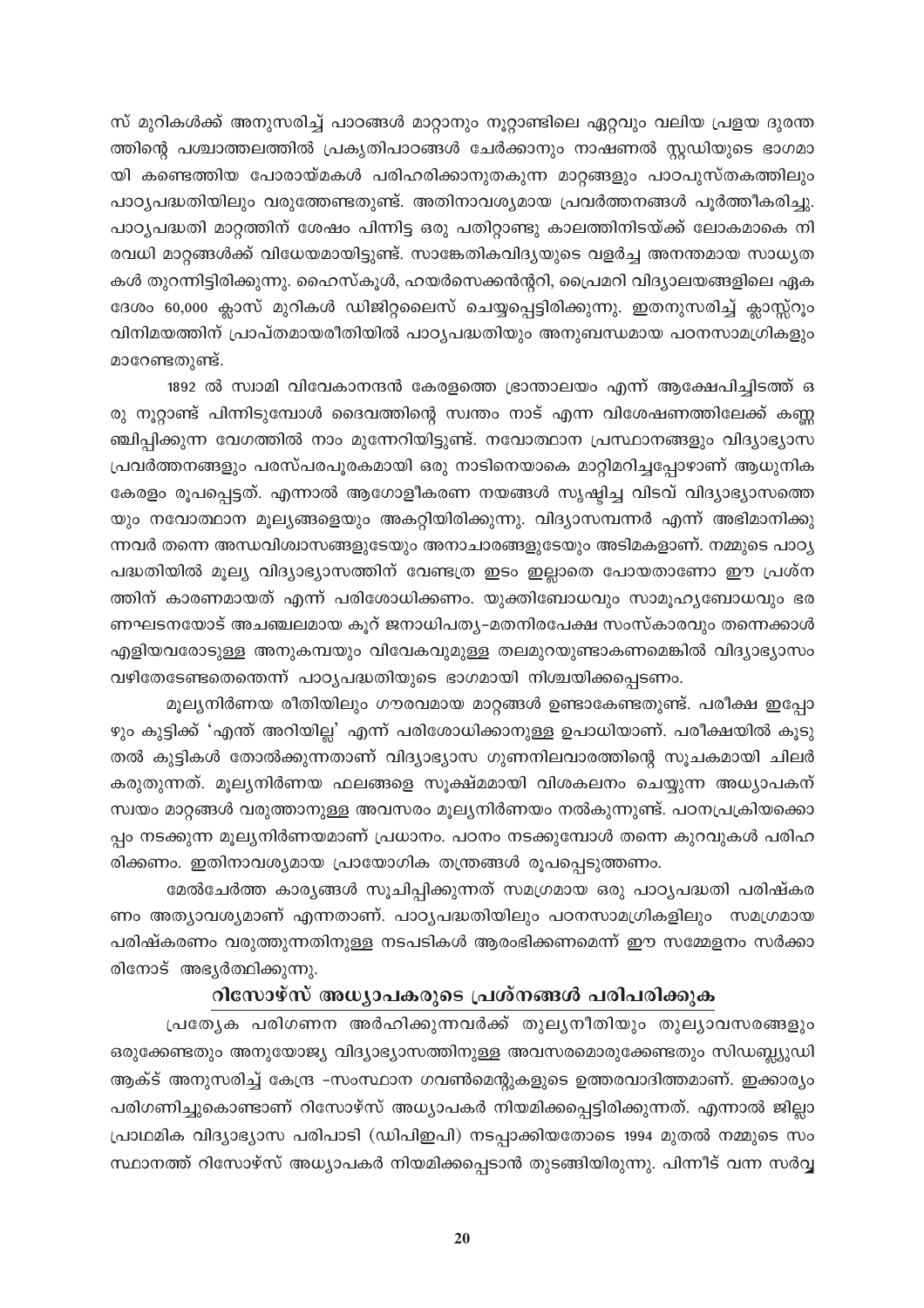ശിക്ഷാ അഭിയാൻ വഴി പ്രൈമറി തലത്തിലും രാഷ്ട്രീയ മാധ്യമിക് ശിക്ഷ അഭിയാൻ വഴി സെ ക്കന്ററി തലത്തിലും റിസോഴ്സ് അധ്യാപകർ നിയമിതരായി. 2018 സമഗ്ര ശിക്ഷ കേരള രൂപീ കരിച്ചതോടെ റിസോഴ്സ് അധ്യാപകരുടെ ഉത്തരവാദിത്തം പ്രീ പ്രൈമറി മുതൽ ഹയർ സെ ക്കന്ററി വരെ വ്യാപിച്ചിരിക്കുന്നു.

കേന്ദ്രാവിഷ്കൃത പദ്ധതി എന്ന നിലയ്ക്ക് സമഗ്രശിക്ഷ ഈവർഷം 1941 കോടി രൂപയുടെ പ ദ്ധതി സമർപ്പിക്കപ്പെട്ടെങ്കിലും 206 കോടി രൂപ മാത്രമാണ് ലഭ്യമാകുക. സംസ്ഥാന വിഹിത മായ 137 കോടി രൂപ കൂടി ചേർന്നാൽ 343 കോടിരൂപയാണ് സമഗ്രശിക്ഷ കേരളയുടെ നട ത്തിപ്പിനായി ലഭ്യമാകുക എന്നിരിക്കെ പ്രത്യേക പരിഗണന അർഹിക്കുന്ന കുട്ടികളുടെ മേ ഖലയിൽ നടക്കുന്ന പ്രവർത്തനങ്ങളിലും സാമ്പത്തിക പ്രയാസം അനുഭവപ്പെടുന്നു. സ്കൂൾ പ്രവർത്തി സമയങ്ങളിൽ എല്ലാ വിദ്യാലയങ്ങളിലും റിസോഴ്സ് അധ്യാപകരുടെ സേവനം ആവശ്യമുണ്ട്. ഗൃഹാധിഷ്ടിത വിദ്യാഭ്യാസം റിസോഴ്സ് അധ്യാപകരുടെ മറ്റൊരു ചുമതല യാണ്. കരാറടിസ്ഥാനത്തിൽ നിയമിക്കപ്പെട്ട അധ്യാപകരാണ് ഇപ്പോൾ നിലവിലുള്ളത്. സി ഡബ്ല്യുഡി ആക് അനുസരിച്ച് പൂർണ്ണമായും ഇവരുടെ സേവനം ലഭ്യമാക്കണം എന്നിരിക്കെ സ്കൂളുകളിൽ റിസോഴ്സ് അധ്യാപകരുടെ സ്ഥിരം സേവനം ലഭ്യമാക്കുന്നതിനുള്ള നടപടി കൾ ഉണ്ടാവണം. ഈ മേഖലയിലെ മുഴുവൻ റിസോഴ്സ് അധ്യാപകരെയും സ്ഥിരപ്പെടുത്തി ശമ്പളവും ആനുകൂല്യങ്ങളും നൽകാനുള്ള നടപടികൾ സ്വീകരിക്കണം. ലീവ് സറണ്ടർ, പിടി എ, ക്ഷാമബത്ത, ഉത്സവബത്ത, ആരോഗ്യ ഇൻഷുറൻസ്, പ്രസവാവധി തുടങ്ങിയ ആനുകു ലൃങ്ങൾ റിസോഴ്സ് അധ്യാപകർക്കും ലഭ്യമാക്കണം.

ഈ സാഹചര്യത്തിൽ റിസോഴ്സ് അധ്യാപകർക്ക് ജോലിസ്ഥിരത ഉറപ്പുവരുത്തണമെ ന്നും റിസോഴ്സ് അധ്യാപകരുടെ സേവനം കേരള വിദ്യാഭ്യാസ നിയമത്തിന്റെ ഭാഗമാ ക്കണമെന്നും മറ്റ് ജീവനക്കാർക്ക് ലഭിക്കുന്ന എല്ലാ ആനുകൂല്യങ്ങളും റിസോഴ്സ് അധ്യാപ കർക്കും ലഭ്യമാക്കണമെന്നും ഈ സമ്മേളനം സർക്കാരിനോട് അഭ്യർത്ഥിക്കുന്നു.

## എല്ലാ വിദ്യാലയങ്ങളിലും പ്രീ പ്രൈമറി വിഭാഗം ആരംഭിക്കുക അധ്യാപകർക്കും ആയമാർക്കും ശമ്പളസ്കെയിൽ അനുവദിക്കുക.

കേരളത്തിൽ പൊതുവിദൃഭ്യാസ മേഖല വമ്പിച്ച മാറ്റങ്ങൾക്ക് വിധേയമായിക്കൊണ്ടി രിക്കുകയാണ്. പ്രീസ്കൂൾ മുതൽ ഹയർസെക്കന്ററി തലം വരെയുള്ള വിദ്യാഭ്യാസം ഒരു കു ടക്കീഴിലാക്കാനുള്ള നടപടികൾ ആരംഭിച്ചുകഴിഞ്ഞു. പ്രീസ്കൂൾ വിദ്യാഭ്യാസത്തിന്റെ ഉള്ളട ക്കത്തിലും സംഘാടനത്തിലും പുരോഗമനപരമായ മാറ്റങ്ങൾ വന്നു തുടങ്ങിയിരിക്കുന്നു. ശാസ്ത്രീയമായ അധ്യാപക പരിശീലനങ്ങൾ നടപ്പിലാക്കിവരികയാണ്.

പ്രീ പ്രൈമറി മേഖലയിൽ ഇനിയും നിരവധിയായ പ്രശ്നങ്ങൾ നിലനിൽക്കുന്നു. സർ കാർ മേഖലയിൽ പ്രവർത്തിക്കുന്ന ചുരുക്കം ചില വിദ്യാലയങ്ങളിലാണ് അംഗീകാരമുള്ള പ്രീപ്രൈമറി സംവിധാനം നിലനിൽക്കുന്നത്. ഇവിടുത്തെ ജീവനക്കാർക്ക് ശമ്പള സ്കെയിൽ ഉണ്ട്. കൂടാതെ സർക്കാർ വിദ്യാലയങ്ങളിൽ അംഗീകാരമുള്ള പ്രീപ്രൈമറി വിഭാഗവും 2012 ന് ശേഷം പി.ടി.എ ആരംഭിച്ച പ്രീ പ്രൈമറിയും എയ്ഡഡ് സ്കൂളുകളിലെ പ്രീപ്രൈമറി ക്ലാസുകളും എല്ലാമായി ഭൂരിഭാഗം പ്രൈമറി സ്കൂളുകളിലും പ്രീ പ്രൈമറി വിഭാഗം നില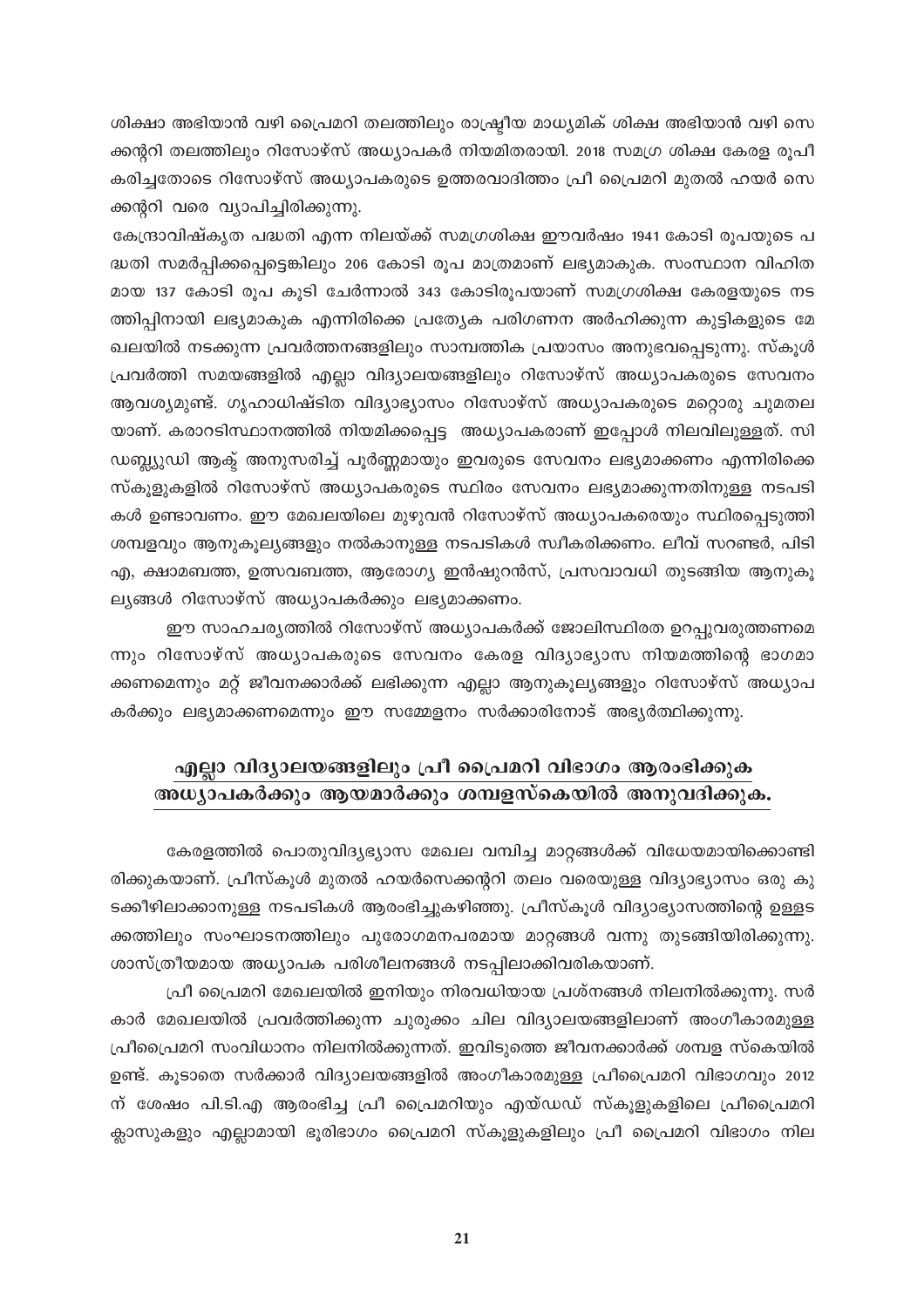നിൽക്കുന്നുണ്ട്. പ്രീസ് കൂൾ മുതൽ സെക്കന്ററി തലം വരെയുള്ള വിദ്യാഭ്യാസം വിദ്യാഭ്യാസ അവകാശ നിയമത്തിന്റെ പരിധിയിൽ വരുന്നു.സമഗ്ര ശിക്ഷാ കേരള പ്രീ പ്രൈമറി മേഖല യിൽ പ്രത്യേക പരിപാടികൾ നടപ്പിലാക്കി വരുന്നു. പൊതുവിദ്യാഭ്യാസ മേഖലയുടെ ശാ ക്തീകരണം പൂർണമാവണമെങ്കിൽ എല്ലാ വിദ്യാലയങ്ങളിലും അംഗീകാരമുള്ള പ്രീ സ്കൂൾ വിദ്യാഭ്യാസം നടപ്പിലാക്കേണ്ടതുണ്ട്. കേരളത്തിലെ എല്ലാ വിദ്യാലയങ്ങളിലും പ്രീപ്രൈമറി ആരംഭിക്കാനാവശ്യമായ നടപടികൾ അടിയന്തിരമായി സ്ഥീകരിക്കണം. സർക്കാർ സ്കൂളി നോട് അനുബന്ധിച്ച് 2012 ന് ശേഷം ആരംഭിച്ച പ്രീപ്രൈമറികളോടൊപ്പം എയ്ഡഡ് സ്കൂളു കളിൽ ഇപ്പോൾ പ്രവൃത്തിച്ചുകൊണ്ടിരിക്കുന്ന പ്രീപ്രൈമറികൾക്ക് അംഗീകാരം നൽകുകയും വേണം. ഈ മേഖലയിലെ അധ്യാപകരുടെ പ്രശ്നങ്ങൾക്കും അടിയന്തിരമായി പരിഹാരം കാണേണ്ടതുണ്ട്. 4816 പേർക്ക് മാത്രമാണ് ഹോണേറേറിയം ലഭിക്കുന്നത്. ലഭിക്കുന്ന ഹോണ റേറിയവും വളരെ കുറഞ്ഞ തുകയുമാണ്.

എല്ലാ വിദ്യാലയങ്ങളിലും പ്രീ പ്രൈമറി ക്ലാസുകൾ ആരംഭിക്കണമെന്നും, അധ്യാപി ക ആയമാർക്ക് ശമ്പളസ്കെയിൽ അനുവദിക്കണമെന്നും ഈ സമ്മേളനം സർക്കാരിനോട് ആവശ്യപ്പെടുന്നു.

# എല്ലാ കുട്ടികളെയും തൊഴിലിന് പ്രാപ്തമാക്കുന്ന തരത്തിൽ <mark>പാഠൃപദ്ധതിയിൽ മാറ്റം വ</mark>രുത്തുക

കെസിഎഫ് 2007 നിർദ്ദേശിക്കുന്നത് പോലെ പൊതുവിദ്യാഭ്യാസത്തിന്റെ കരിക്കുലം തൊഴിൽ വൈദഗ്ധ്യവും തൊഴിൽ മനോഭാവവും ഉണ്ടാക്കുന്ന രീതിയിലാവണം. ഇപ്പോൾ ന ടപ്പിലാക്കികൊണ്ടിരിക്കുന്ന ദേശീയ വൈദഗ്ധ്യ യോഗ്യതാ ചട്ടക്കൂട് (എൻഎസ്ക്യുഎഫ്) സ്വകാര്യവൽക്കരണം നിയന്ത്രിച്ചുകൊണ്ടുള്ള സമീപനമാണ് വേണ്ടത്. വളരെ വേഗം കാല ഹരണപ്പെട്ട് പോകാത്തതും സംസ്ഥാനത്തെ കുട്ടികൾക്ക് അനുയോജ്യമായതും തൊഴിൽ പഠനത്തിന്റെ ഭാഗമായി കാലാകാലങ്ങളിൽ മാറ്റങ്ങൾ വരുത്താൻ കഴിയുന്നതുമായ കരിക്കു ലമാണ് ഹയർസെക്കന്ററി തലത്തിൽ നടപ്പിലാക്കേണ്ടത്. അദ്ധ്യാപക പരിശീലനത്തിലും മൂ ല്യനിർണയത്തിലുമുള്ള സ്വകാര്യ കച്ചവട താൽപര്യങ്ങളെ കടിഞ്ഞാണിട്ടുകൊണ്ട് ഇത്തരം സംവിധാനങ്ങളെ സർക്കാർ നിയന്ത്രണത്തിൽ കൊണ്ടുവരണം. സംസ്ഥാന സർക്കാർ ഇ പ്പോൾ നടപ്പിലാക്കികൊണ്ടിരിക്കുന്നതും നിർദേശിച്ചിട്ടുള്ളതു മായ തൊഴിലിടങ്ങളുമായി ബ ന്ധപ്പെടുത്തിക്കൊണ്ടുള്ള പഠനപ്രവർത്തനങ്ങളാണ് അഭികാമ്യം. ഇങ്ങനെ ഗുണമേന്മയുള്ള തും സർക്കാർ നിയന്ത്രണത്തിനു വിധേയമായതും സമഗ്രമായതുമായ ഒരു തൊഴിൽ വിദ്യാ ഭ്യാസ പദ്ധതി പൊതുവിദ്യാഭ്യാസത്തിൽ ചേർത്തു നടപ്പിലാക്കണമെന്ന് സമ്മേളനം സം സ്ഥാന സർക്കാരിനോട് ആവശ്യപ്പെടുന്നു.

### ഭരണഘടനാമൂല്യങ്ങൾ ഉയർത്തിപ്പിടിക്കുക,

#### ലിംഗസമത്വം ഉറപ്പുവരുത്തുക

രണ്ട് നൂറ്റാണ്ടുകാലത്തെ സാമ്രാജ്യത്വ-ജന്മിത്വ വിരുദ്ധ പ്രക്ഷോഭങ്ങളുടെ ഭൂമിക യിൽനിന്ന് ഊതി കാച്ചിയെടുത്ത, ദേശീയ സ്വാതന്ത്ര്യകാലത്തെ ജനാഭിലാഷങ്ങളെ പ്രതിനി ധീകരിക്കുന്ന, ഇന്ത്യൻ ജനത നിർമ്മിച്ച് ഇന്ത്യക്കാർക്കായി സമർപ്പിച്ച അടിസ്ഥാന മൂല്യസം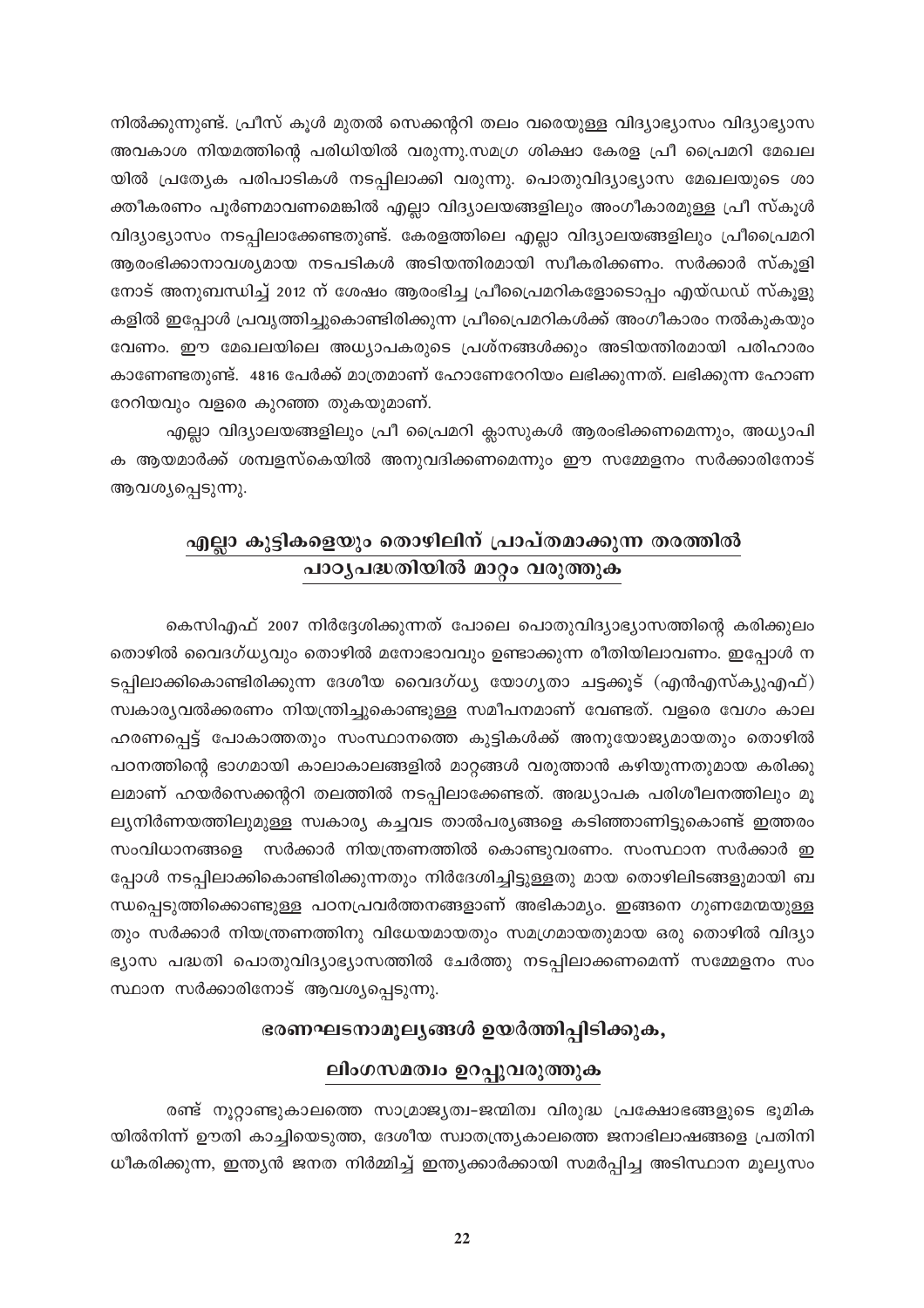ഹിതയാണ് ഇന്ത്യൻ ഭരണഘടന. ലോകത്ത് രചിക്കപ്പെട്ടതിൽവെച്ച് ഏറ്റവും വലിയ ഭരണ ഘടനയാണ് നമ്മുടേത്. രാഷ്ട്രത്തെ സംബന്ധിച്ച്, രാഷ്ട്രത്തിന്റെ അധികാരങ്ങളും അവകാ ശങ്ങളും, ഭരണഘടനാ സ്ഥാപനങ്ങൾ, മൗലികാവകാശങ്ങൾ, നിർദ്ദേശകതത്വങ്ങൾ, പൗരന്റെ ത്തരവാദിത്തങ്ങൾ എല്ലാമുൾച്ചേർന്ന രാജ്യത്തിന്റെ പരമാധികാര നിയമമാണത്.

1950 ജനുവരി 26ന് നിലവിൽ വന്ന നമ്മുടെ ഭരണഘടനയുടെ ആമുഖം തന്നെ ആധു നിക ഇന്ത്യ എങ്ങനെയായിരിക്കണമെന്ന് വ്യക്തമാകുന്നു. ജനാധിപത്യം, മതേതരത്വം, സോഷ്യ ലിസം എന്നീ മൂല്യങ്ങളിലധിഷ്ഠിതമായ പരമാധികാര രാജ്യമാണ് ഇന്ത്യ. എന്നാൽ ഇന്ന് അധികാരത്തിലിരിക്കുന്ന ബി.ജെ.പി. സർക്കാർ ഭരണഘടനയുടെ അടിസ്ഥാനമുല്യങ്ങൾക്കെ തിരെ വെല്ലുവിളി ഉയർത്തുകയാണ്. മനുസ്മൃതി ആശയങ്ങളുടെ വക്താക്കളാണവർ. നരേ ന്ദ്രമോഡിയുടെ നേതൃത്വത്തിൽ അധികാരത്തിൽ വന്ന NDA സർക്കാർ പബ്ലിക് റിലേഷൻസ് വകുപ്പിന്റെ പരസ്യത്തിൽ 1976ന് മുമ്പുള്ള ഭരണഘടന പ്രസിദ്ധീകരിച്ചത് സോഷ്യലിസം ഞങ്ങൾ അംഗീകരിക്കുന്നില്ലായെന്ന പ്രഖ്യാപനമായിരുന്നു. ഹിന്ദുത്വത്തിനുവേണ്ടി നിലകൊ ള്ളുന്ന ഭരണാധികാരികൾ മതനിരപേക്ഷതയെന്ന ആശയത്തെ നിരാകരിച്ചുകൊണ്ട് പരമാ ധികാരം രാഷ്ട്രത്തിനല്ല പ്രധാനമന്ത്രിക്ക് അവകാശപ്പെട്ടതാണ് എന്ന നിലപാടാണ് പ്രധാന മന്ത്രി സ്വീകരിക്കുന്നത്.

നമ്മുടെ രാജ്യത്ത് ലിംഗസമത്വം ഭരണഘടനാപരമായ അവകാശമായി നിലനിൽക്കു മ്പോഴും നമ്മുടെ പൗരബോധം ഈ ദിശയിൽ വേണ്ടത്ര വളർന്നിട്ടില്ല. ഭരണഘടന ഉറപ്പു നൽകുന്ന മൗലികാവകാശങ്ങളിൽ 14–ാം അനുഛേദം പ്രകാരം നിയമത്തിന്റെ മുമ്പാകെ സമ ത്വവും, സമമായ സംരക്ഷണവും ഉറപ്പുവരുത്തുന്നു. നിയമത്തിന്റെ മുന്നിൽ തുല്യത എന്നതു കൊണ്ട് അർത്ഥമാക്കുന്നത് എല്ലാവർക്കും ഒരേ നിയമം എന്നതല്ല. അനുഛേദം  $15(3)$  പ്രകാരം സ്ത്രീകൾക്കും പ്രത്യേക പരിഗണന നൽകുന്നതിനും Sec  $15(4)$  അനുസരിച്ച് സാമൂഹ്യ പിന്നാക്കാവസ്ഥ നേരിടുന്ന SC, ST വിഭാഗങ്ങൾക്ക് പ്രത്യേക പരിഗണന നൽകുന്നതിനുള്ള നടപടികൾ സർക്കാരിന് സ്വീകരിക്കാം. 17-ാം വകുപ്പ് പ്രകാരം രാജ്യത്ത് തൊട്ടുകൂടായ്മയും അയിത്തവും അംഗീകരിക്കുന്നില്ല. എന്നാൽ ദളിതരേയും സ്ത്രീകളേയും രണ്ടാംകിടക്കാരായി കാണുന്ന നിലപാടാണ് സംഘപരിവാർ ശക്തികൾ സ്വീകരിക്കുന്നത്. ഭരണഘടനയുടെ 21–ാം അനുഛേദം സ്വാതന്ത്ര്യത്തിനുള്ള അവകാശം ഉറപ്പുവരുത്തുന്നു. വ്യക്തിസ്വാതന്ത്ര്യവും സമ ത്വവും ഇന്ത്യയിലെ സ്ത്രീകളുൾപ്പെടെ എല്ലാ പൗരൻമാർക്കും ഭരണഘടന ഉറപ്പുനൽകു  $m<sub>λ</sub>$ .

ഭരണഘടനാ വ്യവസ്ഥകൾ ലംഘിക്കപ്പെടുന്നില്ലായെന്ന് ഉറപ്പുവരുത്താനും മൗലികാ വകാശങ്ങൾ ഉറപ്പിച്ചെടുക്കാനും ലജിസ്ളേച്ചറും എക്സിക്യൂട്ടീവും ജുഡീഷ്യറിയും ഒരുപോലെ ബാധ്യസ്ഥരാണ്. എന്നാൽ നമ്മുടെ രാജ്യത്തിന്റെ ഭരണാധികാരം കയ്യാളുന്ന പാർട്ടിനേതാ ക്കൾ സുപ്രീംകോടതിയെ വെല്ലുവിളിക്കുകയാണ്. ലിംഗസമത്വം ഉറപ്പുവരുത്തിയ സുപ്രീം കോടതിയുടെ ശബരിമല സ്ത്രീപ്രവേശനവിധിക്കെതിരെ സങ്കുചിത രാഷ്ട്രീയം മുൻനിർത്തി അക്രമപരമ്പരകൾ അഴിച്ചുവിടുകയാണവർ.

വിശ്വാസത്തേയും ആചാരത്തേയും ഭരണഘടനാമൂല്യങ്ങൾക്കപ്പുറം പ്രതിഷ്ഠിച്ച് ജനാ ധിപത്യവ്യവസ്ഥയെതന്നെ തകിടംമറിക്കാനാണവർ ശ്രമിക്കുന്നത്. ഭരണഘടനാ ബെഞ്ചിന്റെ വിധി അംഗീകരിച്ച് സ്ത്രീകൾക്ക് സംരക്ഷണം നൽകിയ കേരള സർക്കാരിനെ അട്ടിമറിക്കാ നുള്ള ഗൂഢപദ്ധതികൾ മെനയുകയാണവർ. ഇന്ത്യൻ സ്വാതന്ത്ര്യസമരത്തിന്റെ ഒരു പടവിലും സാന്നിധ്യമല്ലാതിരുന്ന സംഘപരിവാരശക്തികൾ ഭരണഘടനയോട് നിരന്തരം അവമതിപ്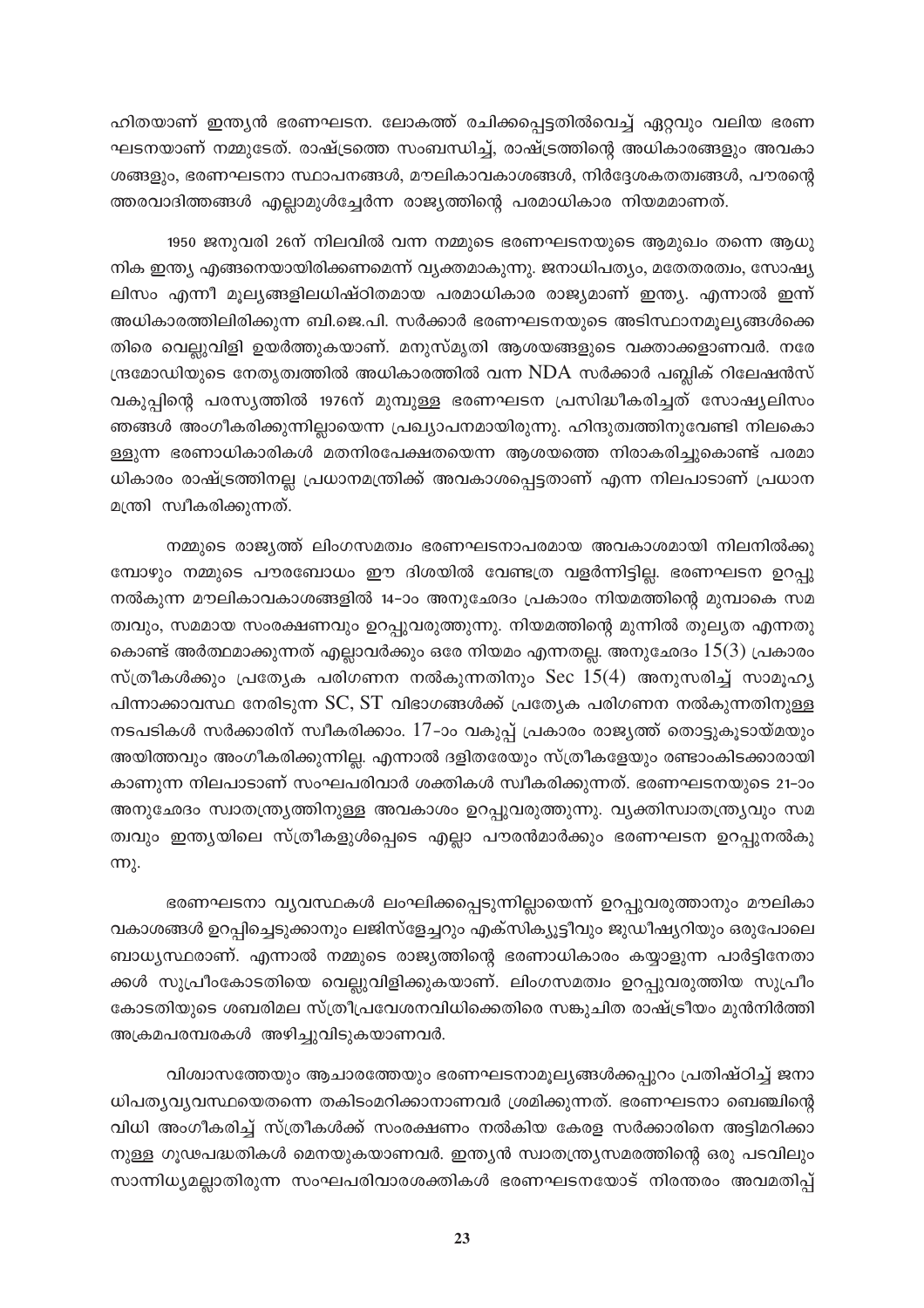പ്രകടിപ്പിക്കുകയാണ്. യു.ഡി.എഫിന്റെയും സംഘപരിവാരശക്തികളുടേയും രാഷ്ട്രീയ അജണ്ട തിരിച്ചറിഞ്ഞ് പ്രവർത്തിക്കുക എന്നത് ഓരോ ജനാധിപത്യവിശ്വാസിയുടേയും ഉത്തരവാദി ത്തമായി മാറിയിരിക്കുന്നു. ലിംഗസമത്വമെന്ന ഭരണഘടനാ ലക്ഷ്യം സാക്ഷാൽക്കരിക്കുന്ന തിനും, രാജ്യത്തിന്റെ മഹത്തായ ഭരണഘടനാമൂല്യങ്ങൾ ഉയർത്തിപ്പിടിക്കാനും എല്ലാവരും രംഗത്ത് വരണമെന്ന് ഈ സമ്മേളനം ആഹ്വാനം ചെയ്യുന്നു.

#### അന്ധവിശ്വാസങ്ങൾക്കും അനാചാരങ്ങൾക്കുമെതിരായ

### പ്രതിരോധങ്ങൾ ശക്തിപ്പെടുത്തുക

ലോകം കൂടുതൽ കൂടുതൽ പരിഷ്കൃത ആശയങ്ങളിലേയ്ക്ക് കുതിക്കുമ്പോൾ അന്ധ വിശ്വാസങ്ങളുടെയും അനാചാരങ്ങളുടെയും അപരിഷ്കൃത ലോകത്തേയ്ക്ക് സമൂഹത്തെ ചവിട്ടിതാഴ്ത്താൻ ബോധപൂർവ്വം ശ്രമിക്കുന്ന പ്രതിലോമശക്തികളെ ഒറ്റപ്പെടുത്തേണ്ടതുണ്ട്. മതവും മതാധിഷ്ഠിതമായ ജാതിചിന്തകളും എന്നും സമൂഹത്തിൽ അന്ധവിശ്വാസങ്ങളും അനാചാരങ്ങളും അടിച്ചേൽപ്പിക്കാൻ ശ്രമിച്ചിട്ടുണ്ട്. ശാസ്ത്രം പുരോഗമിച്ചതോടെ, ആധു നിക വിദ്യാഭ്യാസം ലോകം സ്വീകരിച്ചുതുടങ്ങിയതോടെ അന്ധവിശ്വാസങ്ങൾ പലതും തകർന്ന ടിഞ്ഞു. 1514-ൽ കോപ്പർനിക്കസ് പ്രപഞ്ചത്തിന്റെ കേന്ദ്രം സൂര്യനാണ് എന്ന് പ്രഖ്യാപിച്ച പ്പോഴും 1633–ൽ ഗലീലിയോ കോപ്പർനിക്കസിന്റെ പ്രപഞ്ചസങ്കല്പത്തെ അംഗീകരിച്ചപ്പോഴും മതം രണ്ടുപേരെയും തള്ളിപ്പറഞ്ഞു. ഗലീലിയോയെ കുറ്റവിചാരണ നടത്തി തടവ്ശിക്ഷയ്ക്ക് വിധിച്ചു. 1431–നും 1499–നും ഇടയ്ക്കുള്ള ഇരുണ്ട യുഗത്തിൽ ശാസ്ത്രയുക്തികൾക്ക് വിധേ യമായി അന്ധവിശ്വാസങ്ങളെയും അനാചാരങ്ങളെയും തള്ളിപ്പറഞ്ഞ പതിനായിരത്തോളം പുരോഗമനവിശ്വാസികളെ മതഭ്രഷ്ട് ചുമത്തി ജീവനോടെ ചുട്ടെരിച്ച ചരിത്രം സ്പെയിനിൽ ഉണ്ട്. ശാസ്ത്രം പുരോഗമിച്ചപ്പോൾ പഴയകാല തെറ്റുകൾക്ക് മതപുരോഹിതർ ചരിത്രത്തോട് മാപ്പ് പറയുന്നതിനും ലോകം സാക്ഷിയായി. എന്നാൽ ഇന്ത്യയിൽ ചാതുർവർണ്യ സിദ്ധാന്ത ത്തിലും മനുസ്മൃതിയിലും അധിഷ്ഠിതമായ രാഷ്ട്രീയവും അധികാരവും നിലനിർത്താൻ ബി.ജെ.പി.യും സംഘപരിവാർ ശക്തികളും അന്ധവിശ്വാസങ്ങളെയും അനാചാരങ്ങളെയും തിരികെക്കൊണ്ടുവരുവാൻ ശ്രമിക്കുകയാണ്. ലോകം അംഗീകരിച്ച ഡാർവിന്റെ പരിണാമസി ദ്ധാന്തം തെറ്റാണെന്നും സ്കൂളുകളിലും കോളേജുകളിലും പഠിപ്പിക്കരുത് എന്നും ബി.ജെ. പി.യുടെ കേന്ദ്രമാനവശേഷി വികസന സഹമന്ത്രി സത്യപാൽസിംഗ് പ്രസ്താവിച്ചത് അടു ത്തകാലത്താണ്. പുഷ്പക വിമാനവും ഐ.ഐ.ടി.യിൽ പഠിപ്പിക്കണം എന്നും പ്രസ്താവിച്ചു അദ്ദേഹം. കൗരവരുടെ ജനനം ക്ലോണിംഗ് വഴിയാണ് എന്നും ഗണപതി പ്ലാസ്റ്റിക് സർജറി യുടെ ഫലമാണെന്നും പറഞ്ഞത് ഇന്ത്യയുടെ പ്രധാനമന്ത്രി നരേന്ദ്രമോഡിയാണ്. സംഘപ രിവാർ ഭരണകാലത്ത് രാജ്യത്ത് വർദ്ധിച്ചുവരുന്ന അന്ധവിശ്വാസങ്ങൾക്കും അനാചാരങ്ങൾക്കു മെതിരെ പ്രതികരിച്ച നരേന്ദ്ര ധാബോൻക്കറെയും ഗൗരി ലങ്കേഷിനെയും ഗോവിന്ദ് പൻസാ രെയും കൽബുർഗിയേയും വധിച്ചത് വലതുപക്ഷ തീവ്രവാദി ഹിന്ദുസംഘങ്ങളിലെ അംഗ ങ്ങളാണ്.

പഴയകാലത്തെ ദുരാചാരങ്ങളെ മുറുകെ പിടിച്ചിരുന്നതിന്റെ തുടർച്ചയാണ് ശബരി മല സ്ത്രീപ്രവേശന വിഷയത്തിലും സംഭവിച്ചുകൊണ്ടിരിക്കുന്നത്. ജാതീയമായ അടിച്ചമർത്ത ലുകളും സാമൂഹ്യതിന്മകളും അന്ധവിശ്വാസങ്ങളുടെയും അനാചാരങ്ങളുടെയും മറുപുറമാ ണ്. ദുരാചാരങ്ങൾക്കെതിരെ നടപടി സ്വീകരിക്കുമ്പോഴൊക്കെ വിശ്വാസത്തിന്റെ പേര് പറഞ്ഞ് എതിർപ്പുകൾ ഉയർന്ന് വന്നിട്ടുണ്ട്. സതി നിരോധിച്ചപ്പോഴും, മാറുമറയ്ക്കാൻ വസ്ത്രധാരണ സ്വാതന്ത്ര്യം പ്രഖ്യാപിച്ചപ്പോഴും, മണ്ണാപ്പേടി, പുലപ്പേടി നിർത്തലാക്കിയപ്പോഴും മുലക്കരം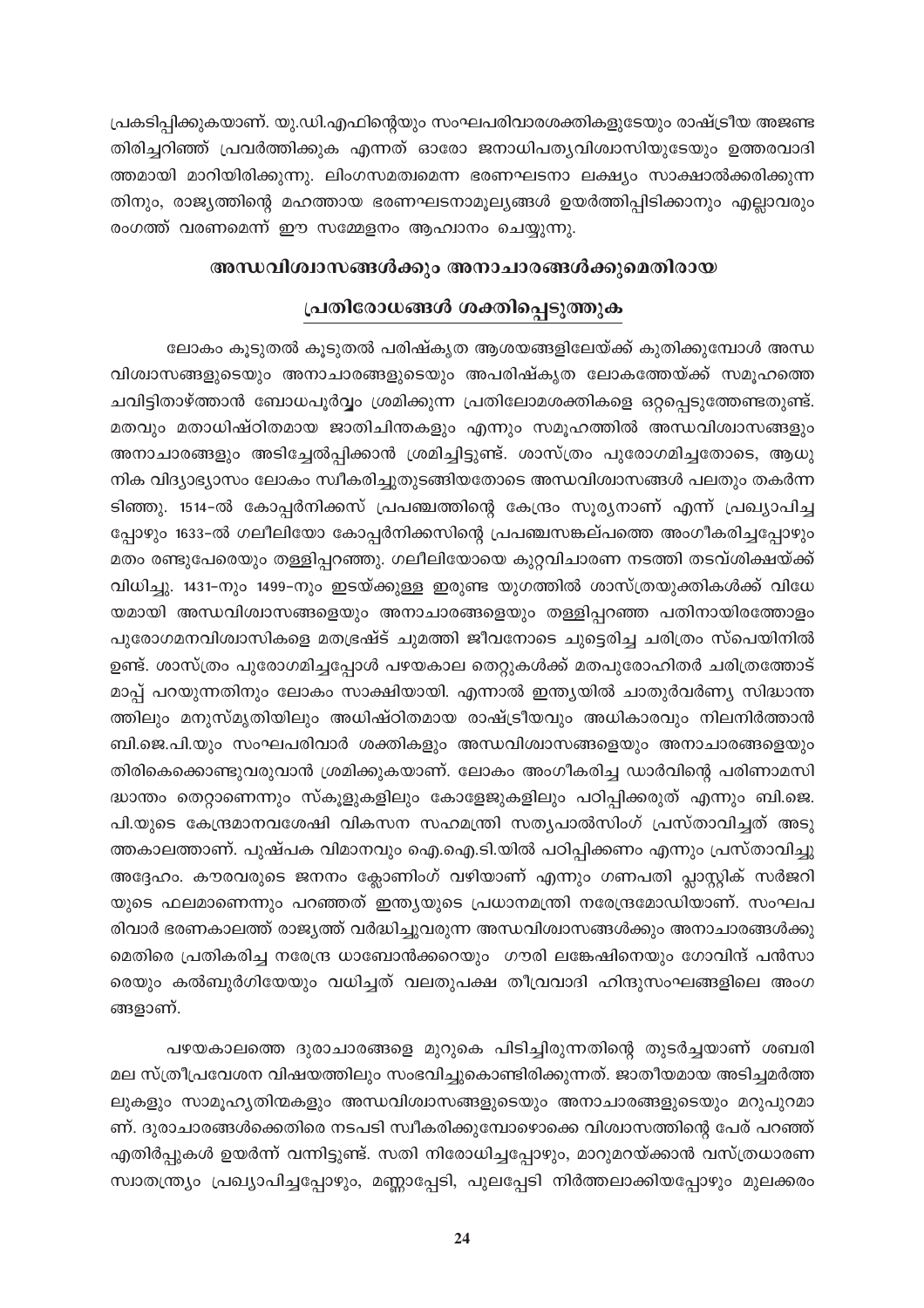നിരോധിച്ചപ്പോഴും അയിത്തം നിയമംമൂലം അവസാനിച്ചപ്പോഴും ശക്തമായ എതിർപ്പുകൾ ഉയർന്നുവരികയും പുരോഗമന സമൂഹം ആ എതിർപ്പുകളെ അതിജീവിക്കുകയും ചെയ്തിട്ടു ണ്ട്. ആർത്തവം അയിത്തമാണെന്ന അന്ധവിശ്വാസമാണ് ശബരിമല സ്ത്രീപ്രവേശന വിഷ യത്തിൽ സംഭവിച്ചുകൊണ്ടിരിക്കുന്നത്. ബി.ജെ.പി, കോൺഗ്രസ് കൂട്ടുകെട്ട് ഒരുവിഭാഗം സ്ത്രീക ളെയും സമൂഹത്തെയും ഇരുണ്ട യുഗത്തിലേക്ക് നയിച്ചുകൊണ്ടിരിക്കുകയാണ്. ഇവർ നാട്ടിൽ വേര് പിടിപ്പിക്കാൻ ശ്രമിക്കുന്ന എല്ലാ അന്ധവിശ്വാസങ്ങളെയും അനാചാരങ്ങളെയും ശാസ്ത്ര അവബോധത്തിന്റെ ദൃഢമായ മണ്ണിൽ നിലയുറപ്പിച്ച് ചെറുതോൽപ്പിക്കാൻ എല്ലാ അധ്യാപ കരും മുന്നിട്ടിറങ്ങണമെന്ന് ഈ സമ്മേളനം ആവശ്യപ്പെടുകയാണ്.

### രാജ്യത്തിന്റെ നട്ടെല്ലായ കാർഷികമേഖല സംരക്ഷിക്കുക

ഇന്ത്യൻ സമ്പദ്ഘടനയുടെ നട്ടെല്ലായ കാർഷികമേഖല കടുത്ത പ്രതിസന്ധിയിലാ ണ്. കാർഷിക രാജ്യമായ ഇന്ത്യയിൽ 65%ത്തോളം ജനങ്ങൾ കൃഷിയെ ആശ്രയിച്ചാണ് ഇന്നും ജീവിക്കുന്നത്. 1990–കളിൽ നരസിംഹറാവുവിന്റെ കാലത്ത് ആരംഭിച്ച നവ ഉദാരവത്ക്കരണ നയങ്ങളാണ് ഈ പ്രതിസന്ധി സൃഷ്ടിച്ചത്. തൊണ്ണൂറുകളിൽതന്നെ ഈ നയങ്ങൾ രാജ്യ ത്തിന്റെ കാർഷികമേഖലയെ തകർക്കുമെന്നും സമ്പദ്ഘടനയെ പ്രതിസന്ധിയിലാക്കുമെന്നും പുരോഗമന ഇടതുപക്ഷ പ്രസ്ഥാനങ്ങൾ മുന്നറിയിപ്പ് നൽകിയിരുന്നു. എന്നാൽ കോൺഗ്രസ് ഉൾപ്പെടെയുള്ള വലതുപക്ഷ രാഷ്ട്രീയ പാർട്ടികൾ ഈ നയങ്ങൾ നടപ്പിലാക്കുന്നതിലൂടെ രാജ്യത്തെ കാർഷികമേഖലയ്ക്ക് വമ്പിച്ച നേട്ടങ്ങളാണ് ഉണ്ടാകാൻ പോകുന്നതെന്ന് പ്രചരി പ്പിച്ചു.

ഉദാരവത്ക്കരണത്തിന്റെ ഭാഗമായി വിദേശരാജ്യങ്ങളുമായി ചേർന്ന് ഒപ്പിട്ട 'ആസിയൻ' കരാർ ഉൾപ്പെടെയുള്ള സ്വതന്ത്ര വ്യാപാര കരാറുകൾ രാജ്യത്തെ കാർഷികമേഖലയ്ക്ക് വലിയ പ്രതിസന്ധിയാണ് സൃഷ്ടിച്ചത്. കോർപ്പറേറ്റു താൽപര്യങ്ങൾ കൂടി ഈ മേഖലയിലേക്ക് കട ന്നുവന്നതോടെ നൽകിയിരുന്ന സഹായങ്ങളും സൗജന്യങ്ങളും ഘട്ടംഘട്ടമായി ഇല്ലാതാ ക്കുന്ന നടപടികളാണ് യു.പി.എ.യും, എൻ.ഡി.എ.യും സ്വീകരിച്ചത്.

2014-ൽ പാർലമെന്റ് തെരഞ്ഞെടുപ്പിനെ നേരിടുന്ന ഘട്ടത്തിൽ ബി.ജെ.പി. അധികാര ത്തിൽ വന്നാൽ കാർഷിക മേഖലയെ സംരക്ഷിക്കുമെന്നും സ്വാമിനാഥൻ കമ്മീഷൻ ശുപാർശ കൾ നടപ്പിലാക്കുമെന്നും രാജ്യത്തെ കർഷകർക്ക് നരേന്ദ്രമോദി ഉൾപ്പെടെയുള്ള നേതാക്കൾ വാഗ്ദാനം നൽകി. പിന്നിട്ട നാലരവർഷം കാർഷികമേഖലയ്ക്ക് കടുത്ത പ്രതിസന്ധി മാത്ര മാണ് മോദി സമ്മാനിച്ചത്.

കാർഷികവിളകൾക്ക് ഉല്പാദനച്ചെലവിന്റെ 50 ശതമാനം കൂട്ടിച്ചേർത്ത് സംഭരണവിള നൽകുമെന്ന വാഗ്ദാനം നടപ്പിലാക്കാൻ സർക്കാർ തയ്യാറായില്ല. കർഷകർക്ക് പലിശരഹിത വായ്പ അനുവദിക്കുക, ഭൂരഹിത കർഷകർക്ക് കുറഞ്ഞത് ഒരു ഏക്കർ ഭൂമി നൽകുക, വിള ഇൻഷൂറൻസ് ഉറപ്പാക്കുക തുടങ്ങിയ നിർദ്ദേശങ്ങൾ നടപ്പാക്കാതെ കർഷകരെ വഞ്ചിക്കുന്ന നിലപാടാണ് കേന്ദ്രസർക്കാർ സ്വീകരിച്ചത്.

കഴിഞ്ഞ അഞ്ച് വർഷത്തിനിടയിൽ കാർഷിക വളർച്ചാനിരക്കിൽ വലിയ ഇടിവാണ് സംഭവിച്ചിരിക്കുന്നത്. കർഷകർക്കു മതിയായ വില ലഭിക്കാത്തതിനാൽ വിളവെടുക്കാൻപോലും കഴിയാതെ വിളകൾ നശിപ്പിച്ചുകളയേണ്ട ഗതികേടിലാണ് കർഷകർ. ക്ഷീരകർഷകർ പാലു ല്പന്നങ്ങൾക്ക് വില ലഭിക്കാത്തതിനാൽ പാൽ തെരുവിൽ ഒഴുക്കുന്നു. വഴുതിനയ്ക്ക് കിലോയ്ക്ക് 20 പൈസയായി താഴ്ന്നതിനെ തുടർന്ന് വിളവെടുക്കാതെ ഏക്കർകണക്കിന്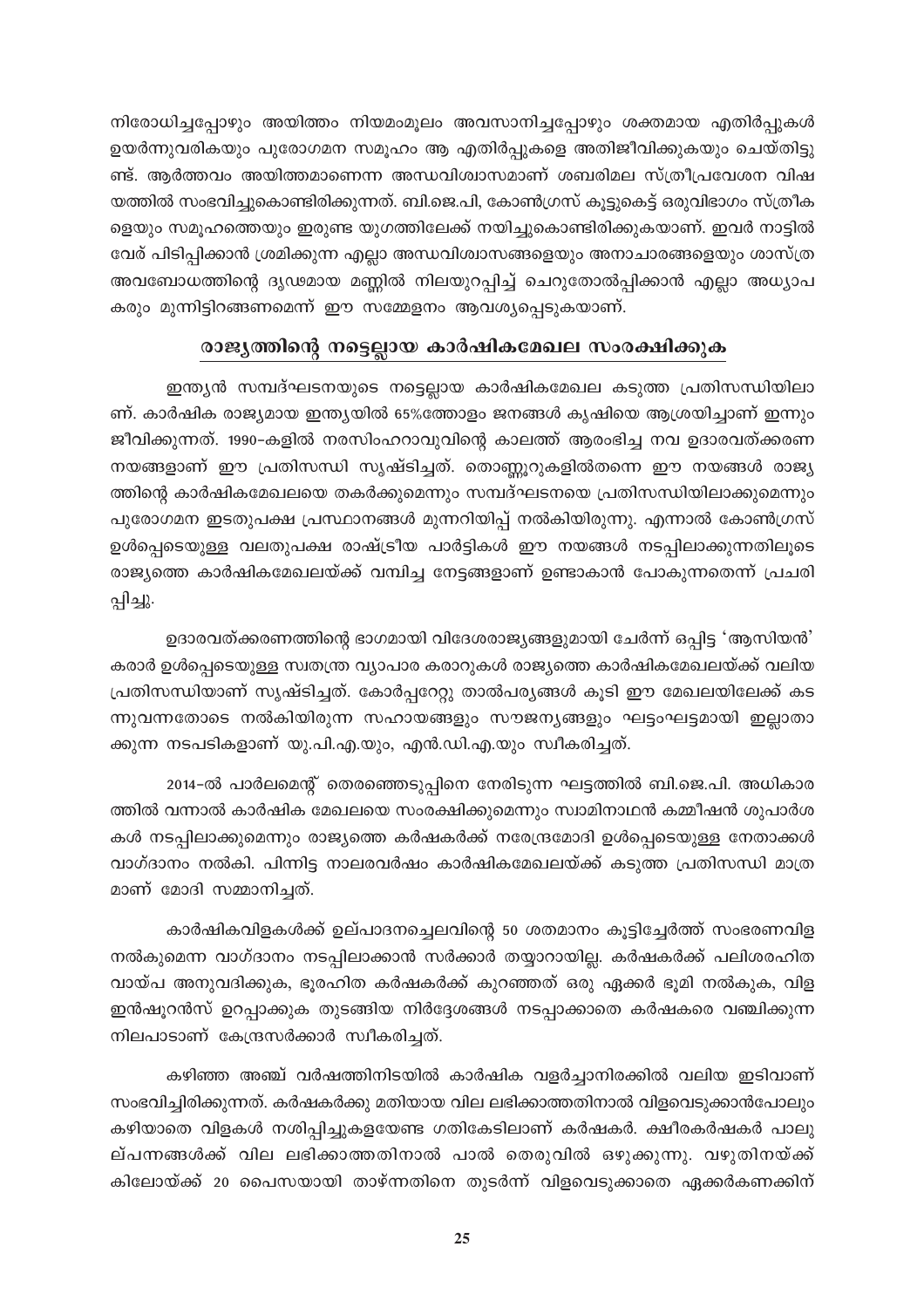കൃഷിയിടം നശിപ്പിക്കുന്നു. കാർഷിക കടത്തിന് ഇളവുകൾ അനുവദിക്കാത്തതിനെ തുടർന്ന് ജപ്തി നടപടികൾ ഭയന്ന് ആയിരക്കണക്കിന് കർഷകരാണ് ആത്മഹത്യയിൽ അഭയംപ്രാപി ച്ചത്. കർഷകർക്ക് ആശ്വാസം പകരാൻ ലക്ഷ്യമിട്ട വിള ഇൻഷൂറൻസ് പദ്ധതിപോലും വൻകിട കോർപ്പറേറ്റുകൾക്ക് സമ്പത്ത് കൊള്ളയടിക്കാനുള്ള പരിപാടിയാക്കി മാറ്റുകയാണ് സർക്കാർ ചെയ്തത്.

പുതിയ കേന്ദ്ര ബഡ്ജറ്റിലും കർഷകർക്ക് ആശ്വാസം പകരുന്ന പ്രഖ്യാപനങ്ങളൊന്നും ഉണ്ടായിട്ടില്ല. കിസാൻ കാർഡും സബ്സിഡിയും നടപ്പാക്കാനിടയില്ലാത്ത വാദ്ഗാനങ്ങളും കാണിച്ച് കർഷകരെ വീണ്ടും പറ്റിക്കാനുള്ള ശ്രമമാണ് സർക്കാർ പുതിയ ബഡ്ജറ്റിലും നടത്തി യിട്ടുള്ളത്.

ഈ ദുരിതങ്ങൾക്കെല്ലാം പരിഹാരം ആത്മഹതൃയല്ല, ഇതിനു കാരണമായ നയങ്ങൾ തിരുത്തിക്കുന്നതിനുള്ള പോരാട്ടമാണെന്ന തിരിച്ചറിവിലേയ്ക്ക് പതിയെ ഇന്ത്യൻ കർഷകർ എത്തിക്കൊണ്ടിരിക്കുന്നു. ഇതിന്റെ തെളിവുകളാണ് രാജ്യത്തെ ഉയർന്ന പങ്കാളിത്തത്തോടെ യുള്ള കർഷക പ്രക്ഷോഭങ്ങൾ, മഹാരാഷ്ട്രയിലെ കർഷകരുടെ ലോങ്ങ് മാർച്ച്, രാജസ്ഥാ നിൽ 10 ദിവസം നീണ്ടുനിന്ന സെക്രട്ടറിയേറ്റ് വളയൽ സമരം, ഡൽഹിയിൽ 2 ലക്ഷത്തില ധികം പേർ പങ്കെടുത്ത കിസാൻ - മസ്ദൂർ സംഘർഷ് റാലി, ഡൽഹിയിൽ നടന്ന കിസാൻ പാർലമെന്റ് തുടങ്ങിയ സമരങ്ങൾ ചരിത്രത്തിൽ ഇടംപിടിച്ചിരിക്കുന്നു.

 $\mathfrak m$ ്യായമായ ആവശ്യങ്ങൾ ഉന്നയിച്ച് കർഷകർ നടത്തുന്ന പ്രക്ഷോഭങ്ങളെ കണ്ടില്ലെന്നു നടിക്കുന്ന കേന്ദ്രസർക്കാർ നയം തിരുത്തണമെന്നും കോർപ്പറേറ്റ് താല്പര്യങ്ങൾ ഉപേക്ഷിച്ച് രാജ്യത്തിന്റെ സമ്പദ്ഘടനയുടെ നട്ടെല്ലായ കാർഷികമേഖലയെ രക്ഷിക്കുന്നതിൽ സ്വാമി നാഥൻ കമ്മീഷൻ ശുപാർശകൾ നടപ്പിലാക്കണമെന്നും ഈ സമ്മേളനം കേന്ദ്രസർക്കാരി നോട് ആവശ്യപ്പെടുന്നു.

### വിലക്കയറ്റം തടയുക

രാജൃത്ത് അതിരൂക്ഷമായ വിലക്കയറ്റം സൃഷ്ടിക്കുന്ന നടപടികളാണ് കേന്ദ്രസർക്കാർ കൈക്കൊള്ളുന്നത്. വിലക്കയറ്റം തടയുന്നതിനുള്ള നടപടികൾ കൈക്കൊള്ളുന്നില്ലെന്നു മാത്ര മല്ല സർക്കാർ നേതൃത്വത്തിൽ തന്നെ വിലക്കയറ്റം സൃഷ്ടിക്കുന്ന സാഹചര്യമാണ് നിലവി ലുള്ളത്. ഉപഭോക്തൃ വില സൂചികയുടെ അടിസ്ഥാനത്തിലുള്ള വിലക്കയറ്റം ഈ സാമ്പ ത്തിക വർഷത്തിൽ ഏറ്റവും ഉയർന്ന അവസ്ഥയിലാണ്. ഭക്ഷ്യവസ്തുക്കളുടേയും പച്ചക്കറി കളുടേയും വില കുതിച്ചുയർന്നുകൊണ്ടിരിക്കുന്നു. ഉത്പന്നങ്ങൾക്ക് വില ലഭിക്കാതെ കർഷ കർ ഉത്പന്നങ്ങൾ ഉപേക്ഷിക്കുന്ന ഘട്ടത്തിലും പൊതുവിപണിയിൽ വിലക്കയറ്റം രൂക്ഷമാ വുകയാണ്.

പെട്രോളിയം ഉത്പന്നങ്ങളുടെ വില സർവ്വകാല റെക്കോർഡിലെത്തിയതും ഈ സാമ്പ ത്തിക വർഷമാണ്. പെട്രോളിയം ഉത്പന്നങ്ങളുടെ വില നിർണ്ണയിക്കുന്നതിനുള്ള അധികാരം കമ്പനികൾക്ക് വിട്ടുനൽകിയത് കഴിഞ്ഞ യു.പി.എ. ഭരണത്തിലാണ്. ഈ നയംതന്നെ പിന്തു ടർന്ന മോദി സർക്കാർ പെട്രോളിയം ഉത്പന്നങ്ങളുടെ വില ഓരോ ദിവസവും നിർണ്ണയി ക്കുന്ന പരിഷ്കാരം നടപ്പിലാക്കുകയും അന്താരാഷ്ട്ര മാർക്കറ്റിൽ ക്രൂഡോയിലിന്റെ വില കുറയുന്ന കാലഘട്ടങ്ങളിലെല്ലാം തന്നെ എക്സൈസ് തീരുവയിൽ വർദ്ധനവരുത്തി വില ഇളവനുവദിക്കാതിരിക്കുകയും ചെയ്തു. മോദി സർക്കാർ അധികാരത്തിൽ വന്നതിനുശേഷം എക്സൈസ് തീരുവയിൽ 16 തവണ വർദ്ധന വരുത്തി. ഇത്തരത്തിൽ എണ്ണകമ്പനികളുടെ